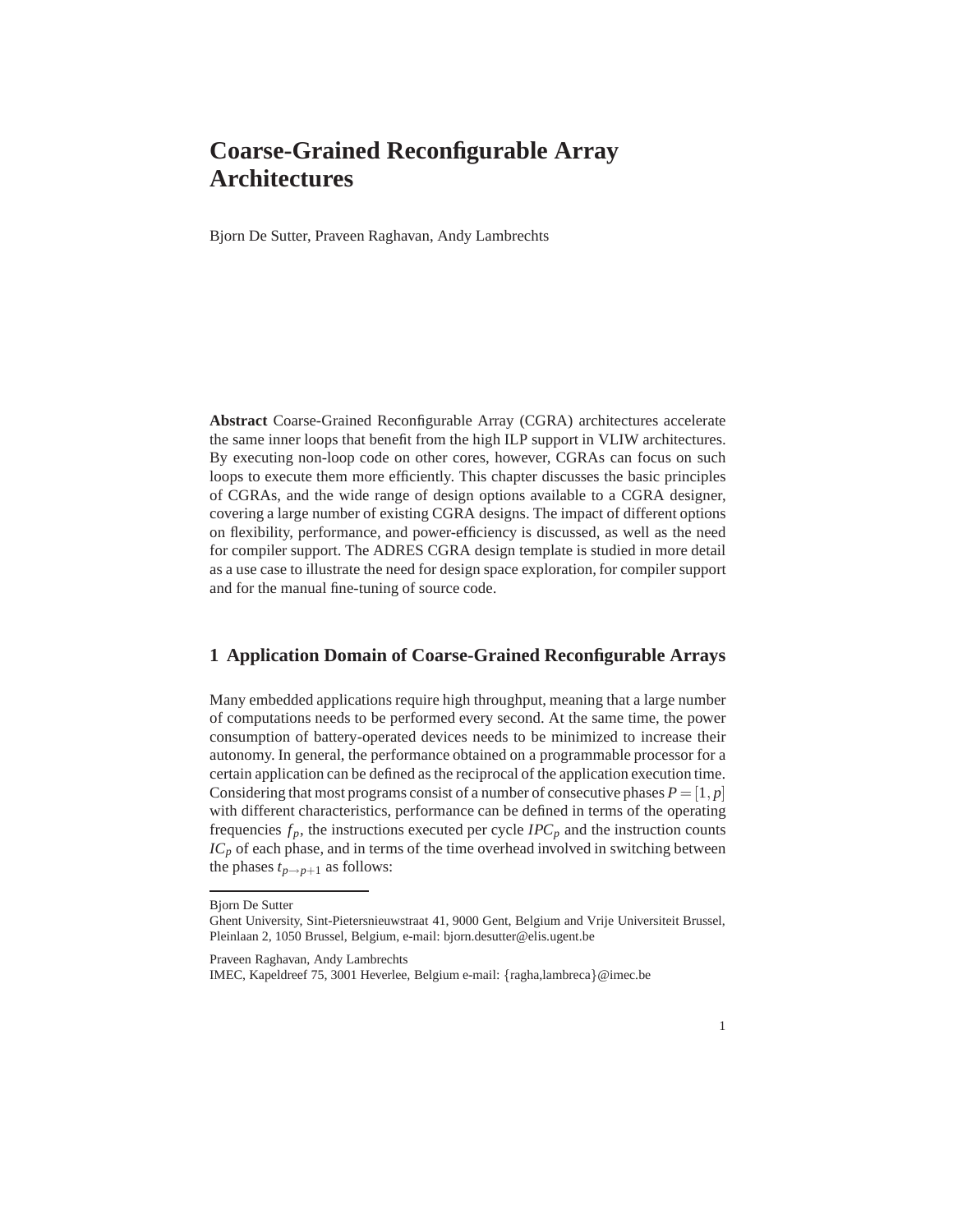2 Bjorn De Sutter, Praveen Raghavan, Andy Lambrechts

$$
\frac{1}{\text{performance}} = \text{execution time} = \sum_{p \in P} \frac{IC_p}{IPC_p * f_p} + t_{p \to p+1}.
$$
 (1)

The operating frequencies  $f_p$  cannot be increased infinitely because of powerefficiency reasons. Alternatively, a designer can increase the performance by designing or selecting a system that can execute code at higher IPCs. In a powerefficient architecture, a high IPC is reached for the most important phases  $l \in L \subset P$ , while limiting their instruction count  $IC_l$  and reaching a sufficiently high, but still power-efficient frequency  $f_l$ . Furthermore, the time overhead  $t_{p\rightarrow p+1}$  as well as the corresponding energy overhead of switching between the execution modes of consecutive phases should be minimized if such switching happens frequently. Note that such switching only happens on hardware that supports multiple execution modes in support of phases with different characteristics.

Course-Grained Reconfigurable Array (CGRA) accelerators aim for these goals for the inner loops found in many digital signal processing (DSP) domains, including multimedia and Software-Defined Radio (SDR) applications. Such applications have traditionally employed Very Long Instruction Word (VLIW) architectures such as the TriMedia 3270 [60] and the TI C64 [58], Application-Specific Integrated Circuits (ASICs), and Application-Specific Instruction Processors (ASIPs). To a large degree, the reasons for running these applications on VLIW processors also apply for CGRAs. First of all, a large fraction of the computation time is spent in manifest nested loops that perform computations on arrays of data and that can, possibly through compiler transformations, provide a lot of Instruction-Level Parallelism (ILP). Secondly, most of those inner loops are relatively simple. When the loops include conditional statements, this can be implement by means of predication [36] instead of with complex control flow. Furthermore, none or very few loops contain multiple exits or continuation points in the form of, e.g., break or continue statements as in the C-language. Moreover, after inlining the loops are free of function calls. Finally, the loops are not regular or homogeneous enough to benefit from vector computing, like on the EVP [59] or on Ardbeg [62]. When there is enough regularity and Data-Level Parallelism (DLP) in the loops of an application, vector computing can typically exploit it more efficiently than what can be achieved by converting the DLP into ILP and exploiting that on a CGRA. So in short, CGRAs (with limited DLP support) are ideally suited for applications of which time-consuming parts have manifest behavior, large amounts of ILP and limited amounts of DLP.

In the remainder of this chapter, Section 2 presents the fundamental properties of CGRAs. Section 3 gives an overview of the design options for CGRAs. This overview help designers in evaluating whether or not CGRAs are suited for their applications and their design requirements, and if so, which CGRA designs are most suited. After the overview, Section 4 presents a case study on the ADRES CGRA architecture. This study serves two purposes. First, it illustrates the extent to which source code needs to be tuned to map well onto CGRA architectures. As we will show, this is an important aspect of using CGRAs, even when good compiler support is available and when a very flexible CGRA is targeted, i.e., one that puts very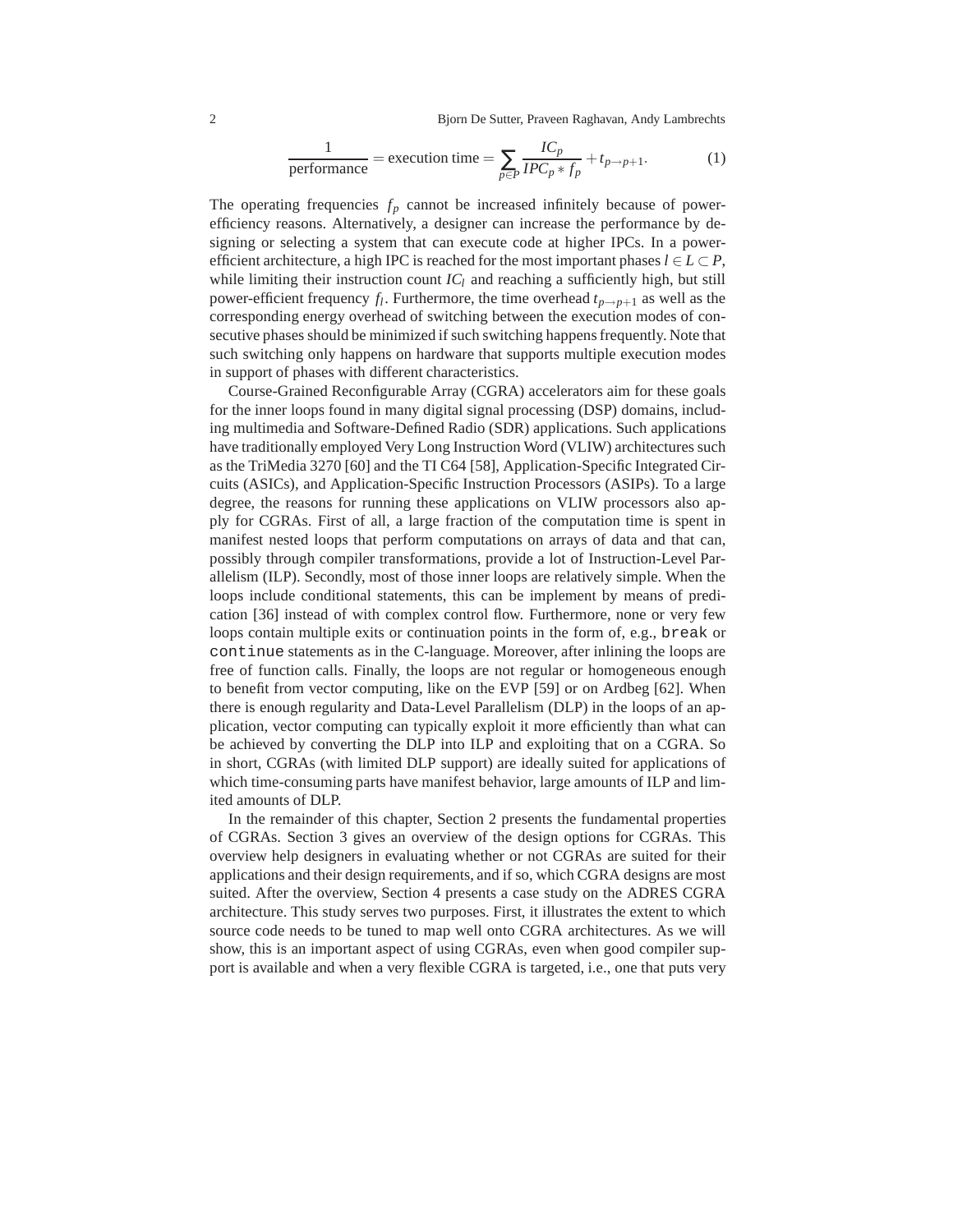

**Fig. 1** An example clustered VLIW architecture with two RFs and eight ISs. Solid directed edges denote physical connections. Black and white small boxes denote input and output ports, respectively. There is a one-to-one mapping between input and output ports and physical connections.

few restrictions on the loop bodies that it can accelerate. Secondly, our use case illustrates how Design Space Exploration (DSE) is necessary to instantiate optimized designs from parameterizable and customizable architecture templates such as the ADRES architecture template. Some conclusions are drawn in Section 5.

# **2 CGRA Basics**

CGRAs focus on the efficient execution of the type of loops discussed in the previous section. By neglecting non-loop code or outer-loop code that is assumed to be executed on other cores, CGRAs can take the VLIW principles for exploiting ILP in loops a step further to consume less energy and deliver higher performance, without compromising on available compiler support. Figures 1 and 2 illustrate this.

Higher performance for high-ILP loops is obtained through two main features that separate CGRA architectures from VLIW architectures. First, CGRA architectures typically provide more Issue Slots (ISs) than typical VLIWs do. In the CGRA literature some other commonly used terms to denote CGRA ISs are Arithmetic-Logic Units (ALUs), Functional Units (FUs), or Processing Elements (PEs). Conceptually, these terms all denote the same: logic on which an instruction can be executed, typically one per cycle. For example, a typical ADRES [5, 6, 7, 15, 37, 39, 40, 41] CGRA consists of 16 ISs, whereas the TI C64 features 8 slots, and the NXP TriMedia features only 5 slots. The higher number of ISs directly allows to reach higher IPCs, and hence higher performance, as indicated by Equation (1). To support these higher IPCs, the bandwidth to memory is increased by having more load/store ISs than on a typical VLIW, and special memory hierarchies as found on ASIPs, ASICs, and other DSPs. These include FIFOs, stream buffers, scratch-pad memories, etc. Secondly, CGRA architectures typically provide a number of direct connections between the ISs that allow data to "flow" from one IS to another without needing to pass data through a Register File (RF). As a result, less register copy operations need to be executed in the ISs, which reduces the IC term in Equation (1) and frees ISs for more useful computations.

Higher energy efficiency is obtained through several features. Because of the direct connections between ISs, less data needs to be transferred into and out of RFs. This saves considerable energy. Also, because the ISs are arranged into a 2D matrix,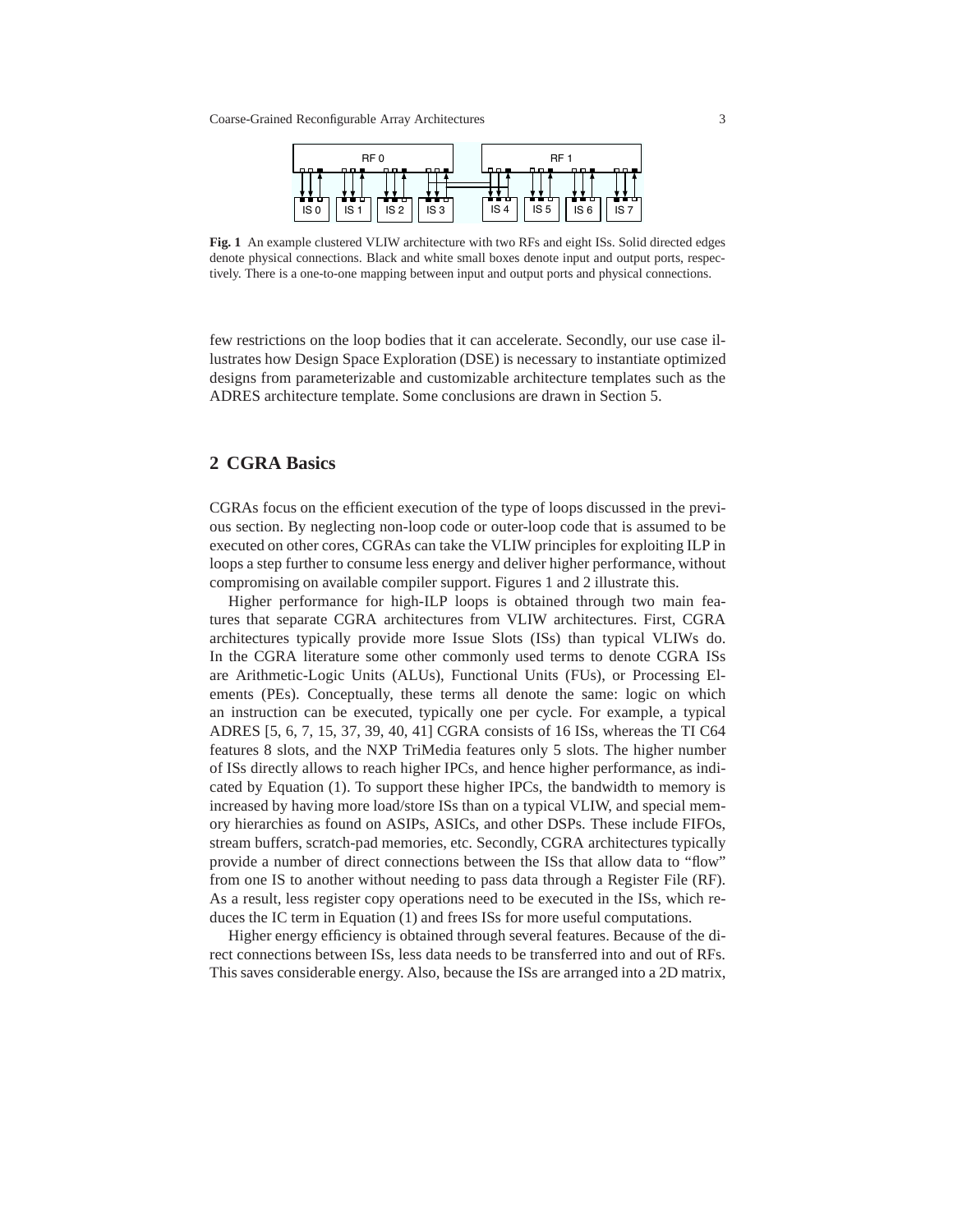

(b) Connectivity of register files and issue slots

**Fig. 2** Part (a) shows an example CGRA with 16 ISs and 4 RFs, in which dotted edges denote conceptual connections that are implemented by physical connections and muxes as in part (b).

small RFs with few ports can be distributed in between the ISs as depicted in Figure 2. This contrasts with the many-ported RFs in (clustered) VLIW architectures, which basically feature a one-dimensional design as depicted in Figure 1. The distributed CGRA RFs consume considerably less energy. Finally, by not supporting control flow, the instruction memory organization can be simplified. In statically reconfigurable CGRAs, this memory is nothing more than a set of configuration bits that remain fixed for the whole execution of a loop. Clearly this is very energyefficient. Other CGRAs, called dynamically reconfigurable CGRAs, feature a form of distributed level-0 loop buffers [34] or other small controllers that fetch new configurations every cycle from simple configuration buffers. To support loops that include control flow and conditional operations, the compiler then replaces that control flow by data flow by means of predication [36] or other mechanisms. In this way CGRAs differ from VLIW processors that typically feature a power-hungry combination of an instruction cache, instruction decompression and decoding pipeline stages and a non-trivial update mechanism of the program counter.

There are two main drawbacks to CGRA architectures. Firstly, because they can only execute loops, they need to be coupled to other cores on which all other parts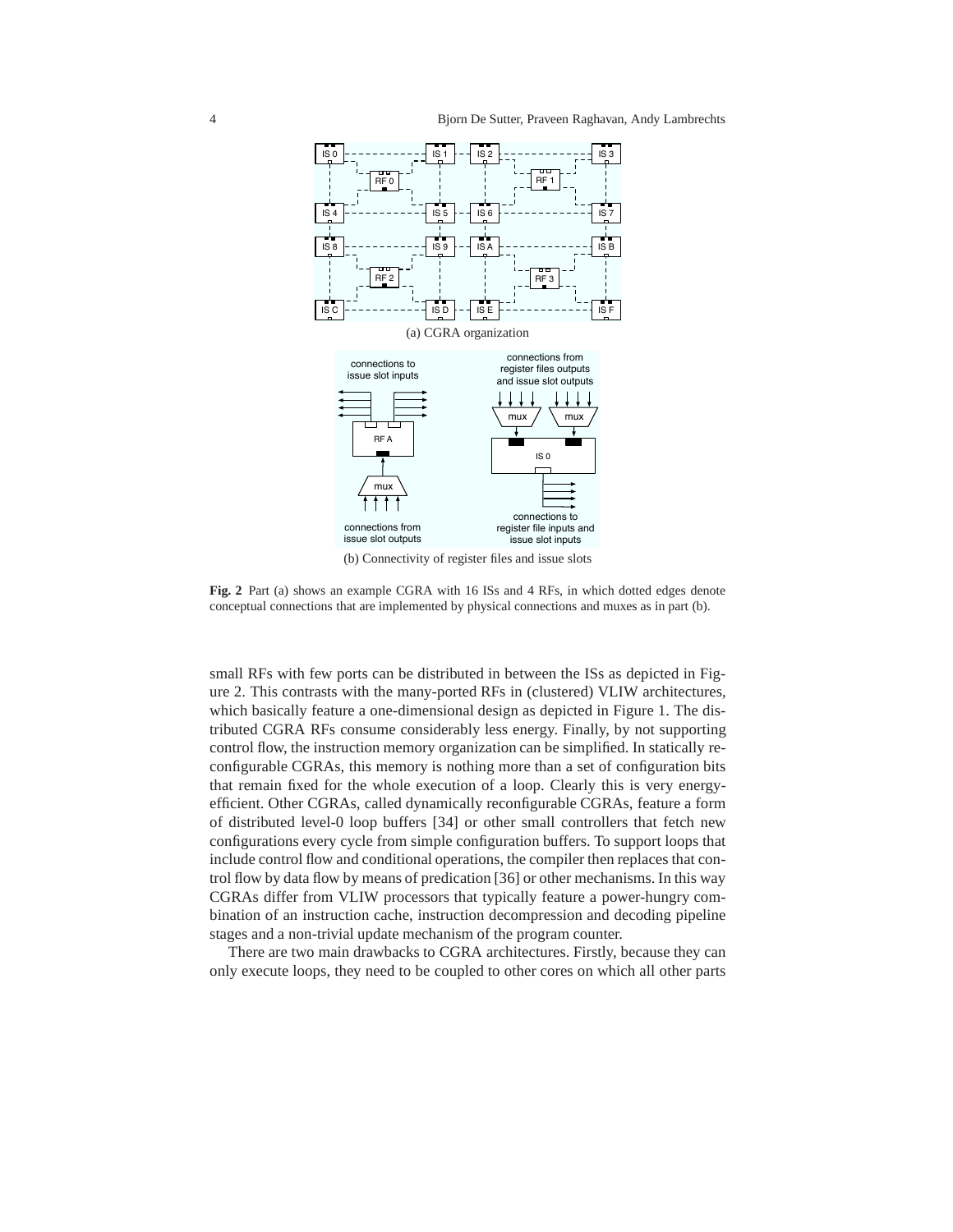of the program are executed. In some designs, this coupling introduces run-time and design-time overhead. Secondly, as clearly visible in the example CGRA of Figure 2, the interconnect structure of a CGRA is vastly more complex than that of a VLIW. On a VLIW, scheduling an instruction in some IS automatically implies the reservation of connections between the RF and the IS and of the corresponding ports. On CGRAs, this is not the case. Because there is no one-to-one mapping between connections and input/output ports of ISs and RFs, connections need to be reserved explicitly by the compiler or programmer together with ISs, and the data flow needs to be routed explicitly over the available connections. This can be done, for example, by programming switches and multiplexors (a.k.a. muxes) explicitly, like the ones depicted in Figure 2(b). Consequently more complex compiler technology than that of VLIW compilers is needed to automate the mapping of code onto a CGRA. Moreover, writing assembly code for CGRAs ranges from being very difficult to virtually impossible, depending on the type of reconfigurability and on the form of processor control.

Having explained these fundamental concepts that differentiate CGRAs from VLIWs, we can now also differentiate them from Field-Programmable Gate Arrays (FPGAs), where the name CGRA actually comes from. Whereas FPGAs feature bitwise logic in the form of Look-Up Tables (LUTs) and switches, CGRAs feature more energy-efficient and area-conscious word-wide ISs, RFs and interconnections. Hence the name *coarse-grained array* architecture. As there are much fewer ISs on a CGRA than there are LUTs on an FPGA, the number of bits required to configure the CGRA ISs, muxes, and RF ports is typically orders of magnitude smaller than on FPGAs. If this number becomes small enough, dynamic reconfiguration can be possible every cycle. So in short, CGRAs can be seen as statically or dynamically reconfigurable coarse-grained FPGAs, or as 2D, highly-clustered loop-only VLIWs with direct interconnections between ISs that need to be programmed explicitly.

## **3 CGRA Design Space**

The large design space of CGRA architectures features many design options. These include the way in which the CGRA is coupled to a main processor, the type of interconnections and computation resources used, the reconfigurability of the array, the way in which the execution of the array is controlled, support for different forms of parallelism, etc. This section discusses the most important design options and the influence of the different options on important aspects such as performance, power efficiency, compiler friendliness and flexibility. In this context, higher flexibility equals placing fewer restrictions on loop bodies that can be mapped onto a CGRA.

Our overview of design options is not exhaustive. Its scope is limited to the most important features of CGRA architectures that feature a 2D array of ISs. However, the distinction between 1D VLIWs and 2D CGRAs is anything but well-defined. The reason is that this distinction is not simply a layout issue, but one that also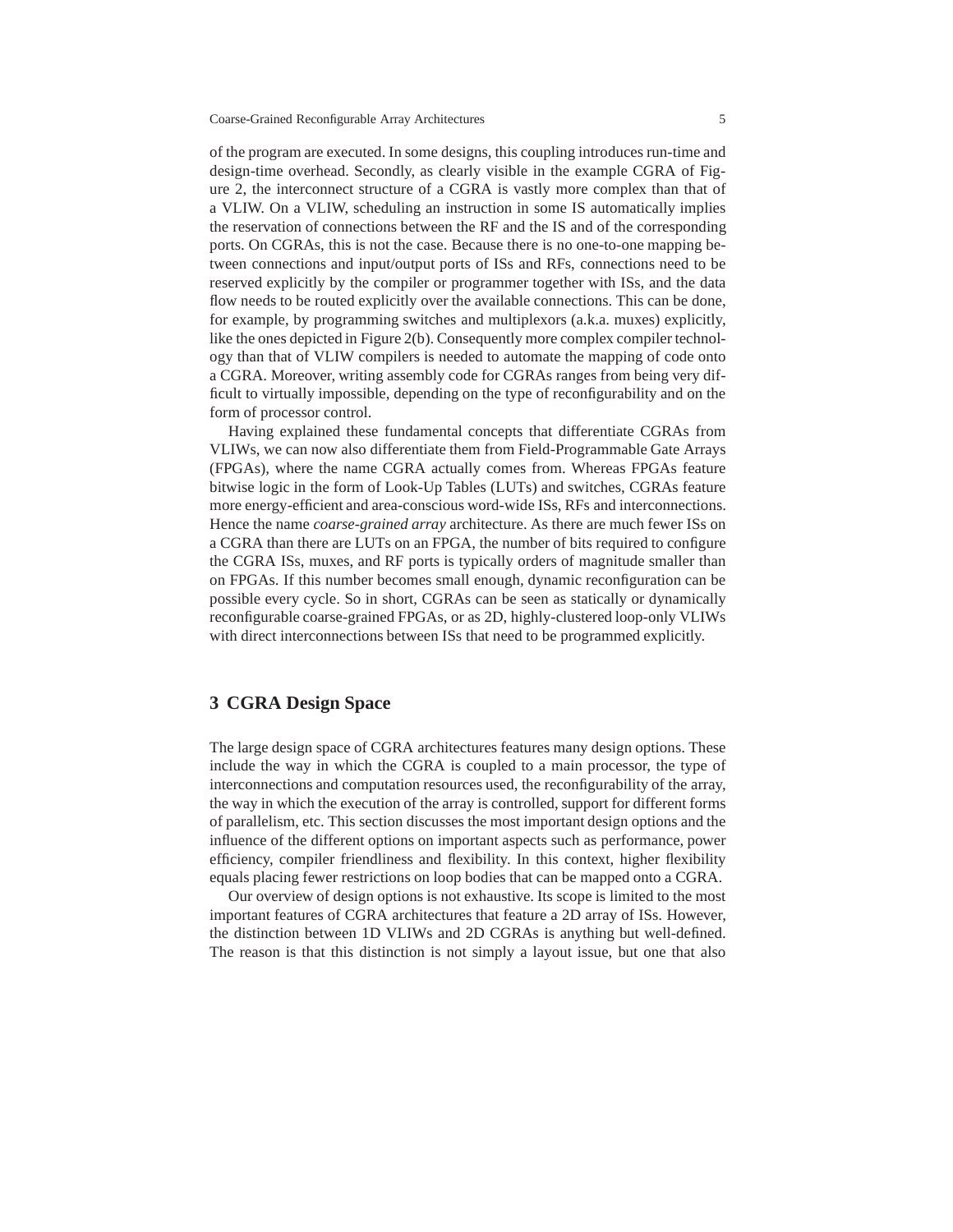concerns the topology of the interconnects. Interestingly, this topology is precisely one of the CGRA design options with a large design freedom.

# *3.1 Tight versus Loose Coupling*

Some CGRA designs are coupled loosely to main processors. For example, Figure 3 depicts how the MorphoSys CGRA [35] is connected as an external accelerator to a TinyRISC Central Processing Unit (CPU). The CPU is responsible for executing non-loop code, for initiating DMA data transfers to and from the CGRA and the buffers, and for initiating the operation of the CGRA itself by means of special instructions added to the TinyRISC ISA.

This type of design offers the advantage that the CGRA and the main CPU can be designed independently, and that both can execute code concurrently, thus delivering higher parallelism and higher performance. For example, using the double frame buffers [35] depicted in Figure 3, the MorphoSys CGRA can be operating on data in one buffer while the main CPU initiates the necessary DMA transfers to the other buffer for the next loop or for the next set of loop iterations. One drawback is that any data that needs to be transferred from non-loop code to loop code needs to be transferred by means of DMA transfers. This can result in a large overhead, e.g., when frequent switching between non-loop code and loops with few iterations occurs and when the loops consume scalar values computed by non-loop code.

By contrast, an ADRES CGRA is coupled tightly to its main CPU. A simplified ADRES is depicted in Figure 4. Its main CPU is a VLIW consisting of the shared RF and the top row of CGRA ISs. In the main CPU mode, this VLIW executes instructions that are fetched from a VLIW instruction cache and that operate on data in the shared RF. The idle parts of the CGRA are then disabled by clock-gating to save energy. By executing a start CGRA instruction, the processor switches to CGRA mode in which the whole array, including the shared RF and the top row of ISs, executes a loop for which it gets its configuration bits from a configuration memory. This memory is omitted from the figure for the sake of simplicity.

The drawback of this tight coupling is that because the CGRA and the main processor mode share resources, they cannot execute code concurrently. However, this tight coupling also has advantages. Scalar values that have been computed in nonloop code, can be passed from the main CPU to the CGRA without any overhead because those values are already present in the shared RFs or in the shared memory banks. Furthermore, using shared memories and an execution model of exclusive execution in either main CPU or CGRA mode significantly eases the automated co-generation of main CPU code and of CGRA code in a compiler, and it avoids the run-time overhead of transferring data. Finally, on the ADRES CGRA, switching between the two modes takes only two cycles. Thus, the run-time overhead is minimal.

Silicon Hive CGRAs [8, 9] do not feature a clear separation between the CGRA accelerator and the main processor. Instead there is just a single processor that can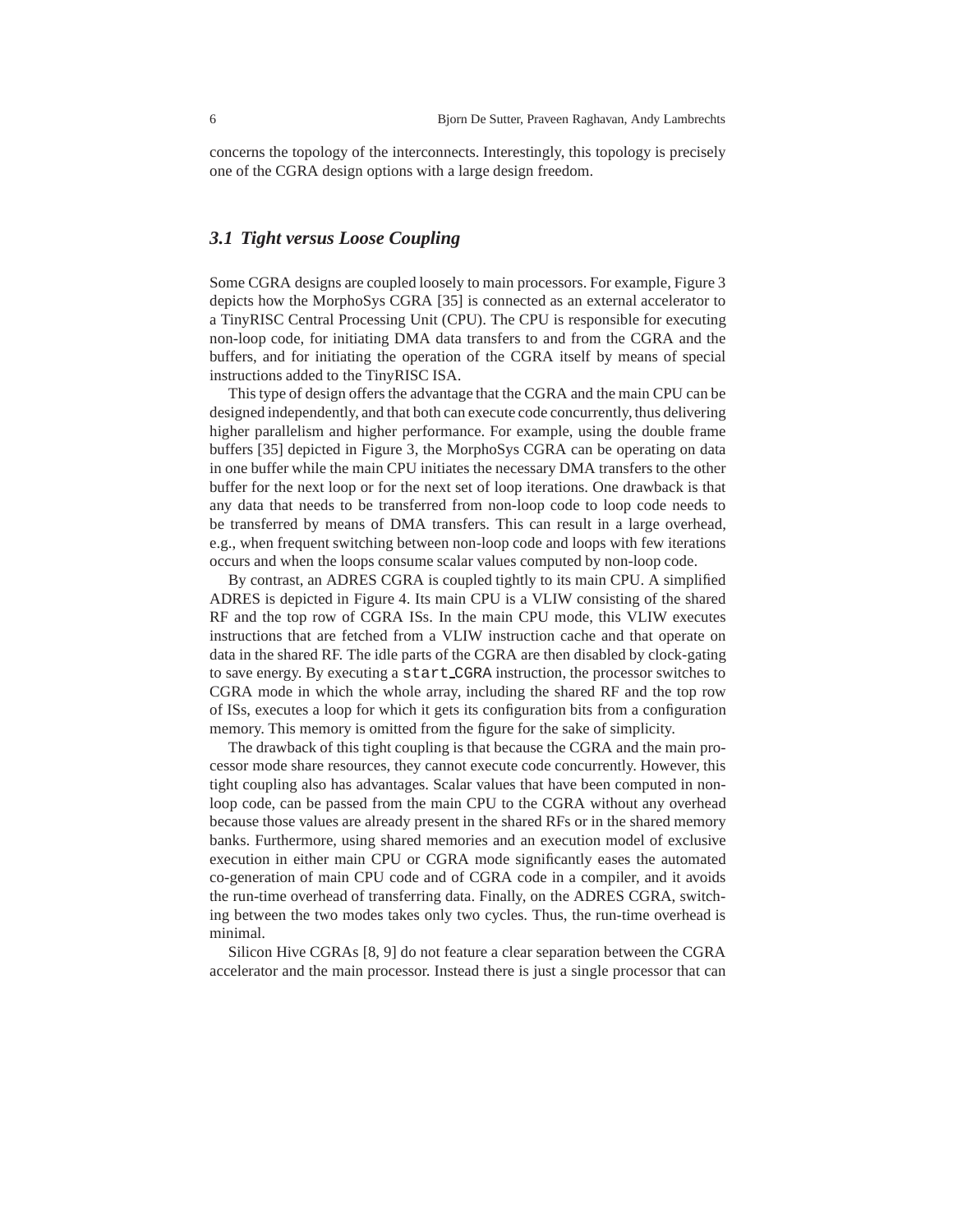

**Fig. 3** A TinyRISC main processor loosely coupled to a MorphoSys CGRA array. Note that the main data memory (cache) is not shared and that no IS hardware or registers is are shared between the main processor and the CGRA. Thus, both can run concurrent threads.



**Fig. 4** A simplified picture of an ADRES architecture. In the main processor mode, the top row of ISs operates like a VLIW on the data in the shared RF and in the data memories, fetching instructions from an instruction cache. When the CGRA mode is initiated with a special instruction in the main VLIW ISA, the whole array starts operating on data in the distributed RFs, in the shared RF and in the data memories. The memory port in IS 0 is also shared between the two operating modes. Because of the resource sharing, only one mode can be active at any point in time.

be programmed at different levels of ILP, i.e., at different instruction word widths. This allows for a very simple programming model, with all the programming and performance advantages of the tight coupling of ADRES. Compared to ADRES, however, the lack of two distinctive modes makes it more difficult to implement coarse-grained clock-gating or power-gating, i.e., gating of whole sets of ISs combined instead of separate gating of individual ISs.

Somewhere in between loose and tight coupling is the PACT XPP design [44], in which the array consist of simpler ISs that can operate like a true CGRA, as well as of more complex ISs that are in fact full-featured small RISC processors that can run independent threads in parallel with the CGRA.

As a general rule, looser coupling potentially enables more Thread-Level Parallelism (TLP) and it allows for a larger design freedom. Tighter coupling can minimize the per-thread run-time overhead as well as the compile-time overhead. This is in fact no different from other multi-core or accelerator-based platforms.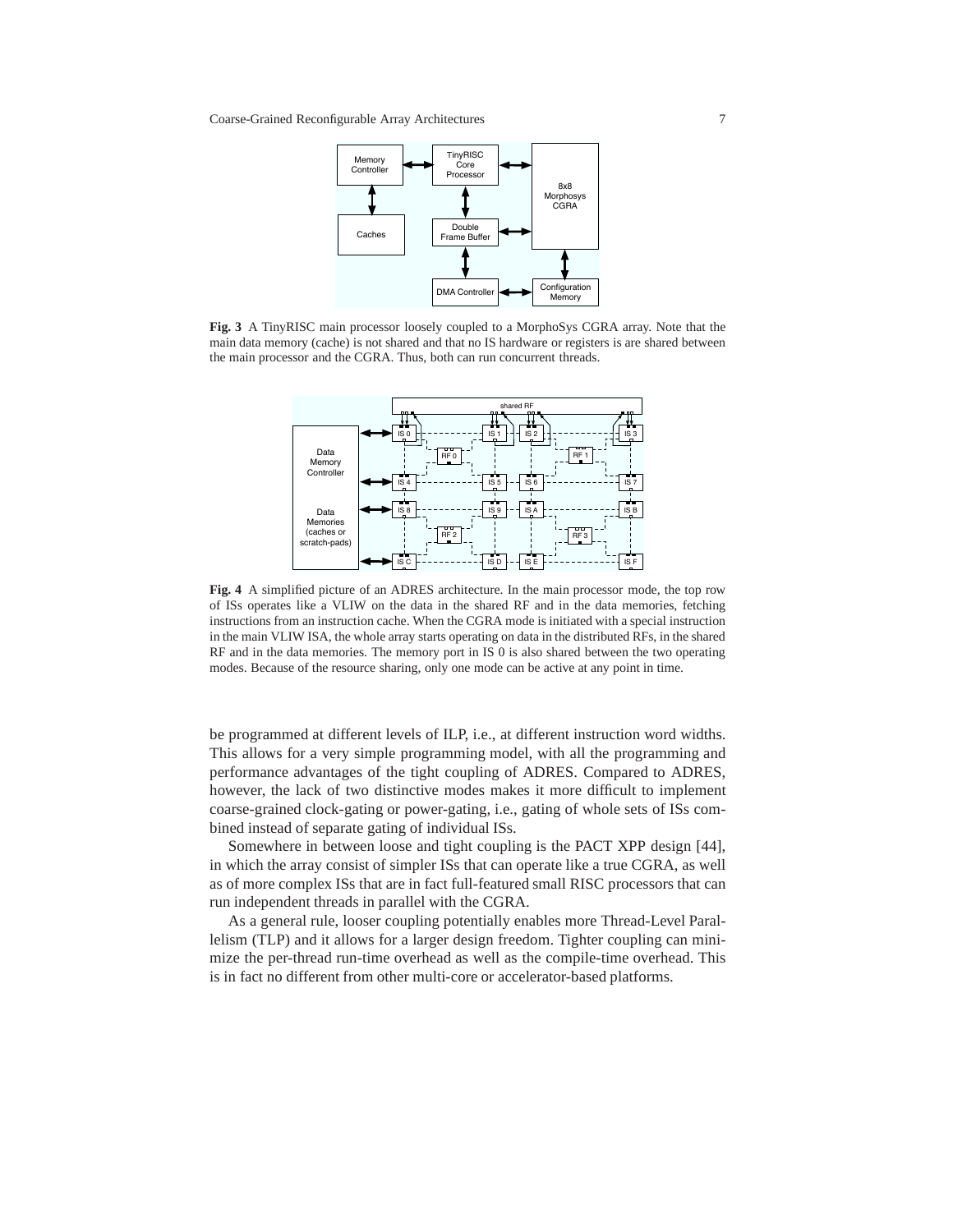## *3.2 CGRA Control*

There exist many different mechanisms to control how code gets executed on CGRAs, i.e., to control which operation is issued on which IS at which time and how data values are transferred from producing operations to consuming ones. Two important aspects of CGRAs that drive different methods for control are reconfigurability and scheduling. Both can be static or dynamic.

## **3.2.1 Reconfigurability**

Some CGRAs, like ADRES, Silicon Hive, and MorphoSys are fully dynamically reconfigurable: exactly one full reconfiguration takes place for every execution cycle. Of course no reconfiguration takes places in cycles in which the whole array is stalled. Such stalls can happen, e.g., because memory accesses take longer than expected in the schedule as a result of a cache miss or a memory bank access conflict. This cycle-by-cycle reconfiguration is similar to the fetching of one VLIW instruction per cycle, but on these CGRAs the fetching is simpler as it only iterates through a loop body existing of straight-line CGRA configurations without control flow. Other CGRAs like the KressArray [24, 25, 26] are fully statically reconfigurable, meaning that the CGRA is configured before a loop is entered, and no reconfiguration takes place during the loop at all. Still other architectures feature a hybrid reconfigurability. The RaPiD [14, 18] architecture features partial dynamic reconfigurability, in which part of the bits are statically reconfigurable and another part is dynamically reconfigurable and controlled by a small sequencer. Yet another example is the PACT architecture, in which the CGRA itself can initiate events that invoke (partial) reconfiguration. This reconfiguration consumes a significant amount of time, however, so it is advised to avoid it if possible, and to use the CGRA as a statically reconfigurable CGRA.

In statically reconfigured CGRAs, each resource performs a single task for the whole duration of the loop. In that case, the mapping of software onto hardware becomes purely spatial, as illustrated in Figure 5(a). In other words, the mapping problem becomes one of placement and routing, in which instructions and data dependencies between instructions have to mapped on a 2D array of resources. For these CGRAs, compiler techniques similar to hardware synthesis techniques can be used, as those used in FPGA placement and routing [3].

By contrast, dynamic reconfigurability enables the programmer to use hardware resources for multiple different tasks during the execution of a loop or even during the execution of a single loop iteration. In that case, the software mapping problem becomes a spatial and temporal mapping problem, in which the operations and data transfers not only need to be placed and routed on and over the hardware resources, but in which they also need to be scheduled. A contrived example of a temporal mapping is depicted in Figure 5(b). Most compiler techniques [15, 17, 20, 39, 43, 45, 46] for these architectures also originate from the FPGA placement and routing world. For CGRAs, the array of resources is not treated as a 2D spatial array, but as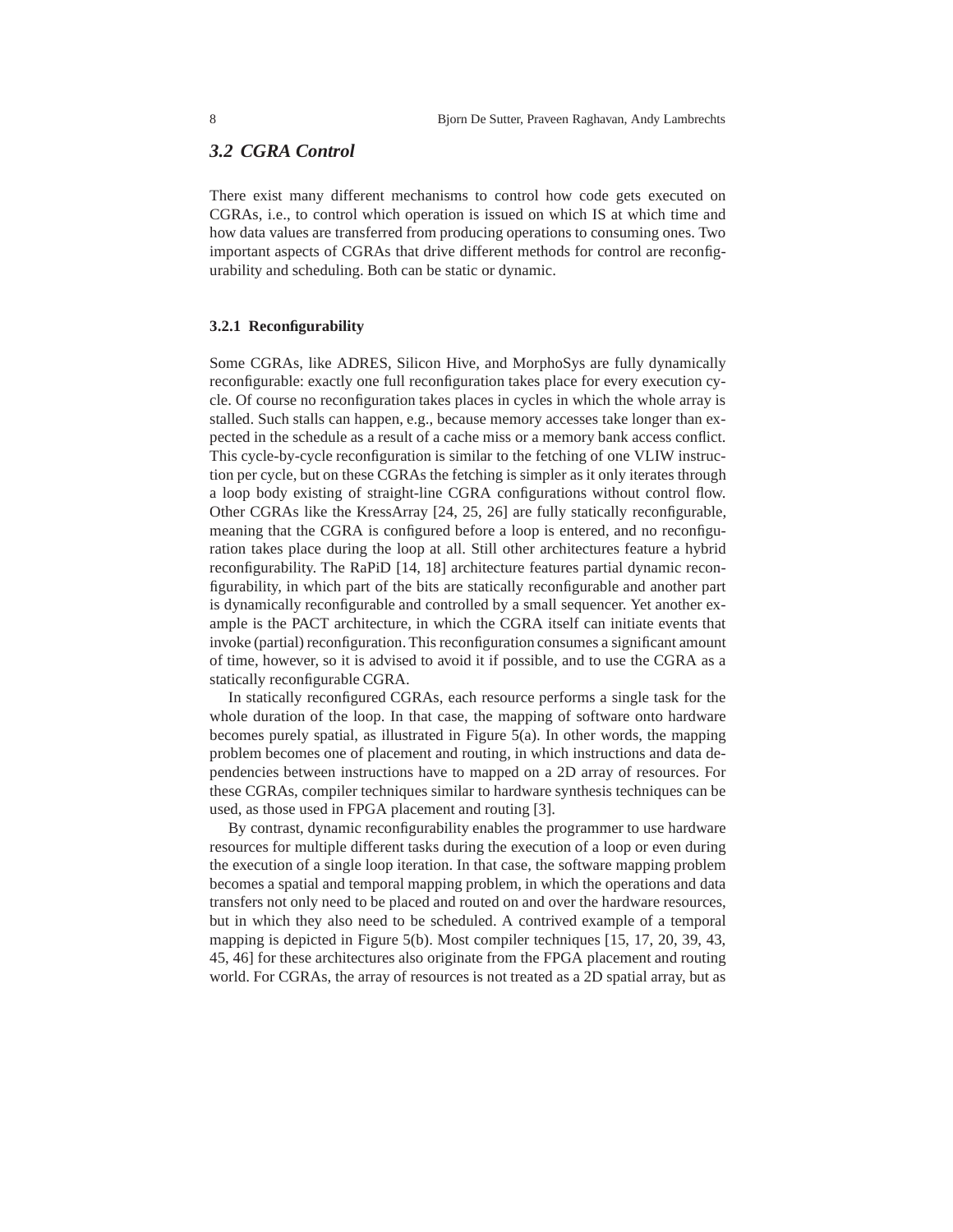

**Fig. 5** Part (a) shows a spatial mapping of a sequence of four instructions on a statically reconfigurable 2x2 CGRA. Edges denote dependencies, with the edge from instruction 3 to instruction 0 denoting that instruction 0 from iteration *i* depends on instruction 3 from iteration *i* − 1. So only one out of four ISs is utilized per cycle. Part (b) shows a temporal mapping of the same code on a dynamically reconfigurable CGRA with only one IS. The utilization is higher here, at 100%.

a 3D spatial-temporal array, in which the third dimension models time in the form of execution cycles. Scheduling in this dimension is often based on techniques that combine VLIW scheduling techniques such as modulo scheduling [31, 49], with FPGA synthesis-based techniques [3]. Still other compiler techniques exist that are based on constraint solving [55], or on integer-linear programming [1, 64].

The most important advantage of static reconfigurability is the lack of reconfiguration overhead, in particular in terms of power consumption. For that reason, large arrays can be used that are still power-efficient. The disadvantage is that even in the large arrays the amount of resources constrains which loops can be mapped.

Dynamically reconfigurable CGRAs can overcome this problem by spreading the computations of a loop iteration over multiple configurations. Thus a small dynamically reconfigurable array can execute larger loops. The loop size is then not limited by the array size, but by the array size times the depth of the reconfiguration memories. For reasons of power efficiency, this depth is also limited, typically to tens or hundreds of configurations, which suffices for most if not all inner loops.

A potential disadvantage of dynamically reconfigurable CGRAs is the power consumption of the configuration memories, even for small arrays, and of the configuration fetching mechanism. The disadvantage can be tackled in different ways. ADRES and MorphoSys tackle it by not allowing control flow in the loop bodies, thus enabling the use of very simple, power-efficient configuration fetching techniques similar to level-0 loop buffering [34]. Whenever control flow is found in loop bodies, such as for conditional statements, this control flow then first needs to be converted into data flow, for example by means of predication and hyperblock formation [36]. While these techniques can introduce some initial overhead in the code, this overhead typically will be more than compensated by the fact that a more efficient CGRA design can be used.

The MorphoSys design takes this reduction of the reconfiguration fetching logic even further by limiting the supported code to Single Instruction Multiple Data (SIMD) code. In the two supported SIMD modes, all ISs in a row or all ISs in a column perform identical operations. As such only one IS configuration needs to be fetched per row or column. As already mentioned, the RaPiD architecture limits the number of configuration bits to be fetched by making only a small part of the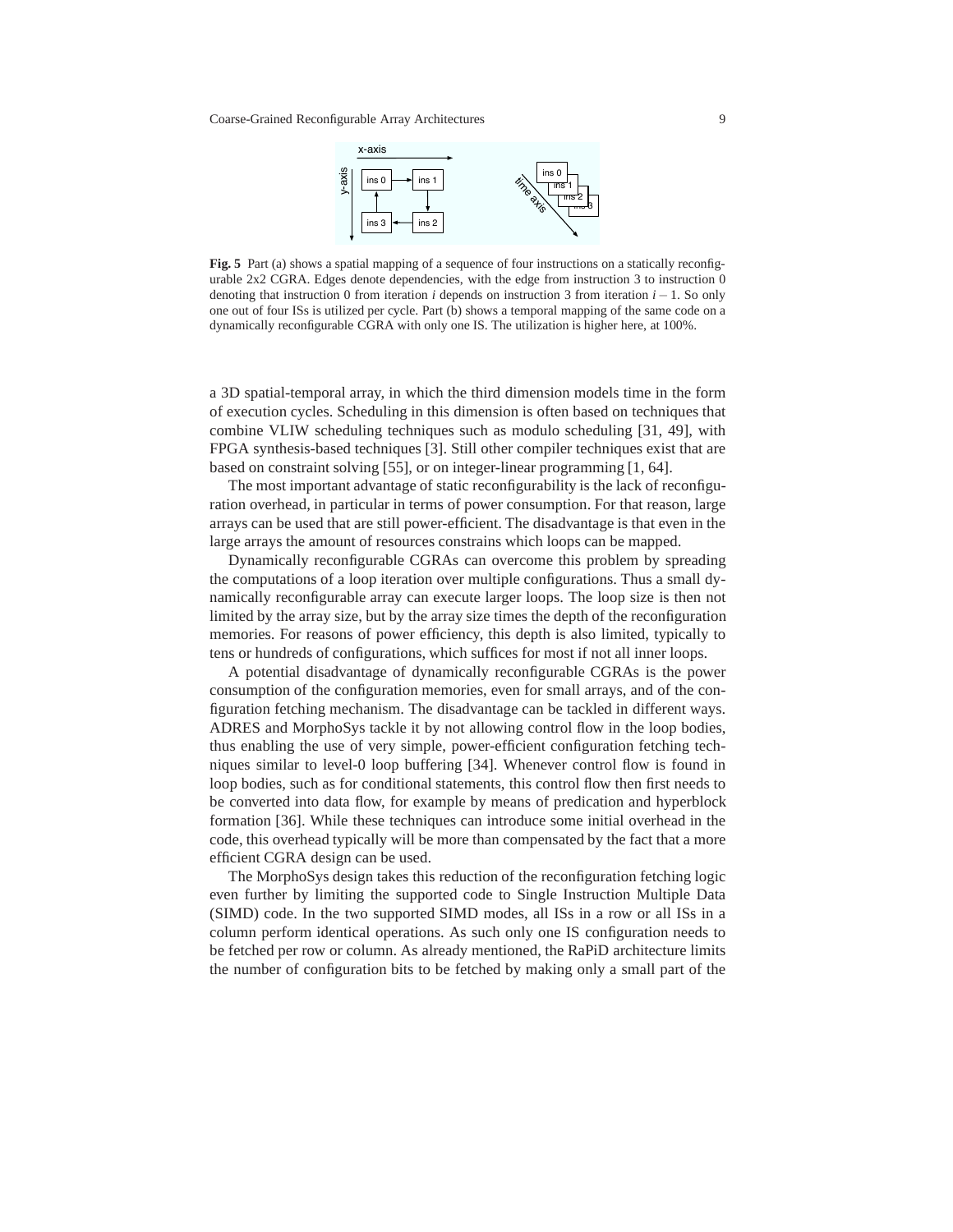configuration dynamically reconfigurable. Kim et al. provide yet another solution in which the configuration bits of one column in one cycle are reused for the next column in the next cycle [30]. Furthermore, they also propose to reduce the power consumption in the configuration memories by compressing the configurations [29].

Still, dynamically reconfigurable designs exist that put no restrictions on the code to be executed, and that even allow control flow in the inner loops. The Silicon Hive design is one such design. Unfortunately, no numbers on the power consumption overhead of this design choice are publicly available.

A general rule is that a limited reconfigurability puts more constraints on the types and sizes of loops that can be mapped. Which design provides the highest performance or the highest energy efficiency depends, amongst others, on the variation in loop complexity and loop size present in the applications to be mapped onto the CGRA. With large statically reconfigurable CGRAs, it is only possible to achieve high utilization for all loops in an application if all those loops have similar complexity and size, or if they can be made so with loop transformations, and if the iterations are not dependent on each other through long-latency dependency cycles (as was the case in Figure 5). Dynamically reconfigurable CGRAs, by contrast, can also achieve high average utilization over loops of varying sizes and complexities, and with inter-iteration dependencies. That way dynamically reconfigurable CGRAs can achieve higher energy efficiency in the data path, at the expense of higher energy consumption in the control path. Which design option is best thus also depends on the process technology used, and in particular on the ability to perform clock or power gating and on the ratio between active and passive power (a.k.a. leakage).

## **3.2.2 Scheduling and Issuing**

Both with dynamic and with static reconfigurability, the execution of operations and of data transfers needs to be controlled. This can be done statically in a compiler, similar to the way in which operations from static code schedules are scheduled and issued on VLIW processors [19], or dynamically, similar to the way in which outof-order processors issue instructions when their operands become available [54]. Many possible combinations of static and dynamic reconfiguration and of static and dynamic scheduling exist.

A first class consists of dynamically scheduled, dynamically reconfigurable CGRAs like the TRIPS architecture [23, 51]. For this architecture, the compiler determines on which IS each operation is to be executed and over which connections data is to be transferred from one IS to another. So the compiler performs placement and routing. All scheduling (including the reconfiguration) is dynamic, however, as in regular out-of-order superscalar processors [54]. TRIPS mainly targets generalpurpose applications, in which unpredictable control flow makes the generation of high-quality static schedules difficult if not impossible. Such applications most often provide relatively limited ILP, for which large arrays of computational resources are not efficient. So instead a small, dynamically reconfigurable array is used, for which the run-time cost of dynamic reconfiguration and scheduling is acceptable.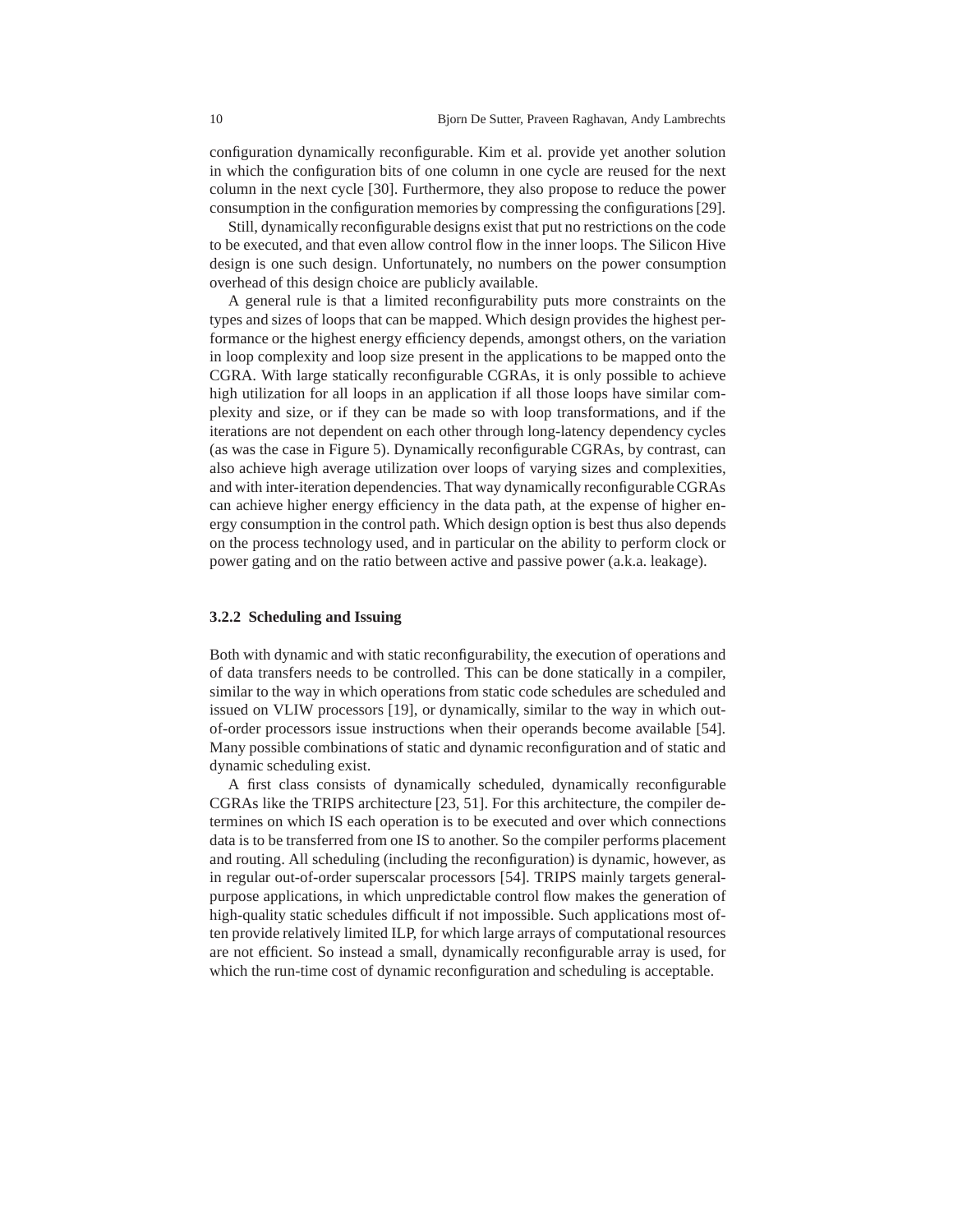#### Coarse-Grained Reconfigurable Array Architectures 11

A second class of dynamically reconfigurable architectures avoids the overhead of dynamic scheduling by supporting VLIW-like static scheduling [19]. Instead of doing the scheduling in hardware where the scheduling logic then burns power, the scheduling for ADRES, MorphoSys and Silicon Hive architectures is done by a compiler. Compilers can do this efficiently for loops with regular, predictable behavior and high ILP, as found in many DSP applications. As for VLIW architectures, software pipelining [31, 49] is a very important to expose the ILP in software kernels, so most compiler techniques [15, 17, 20, 39, 43, 45, 46] for statically scheduled CGRAs implement some form of software pipelining.

A final class of CGRAs are the statically reconfigurable, dynamically scheduled architectures, such as KressArray or PACT (neglecting the time-consuming partial reconfigurability of the PACT). The compiler performs placement and routing, and the code execution progress is guided by tokens or event signals that are passed along with data. Thus the control is dynamic, and it is distributed over the token or event path, similar to the way in which transport-triggered architectures [13] operate. These statically reconfigurable CGRAs do not require software pipelining techniques because there is no temporal mapping. Instead the spatial mapping and the control implemented in the tokens or event signals implement a hardware pipeline.

We can conclude by noting that, as in other architecture paradigms such as VLIW processing or superscalar out-of-order execution, dynamically scheduled CGRAs can deliver higher performance than statically scheduled ones for control-intensive code with unpredictable behavior. On dynamically scheduled CGRAs the code path that gets executed in an iteration determines the execution time of that iteration, whereas on statically scheduled CGRAs, the combination of all possible execution paths (including the slowest path which might be executed infrequently) determines the execution time. Thus, dynamically scheduled CGRAs can provide higher performance for some applications. However, the power efficiency will then typically also be poor because more power will be consumed in the control path. Again, the application domain determines which design option is most appropriate.

## **3.2.3 Thread-level and Data-level Parallelism**

Another important aspect of control is the possibility to support different forms of parallelism. Obviously, loosely-coupled CGRAs can operate in parallel with the main CPU, but one can also try to use the CGRA resources to implement SIMD or to run multiple threads concurrently within the CGRA.

When dynamic scheduling is implemented via distributed event-based control, as in KressArray or PACT, implementing TLP is relatively simple and cheap. For small enough loops of which the combined resource use fits on the CGRA, it suffices to map independent thread controllers on different parts of the distributed control.

For architectures with centralized control, the only option to run threads in parallel is to provide additional controllers or to extend the central controller, for example to support parallel execution modes. While such extensions will increase the power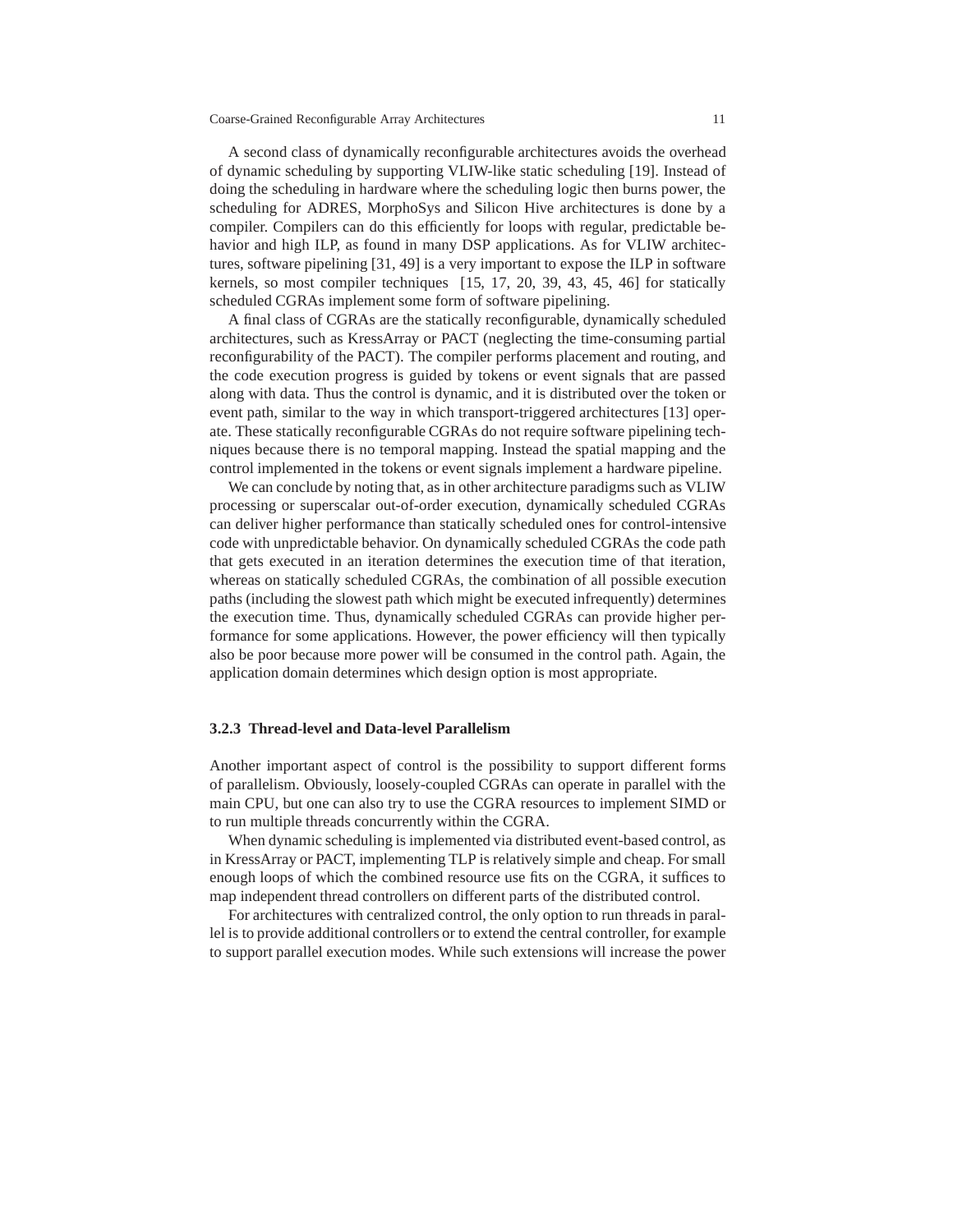consumption of the controller, the newly supported modes might suit certain code fragments better, thus saving in data path energy and configuration fetch energy.

The TRIPS controller supports four operation modes [51]. In the first mode, all ISs cooperate for executing one thread. In the second mode, the four rows execute four independent threads. In the third mode, fine-grained multi-threading [54] is supported by time-multiplexing all ISs over multiple threads. Finally, in the fourth mode each row executes the same operation on each of its ISs, thus implementing SIMD in a similar, fetch-power-efficient manner as is done in the two modes of the MorphoSys design. Thus, for each loop or combination of loops in an application, the TRIPS compiler can exploit the most suited form of parallelism.

The Raw architecture [57] is a hybrid between a many-core architecture and a CGRA architecture in the sense that it does not feature a 2D array of ISs, but rather a 2D array of tiles that each consist of a simple RISC processor. The tiles are connected to each other via a mesh interconnect, and transporting data over this interconnect to neighboring tiles does not consume more time than retrieving data from the RF in the tile. Moreover, the control of the tiles is such that they can operate independently or synchronized in a lock-step mode. Thus, multiple tiles can cooperate to form a dynamically reconfigurable CGRA. A programmer can hence partition the 2D array of tiles into several, potentially differently sized, CGRAs that each run an independent thread. This provides very high flexibility to balance the available ILP inside threads with the TLP of the combined threads.

Other architectures do not support (hardware) multi-threading within one CGRA core at all, like the current ADRES and Silicon Hive. The first solution to run multiple threads with these designs is to incorporate multiple CGRA accelerator cores in a System-on-Chip (SoC). The advantage is then that each accelerator can be customized for a certain class of loop kernels. Also, ADRES and Silicon Hive are architecture templates, which enables CGRA designers to customize their CGRA cores for the appropriate amount of DLP for each class of loop kernels, in the form of SIMD or subwordparallelism.

Alternatively, TLP can be converted into ILP and DLP by combining, at compiletime, kernels of multiple threads and by scheduling them together as one kernel, and by selecting the appropriate combination of scheduled kernels at run time [52].

## *3.3 Interconnects and Register Files*

#### **3.3.1 Connections**

A wide range of connections can connect the ISs of a CGRA with each other, and with the RFs, other memories and IO ports. Buses, point-to-point connections, and crossbars are all used in various combinations and in different topologies.

For example, some designs like MorphoSys and the most common ADRES and Silicon Hive designs feature a densely connected mesh-network of point-topoint interconnects in combination with sparser buses that connect ISs further apart.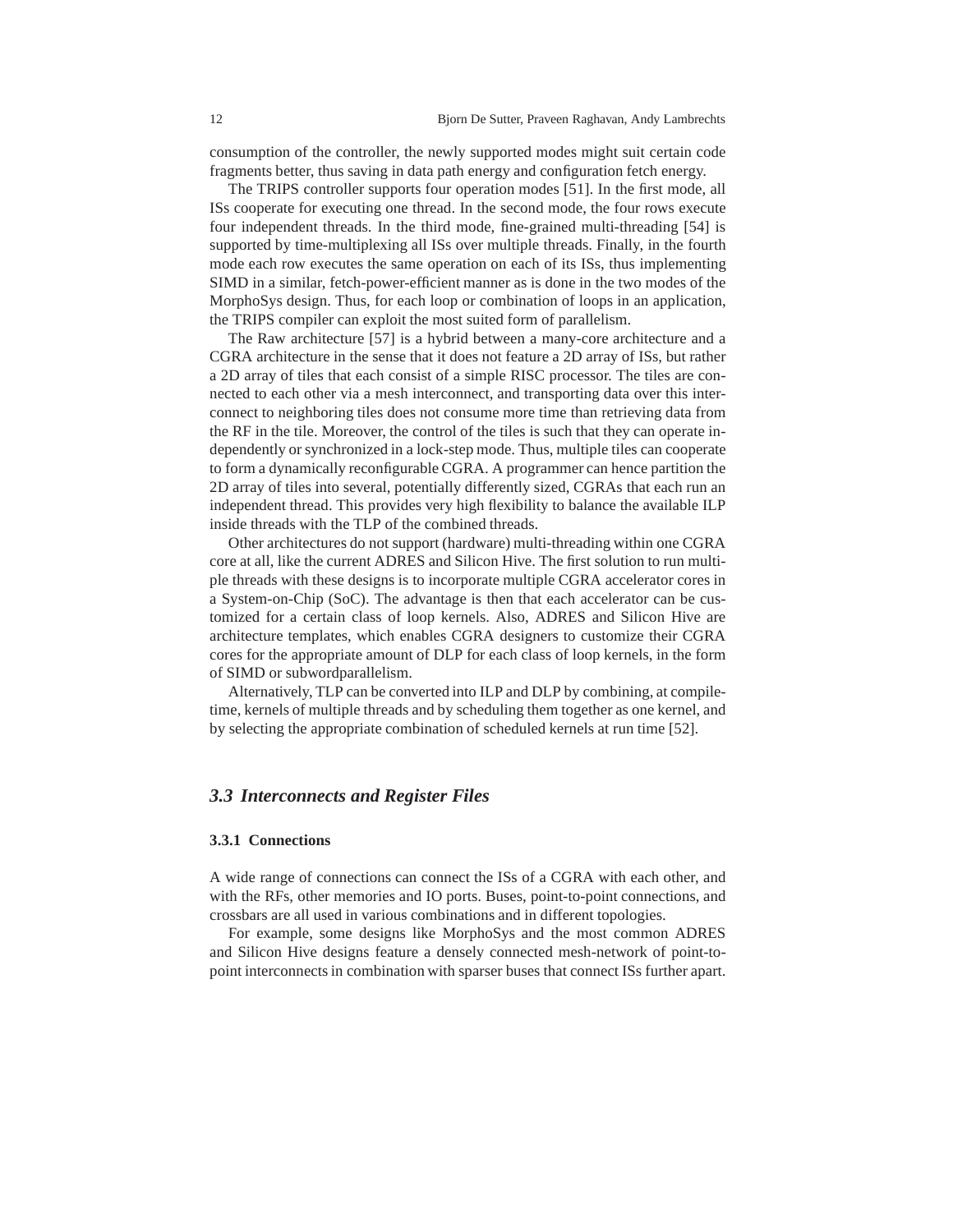Thus the number of long power-hungry connections is limited. Multiple studies of point-to-point mesh-like interconnects as in Figure 10 have been published in the past [7, 28, 32, 38]. Other designs like RaPiD feature a dense network of segmented buses. Typically the use of crossbars is limited to very small instances because large ones are too power-hungry. Fortunately, large crossbars are most often not needed, because many application kernels can be implemented as systolic algorithms, which map well onto mesh-like interconnects as found in systolic arrays [47].

Unlike crossbars and even busses, mesh-like networks of point-to-point connections scale better to large arrays without introducing too much delay or power consumption. For statically reconfigurable CGRAs, this is beneficial. Buses and other long interconnects connect whole rows or columns to complement short-distance mesh-like interconnects. The negative effects that such long interconnects can have on power consumption or on obtainable clock frequency can be avoided by segmentation or by pipelining. In the latter case, pipelining latches are added along the connections or in between muxes and ISs. Our experience, as presented in Section 4.2.2 is that this pipelining will not necessarily lead to lower IPCs in CGRAs. This is different from out-of-order or VLIW architectures, where deeper pipelining increases the branch misprediction latency [54]. Instead at least some CGRA compilers succeed in exploiting the pipelining latches as temporary storage, rather than being hampered by them. This is the case in compiler techniques like [15, 39] that are based on FPGA synthesis methods in which RFs and pipelining latches are treated as interconnection resources that span multiple cycles instead of as explicit storage resources. This treatment naturally fits the 3D array modeling of resources along two spatial dimensions and one temporal dimension. Consequently, those compiler techniques can exploit pipelining latches naturally and similarly to using storage space in distributed RFs.

## **3.3.2 Register Files**

Compilers for CGRA architectures place operations in ISs, thus also scheduling them, and route the data flow over the connections between the ISs. Those connections may be direct connections, or latched connections, or even connections that go through RFs. Therefore most CGRA compilers treat RFs not as temporary storage, but as interconnects that can span multiple cycles. Thus the RFs can be treated uniformly with the connections during routing. A direct consequence of this compiler approach is that the design space freedom of interconnects extends to the placement of RFs in between ISs. During the DSE for a specific CGRA instance in a CGRA design template such as the ADRES or Silicon Hive templates, both the real connections and the RFs have to be explored, and that has to be done together. Just like the number of real interconnect wires and their topology, the size of RFs, their location and their number of ports then contribute to the interconnectivity of the ISs. We refer to [7, 38] for DSEs that study both RFs and interconnects.

Besides their size and ports, another important aspect is that RFs can be rotating [50]. The power and delay overhead of rotation is very small in distributed RFs,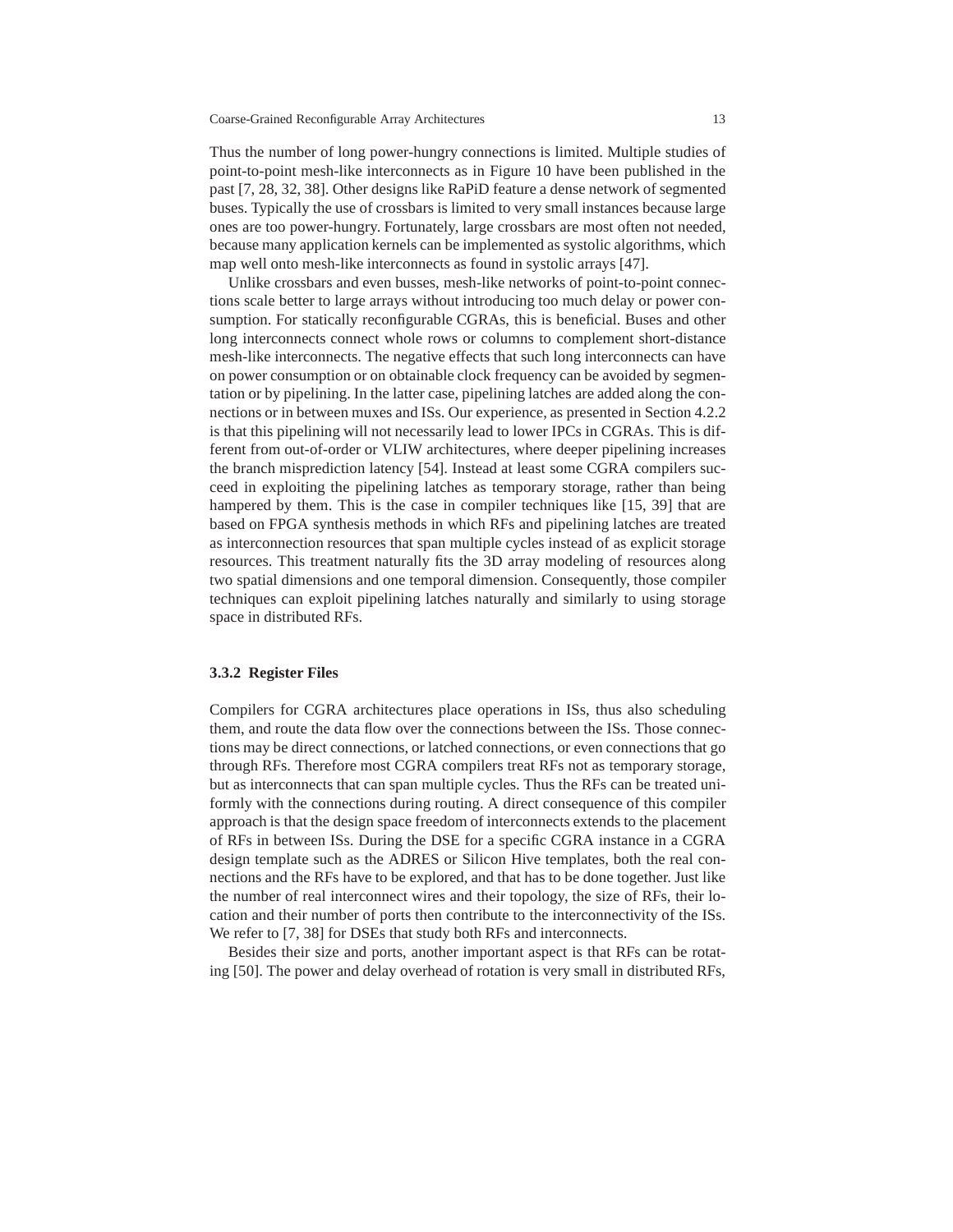simply because these RFs are small themselves. Still they can provide an important functionality. Consider a dynamically reconfigurable CGRA on which a loop is executed that iterates over *x* configurations, i.e., each iteration takes *x* cycles. That means that for a write port of an RF, every *x* cycles the same address bits get fetched from the configuration memory to configure the address set at that port. In other words, every *x* cycles a new value is being written into the register specified by that same address. This implies that values can stay in the same register for at most *x* cycles; then they are overwritten by a new value from the next iteration. In many loops, however, some values have a life time that spans more than *x* cycles, because it spans multiple loop iterations. To avoid having to insert additional data transfers in the loop schedules, rotating registers can be used. At the end of every iteration of the loop, all values in rotating registers rotate into another register to make sure that old values are copied to where they are not overwritten by newer values.

### **3.3.3 Predicates, Events and Tokens**

To complete this overview on CGRA interconnects, we want to point out that it can be very useful to have interconnects of different widths. The data path width can be as small as 8 bits or as wide as 64 or 128 bits. The latter widths are typically used to pass SIMD data. However, as not all data is SIMD data, not all paths need to have the full width. Moreover, most CGRA designs and the code mapped onto them feature signals that are only one or a few bits wide, such as predicates or events or tokens. Using the full-width datapath for these narrow signals wastes resources. Hence it is often useful to add a second, narrow datapath for control signals like tokens or events and for predicates. How dense that narrow datapath has to be, depends on the type of loops one wants to run on the CGRA. For example, multimedia coding and decoding typically includes more conditional code than SDR baseband processing. Hence the design of, e.g., different ADRES architectures for multimedia and for SDR resulted in different predicate data paths being used, as illustrated in Section 4.2.1.

At this point, it should be noted that the use of predicates is fundamentally not that different from the use of events or tokens. In KressArray or PACT, events and tokens are used, amongst others, to determine at run time which data is selected to be used later in the loop. For example, for a C expression like  $x + (a>b)$  ? y  $+ z : y - z$  one IS will first compute the addition  $y + z$ , one IS will compute the subtraction  $y-z$ , and one IS will compute the greater-than condition  $a>b$ . The result of the latter computation generates an event that will be fed to a multiplexor to select which of the two other computer values  $y+z$  and  $y-z$  is transferred to yet another IS on which the addition to x will be performed. Unlike the muxes in Figure 2(b) that are controlled by bits fetched from the configuration memory, those event-controlled multiplexors are controlled by the data path.

In the ADRES architecture, the predicates guard the operations in ISs, and they serve as enable signals for RF write ports. Furthermore, they are also used to control special select operations that pass one of two input operands to the output port of an IS. Fundamentally, an event-controlled multiplexor performs exactly the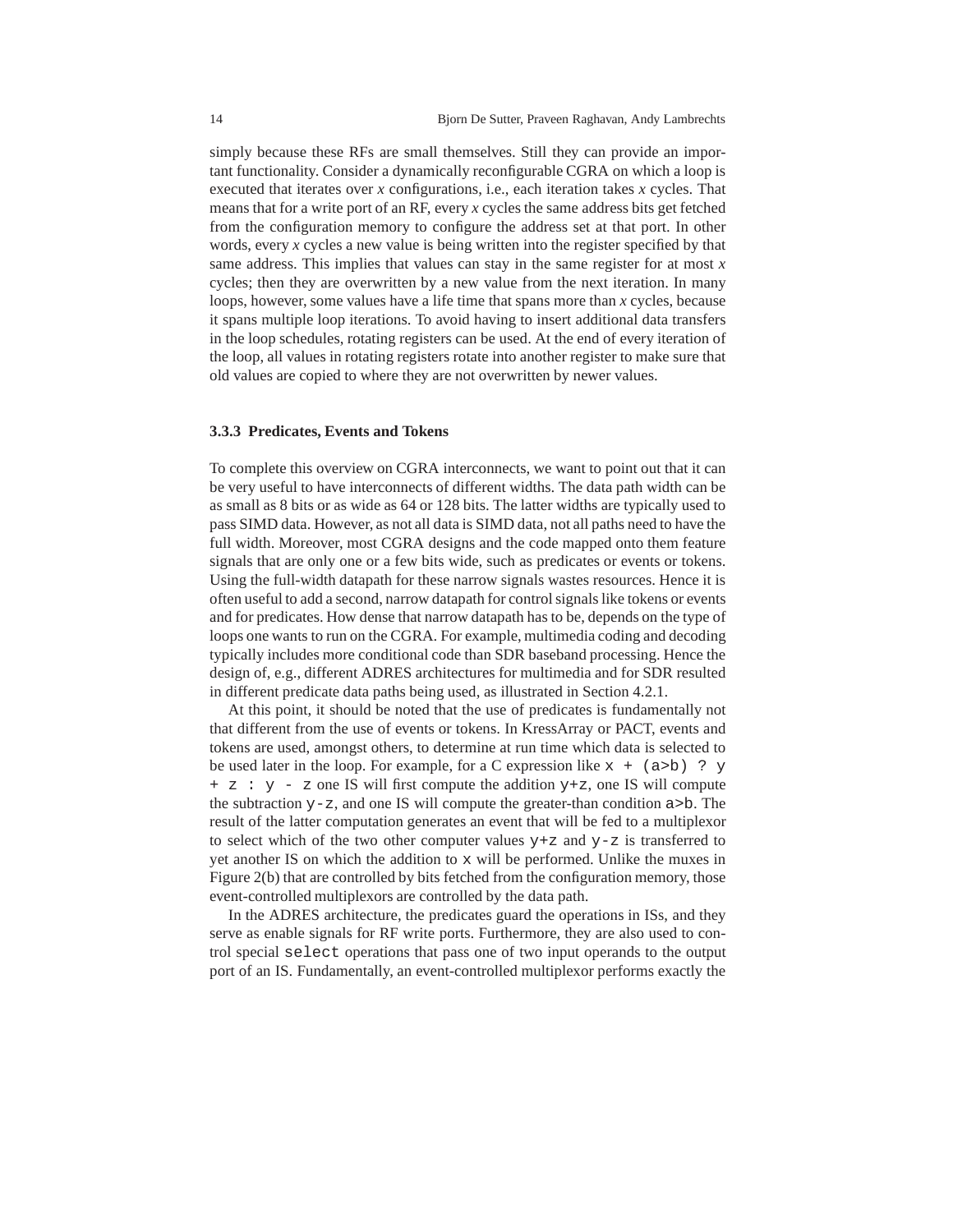Coarse-Grained Reconfigurable Array Architectures 15



**Fig. 6** Four different structures of ISs proposed in the literature. Part (a) displays a fixed MorphoSys IS, including its local RF. Part (b) displays the fully customizable ADRES IS, that can connect to shared or non-shared local RFs. Part (c) depicts the IS structure proposed by Galanis et al. [22], and (d) depicts a row of four ISs that share a multiplier [27].

same function as the select operation. So the difference between events or tokens and predicates is really only that the former term and implementation are used in dynamically scheduled designs, while the latter term is used in static schedules.

# *3.4 Computational Resources*

Issue slots are the computational resources of CGRAs. Over the last decade, numerous designs of such issue slots have been proposed, under different names, that include PEs, FUs, ALUs, and flexible computation components. Figure 6 depicts some of them. For all of the possible designs, it is important to know the context in which these ISs have to operate, such as the interconnects connecting them, the control type of the CGRA, etc.

Figure 6(a) depicts the IS of a MorphoSys CGRA. All 64 ISs in this homogeneous CGRA are identical and include their own local RF. This is no surprise, as the two MorphoSys SIMD modes (see Section 3.2.1) require that all ISs of a row or of a column execute the same instruction, which clearly implies homogeneous ISs.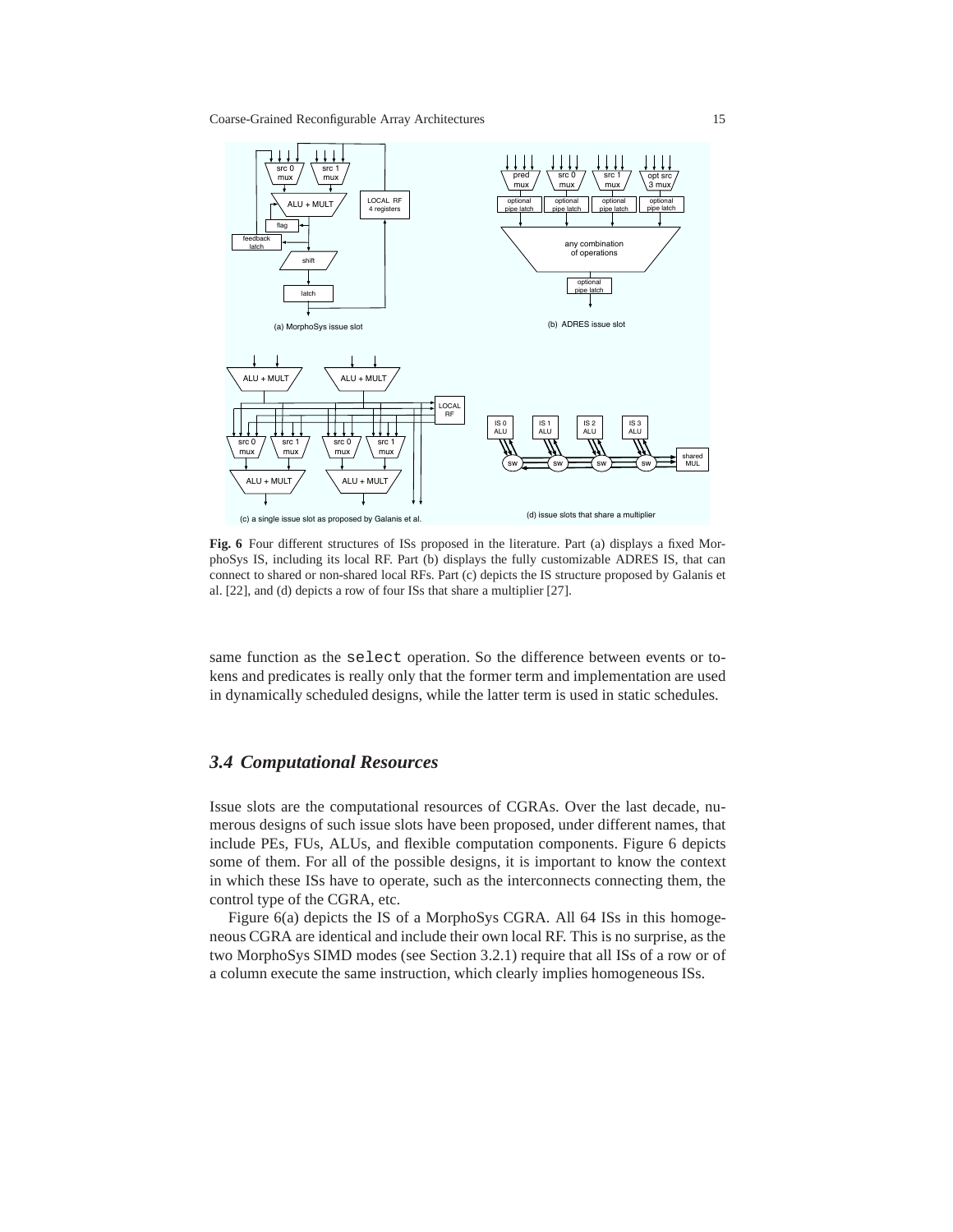In contrast, almost all features of an ADRES IS, as depicted in Figure 6(b), can be chosen at design time, and can be different for each IS in a CGRA that then becomes heterogeneous: the number of ports, whether or not there are latches between the multiplexors and the combinatorial logic that implements the operations, the set of operations supported by each IS, how the local registers file are connected to ISs and possibly shared between ISs, etc. As long as the design instantiates the ADRES template, the ADRES tool flow will be able to synthesize the architecture and to generate code for it. A similar design philosophy is followed by the Silicon Hive tools. Of course this requires more generic compiler techniques than those that generate code for the predetermined homogeneous ISs of, e.g., the MorphoSys CGRA. Given the state of the art in compiler technology for this type of architecture, the advantages of this freedom are (1) the possibility to design different instances optimized for certain application domains, (2) the knowledge that the features of those designs will be exploited, and (3) the ability to compile loops that feature other forms of ILP than DLP. DLP can still be supported, of course, by simply incorporating SIMD-capable (a.k.a. subwordparallel) ISs of, e.g., 4x16 bits wide. The drawback is this design freedom is that, at least with the current compiler techniques, these techniques are so generic that they miss optimization opportunities because they do not exploit regularity in the designed architectures. They do not exploit it for speeding up the compilation, nor do they for producing better schedules.

Figure 6(c) depicts the IS proposed by Galanis et al. [22]. Again, all ISs are identical. In contrast to the MorphoSys design, however, these ISs consist of several ALUs and multipliers with direct connections between them and their local RFs. These direct connections within each IS can take care of a lot of data transfers, thus freeing time on the shared bus-based interconnect that connects all ISs. Thus, the local interconnect within each IS compensates for the lack of a scaling global interconnect. One advantage of this approach is that the compiler can be tuned specifically for this combination of local and global connections and for the fact that it does not need to support heterogeneous ISs. Whether or not this type of design is more power-efficient than that of CGRAs with more design freedom and potentially more heterogeneity is unclear at this point in time. At least, we know of no studies from which, e.g., utilization numbers can be derived that allow us to compare the two approaches.

With respect to utilization, it is clear that the designs of Figure 6(a) and 6(b) will only be utilized well if a lot of multiplications need to be performed. Otherwise, the area-consuming multipliers remain unused. To work around this problem, the sharing of large resources such as multipliers between ISs has been proposed in the RSPA CGRA design [27]. Figure 6(d) depicts one row of ISs that do not contain multipliers internally, but that are connected to a shared multiplier through switches and a shared bus. The advantage of this design, compared to an ADRES design in which each row features 3 pure ALU ISs and 1 ALU+MULT IS, is that this design allows the compiler to schedule multiplications in all ISs (albeit only one per cycle), whereas this scheduling freedom would be limited to one IS slot in the ADRES design. To allow this schedule freedom, however, a significant amount of resources in the form of switches and a special-purpose bus need to be added to the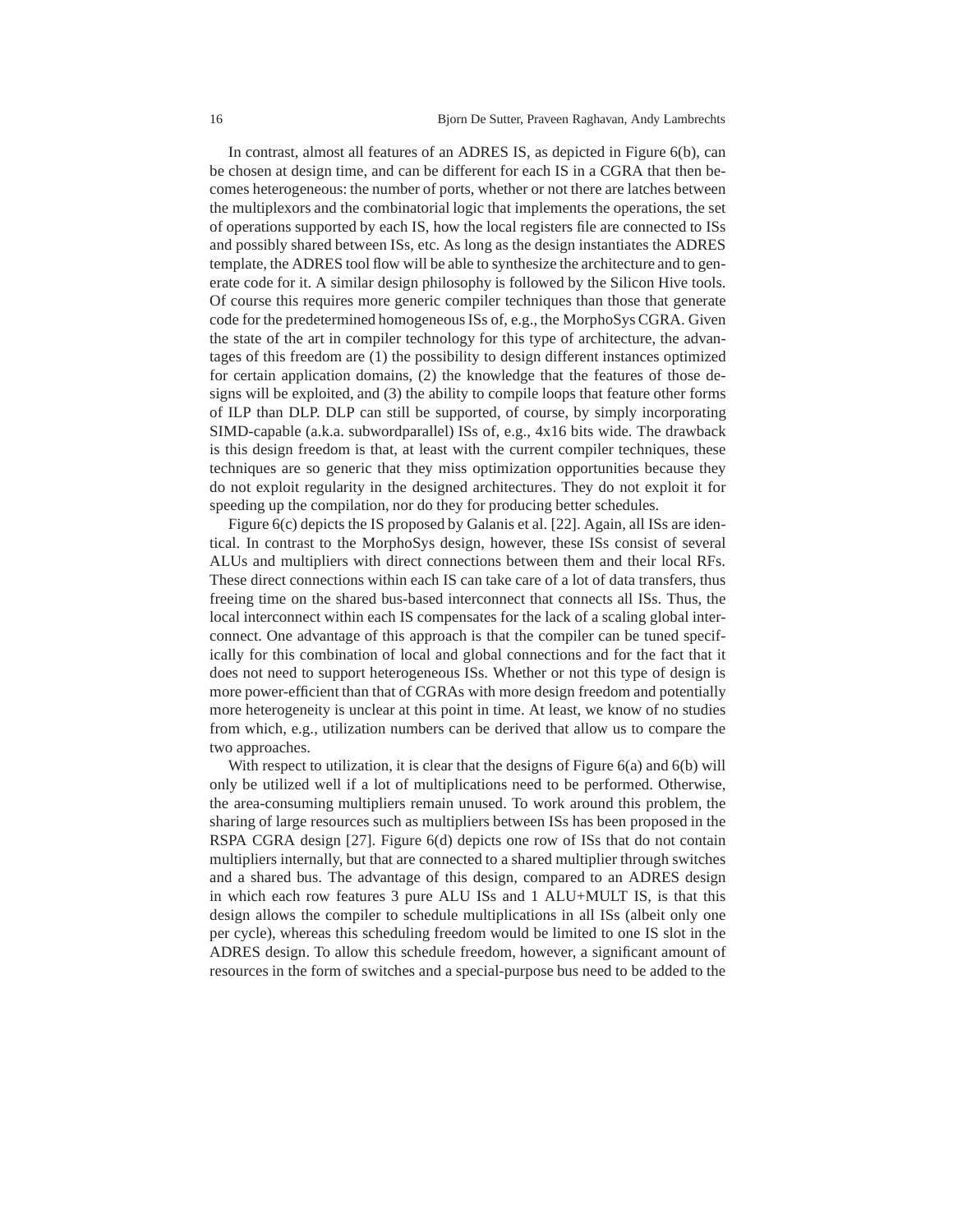row. While we lack experimental data to back up this claim, we firmly believe that a similar increase in schedule freedom can be obtained in the aforementioned 3+1 ADRES design by simply extending an existing ADRES interconnect with a similar amount of additional resources. In the ADRES design, that extension would then also be beneficial to operations other than multiplications.

The optimal number of ISs for a CGRA depends on the application domain, on the reconfigurability, as well as on the IS functionality and on the DLP available in the form of subwordparallelism. As illustrated in section 4.2.2, a typical ADRES would consist of 4x4 ISs [6, 37]. TRIPS also features 4x4 ISs. MorphoSys provides 8x8 ISs, but that is because the DLP is implemented as SIMD over multiple ISs, rather than as subwordparallelism within ISs. In our experience, scaling dynamically reconfigurable CGRA architectures such as ADRES to very large arrays (8x8 or larger) does not make sense even with scalable interconnects like mesh or meshplus interconnects. Even in loops with high ILP, utilization drops significantly on such large arrays [42]. It is not yet clear what is causing this lower utilization, and there might be several reasons. These include a lack of memory bandwidth, the possibility that the compiler techniques [15, 39] simply do not scale to such large arrays, or the fact that the relative connectivity in such large arrays is lower. Simply stated, when a mesh interconnects all ISs to their neighbors, each IS not on the side of the array is connected to 4 other ISs out of 16 in a 4x4 array, i.e., to 25% of all ISs, while it is connected to 4 out of 64 ISs on an 8x8 array, i.e., to 6.25% of all ISs.

To finalize this section, we want to mention that, just like in any other type of processor, it makes sense to pipeline complex combinatorial logic, e.g., as found in multipliers. There are no fundamental problems to do this, and it can lead to significant increases in utilization and clock frequency.

## *3.5 Memory Hierarchies*

CGRAs have a large number of ISs that need to be fed with data from the memory. Therefore the data memory sub-system is a crucial part of the CGRA design. Many reconfigurable architectures feature multiple independent memory banks or blocks to achieve high data bandwidth. Exploiting those automatically in a compiler has not yet been fully solved.

The RAW architecture features an independent memory block in each tile for which Barua developed a method called modulo unrolling to disambiguate and assign data to different banks [2]. However, this technique can only handle array references through affine index expression on loop induction variables.

MorphoSys has a 256-bit wide frame buffer between the main memory and a reconfigurable array to feed data to the ISs operating in SIMD mode [35]. The efficient use of such a wide memory depends by and large on manual data placement and operation scheduling. Similar techniques for wide loads and stores have also been proposed in regular VLIW architectures for reducing power [48]. However,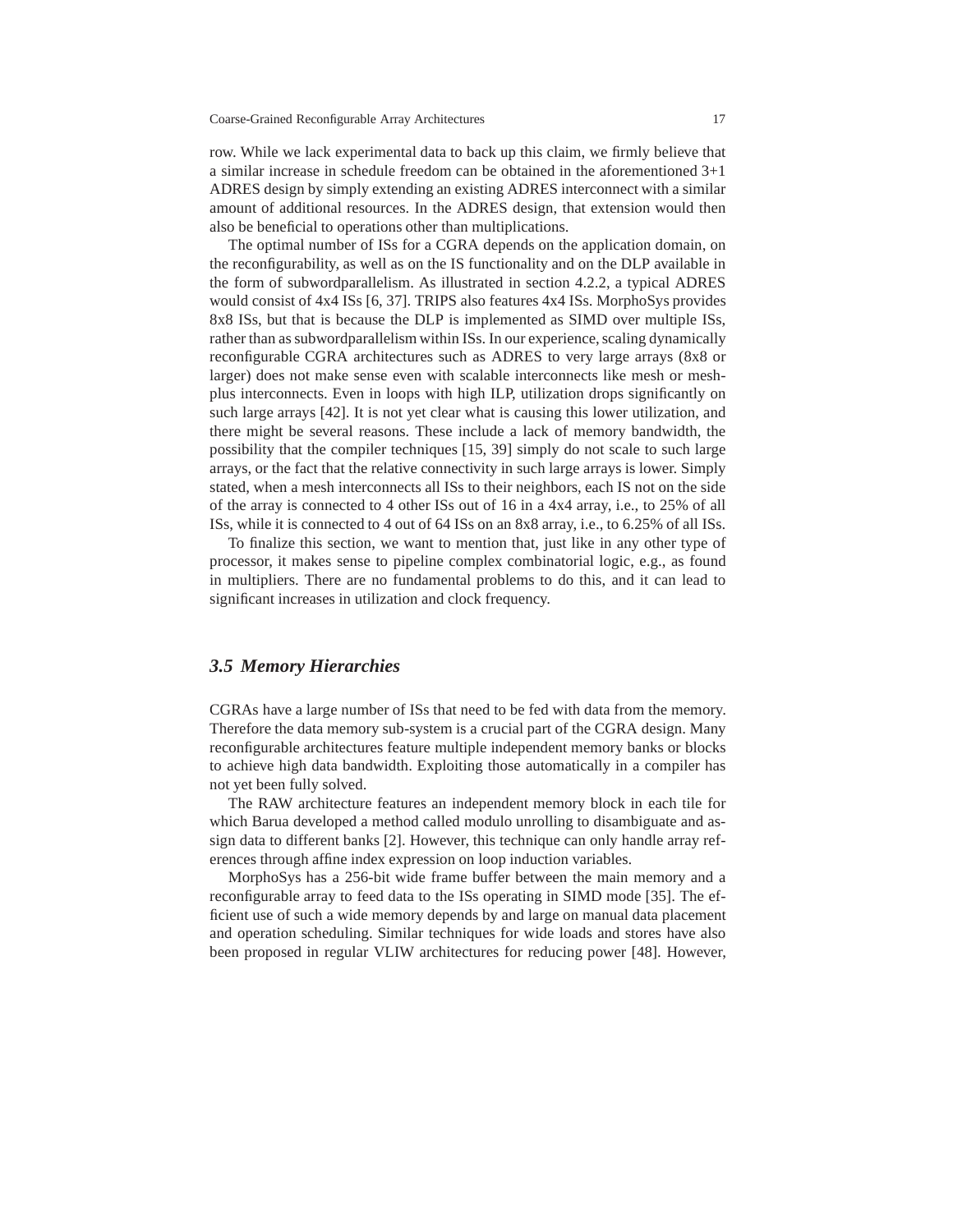this requires the programmer or compiler to perform the data layout in memory in order to exploit the large bandwidth between the level-1 memory and the datapath.

Both Silicon Hive and PACT feature distributed memory blocks without a crossbar. A Silicon Hive programmer has to specify the allocation of data to the memory for the compiler to bind the appropriate load/store operations to the corresponding memories. Silicon Hive also supports the possibility of interfacing the memory or system bus using FIFO interfaces. This is efficient for streaming processing but is difficult to interface when the data needs to be buffered on in case of data reuse.

The ADRES architecture template provides a parameterizable Data Memory Queue (DMQ) interface to each of the different single-ported, interleaved level-1 scratch-pad memory banks [6]. The DMQ interface is responsible for resolving bank access conflicts, i.e., when multiple load/store ISs would want to access the same bank at the same time. Connecting all load/store ISs to all banks through a conflict resolution mechanism allows maximal freedom for data access patterns and also maximal freedom on the data layout in memory. The potential disadvantage of such conflict resolution is that it increases the latency of load operations. In software pipelined code, however, increasing the individual latency of instructions most often does not have a negative effect on the schedule quality, because the compiler can hide those latencies in the software pipeline. In the main processor VLIW mode of an ADRES, that accesses the same memories in code not software-pipelined, the conflict resolution is disabled to obtain shorter access latencies.

# *3.6 Compiler Support*

Apart from the specific algorithms used to compile code, the major distinctions between the different existing compiler techniques relate to whether or not they support static scheduling, whether or not they support dynamic reconfiguration, whether or not they rely on special programming languages, and whether or not they are limited to specific hardware properties. Because most compiler research has been done to generate static schedules for CGRAs, we focus on those in this section. As already indicated in Sections 3.2.1 and 3.2.2, many algorithms are based on FPGA placement and routing techniques [3] in combination with VLIW code generation techniques like modulo scheduling [31, 49] and hyperblock formation [36].

Whether or not compiler techniques rely on specific hardware properties is not always obvious in the literature, as not enough details are available in the descriptions of the techniques, and few techniques have been tried on a wide range of CGRA architectures. For that reason, it is very difficult to compare the efficiency (compilation time) and effectiveness (quality of generated code) of the different techniques.

The most widely applicable static scheduling techniques use different forms of Modulo Resource Routing Graphs (MRRGs). RRGs are time-space graphs, in which all resources (space dimension) are modeled with vertices. There is one such vertex per resource per cycle (time dimension) in the schedule being generated. Directed edges model the connections over which data values can flow from resource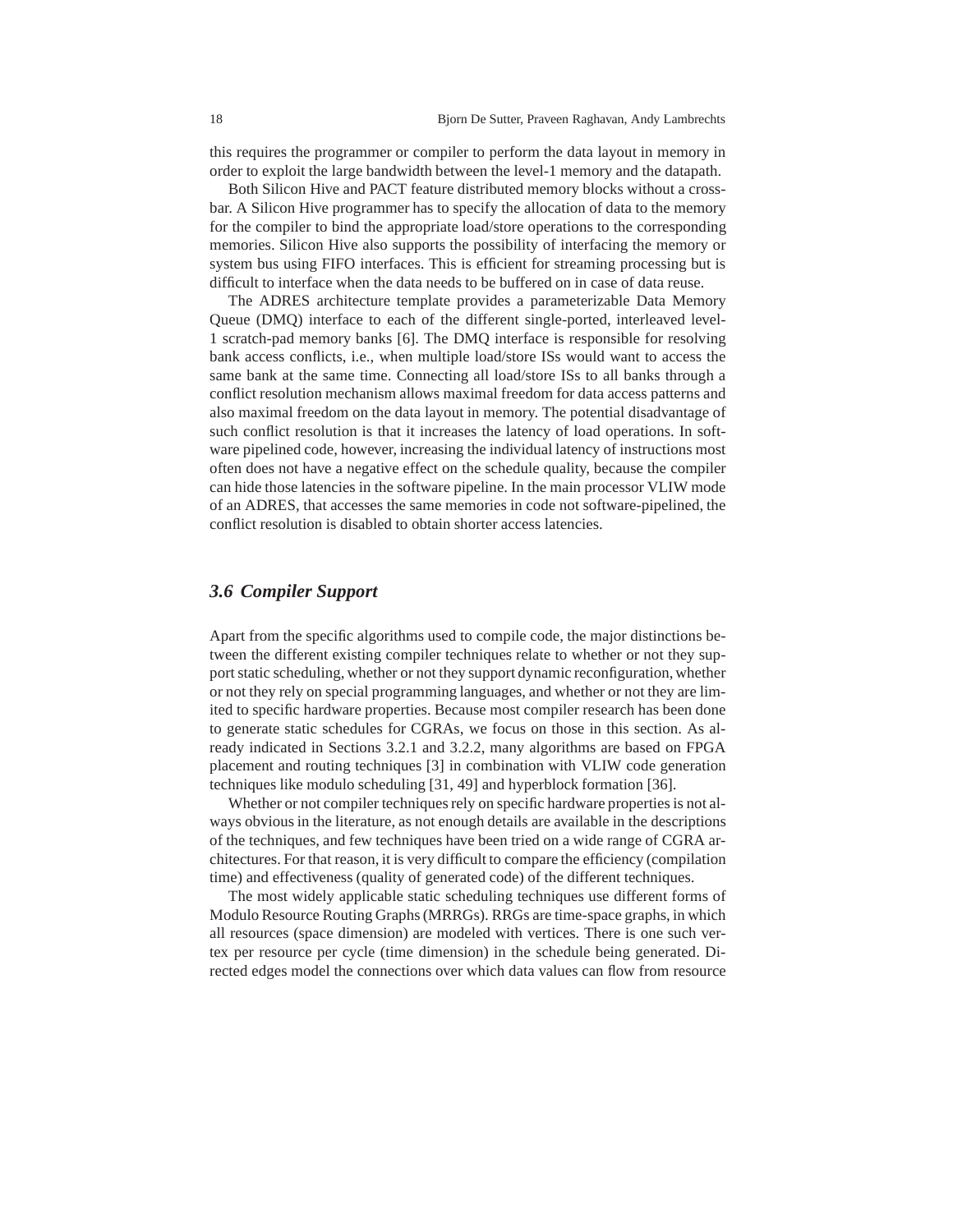to resource. The schedule, placement and routing problem than becomes a problem of mapping the Data Dependence Graph (DDG) of some loop body on the RRG. Scheduling refers to finding the right cycle to perform an operation in the schedule, placement refers to finding the right IS in that cycle, and routing refers to finding connections to transfer data from producing operations to consuming operations. In the case of a modulo scheduler, the modulo constraint is enforced by modeling all resource usage in the modulo time domain. This is done by modeling the appropriate modulo reservation tables [49] on top of the RRG, hence the name MRRG.

The granularity of its vertices depends on the precise compiler algorithm. One modulo graph embedding algorithm [45] models whole ISs or whole RFs with single vertices, whereas the simulated-annealing technique in the DRESC [15, 39] compiler that targets ADRES instances models individual ports to ISs and RFs as separate vertices. Typically, fewer nodes that model larger components lead to faster compilation because the graph mapping problem operates on a smaller graph, but also to lower code quality because some combinations of resource usage cannot be modeled precisely. Some techniques, such as DRESC, are built on the central idea of finding the best routes to steer the placement and scheduling, thus exploring many possible routings, while others [20, 43, 45, 46] use heuristics to place and schedule the code, using routability as a constraint during the scheduling. The latter are typically much more efficient, but less effective.

MRRG-based compiler techniques are easily retargetable to a wide range of architectures, such as those of the ADRES template, and they can support many programming languages. Different architectures can simply be modeled with different MRRGs. To support different programming languages like C and Fortran, the techniques only require a compiler front-end that is able to generate DDGs for the loop bodies. Obviously, the appropriate loop transformations need to be applied before generating the DDG in order to generate one that maps well onto the MRRG of the architecture. Such loop transformations are discussed in detail in Section 4.1.

Many other CGRA compiler techniques have been proposed, most of which are restricted to specific architectures. Static reconfigurable architectures like RaPiD and PACT have been targeted by compiler algorithms [10, 17, 63] based on placement and routing techniques that also map DDGs on RRGs. These techniques support subsets of the C programming language (no pointers, no structs, ...) and require the use of special C functions to program the IO in the loop bodies to be mapped onto the CGRA. The latter requirement follows from the specific IO support in the architectures and the modeling thereof in the RRGs.

For the MorphoSys architecture, with its emphasis on SIMD across ISs, compiler techniques have been developed for the SA-C language [61]. In this language the supported types of available parallelism are specified by means of loop language constructs. These constructs are translated into control code for the CGRA, which are mapped onto the ISs together with the DDGs of the loop bodies.

CGRA code generation techniques based on integer-linear programming have been proposed for the RSPA architecture, both for spatial [1] and for temporal mapping [64]. Basically, the ILP formulation consists of all the requirements or constraints that must be met by a valid schedule. This formulation is built from a DDG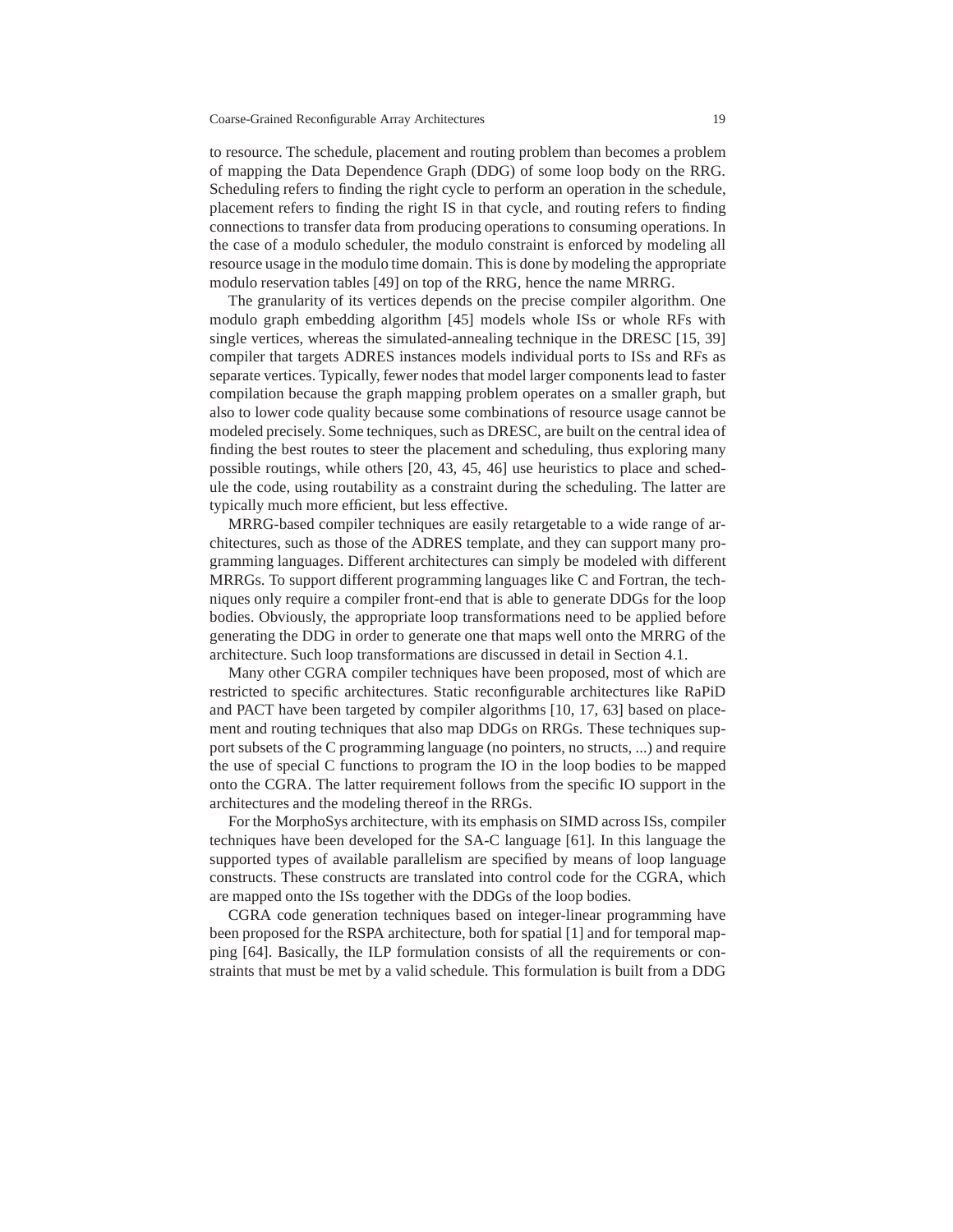and a hardware description, and can hence be used to compile many source languages. It is unclear, however, to what extent the ILP formulation and its solution rely on specific architecture features, and hence to which extent it would be possible to retarget the ILP-formulation to different CGRA designs. A similar situation occurs for the constraint-based compilation method developed for the Silicon Hive architecture template [55], of which no detailed information is public.

Code generation techniques for CGRAs based on instruction-selection pattern matching and list-scheduling techniques have also been proposed [21, 22]. It is unclear to what extent these techniques rely a on specific architecture because we know of no trial to use them for different CGRAs, but these techniques seem to rely heavily on the existence of a single shared-bus that connects ISs as depicted in Figure  $6(c)$ . Similarly, the static reconfiguration code generation technique by Lee et al. relies on CGRA rows consisting of identical ISs [33]. Because of this assumption, a two-step code generation approach can be used in which individual placements within rows are neglected in the first step, and only taken care of in the second step. The first step then instead focuses on optimizing the memory traffic.

Finally, compilation techniques have been developed that are really specialized for the TRIPS array layout and for its out-of-order execution [12].

One rule-of-thumb covers all the mentioned techniques: more generic techniques, i.e., techniques that are more flexible in targeting different architectures or different instances of an architecture template, are less efficient and often less effective in exploiting special architecture features. In other words techniques that rely on specific hardware features, such as interconnect regularities or specific forms of ISs clustering, while being less flexible, will generally be able to target those hardware features more efficiently, and often also more effectively. Vice versa, architectures with such features usually need specialized compiler techniques. This is similar to the situation of more traditional DSP or VLIW architectures.

## **4 Case Study: ADRES**

This section presents a case study on one specific CGRA design template. The purpose of this study is to illustrate that it is non-trivial to compile and optimize code for CGRA targets, and to illustrate that within a design template, there is a need for hardware design exploration. This illustrates how both hardware and software designers targeting CGRAs need a deep understanding of the interaction between the architecture features and the used compiler techniques.

ADRES [5, 6, 7, 15, 37, 39, 40, 41] is an architecture design template from which dynamically reconfigurable, statically scheduled CGRAs can be instantiated. In each instance, an ADRES CGRA is coupled tightly to a VLIW processor. This processor shares data and predicate RFs with the CGRA, as well as memory ports to a multi-banked scratch-pad memory as described in Section 3.1. The compilersupported ISA of the design template provides instructions that are typically found in a load/store VLIW or RISC architecture, including arithmetic operations, logic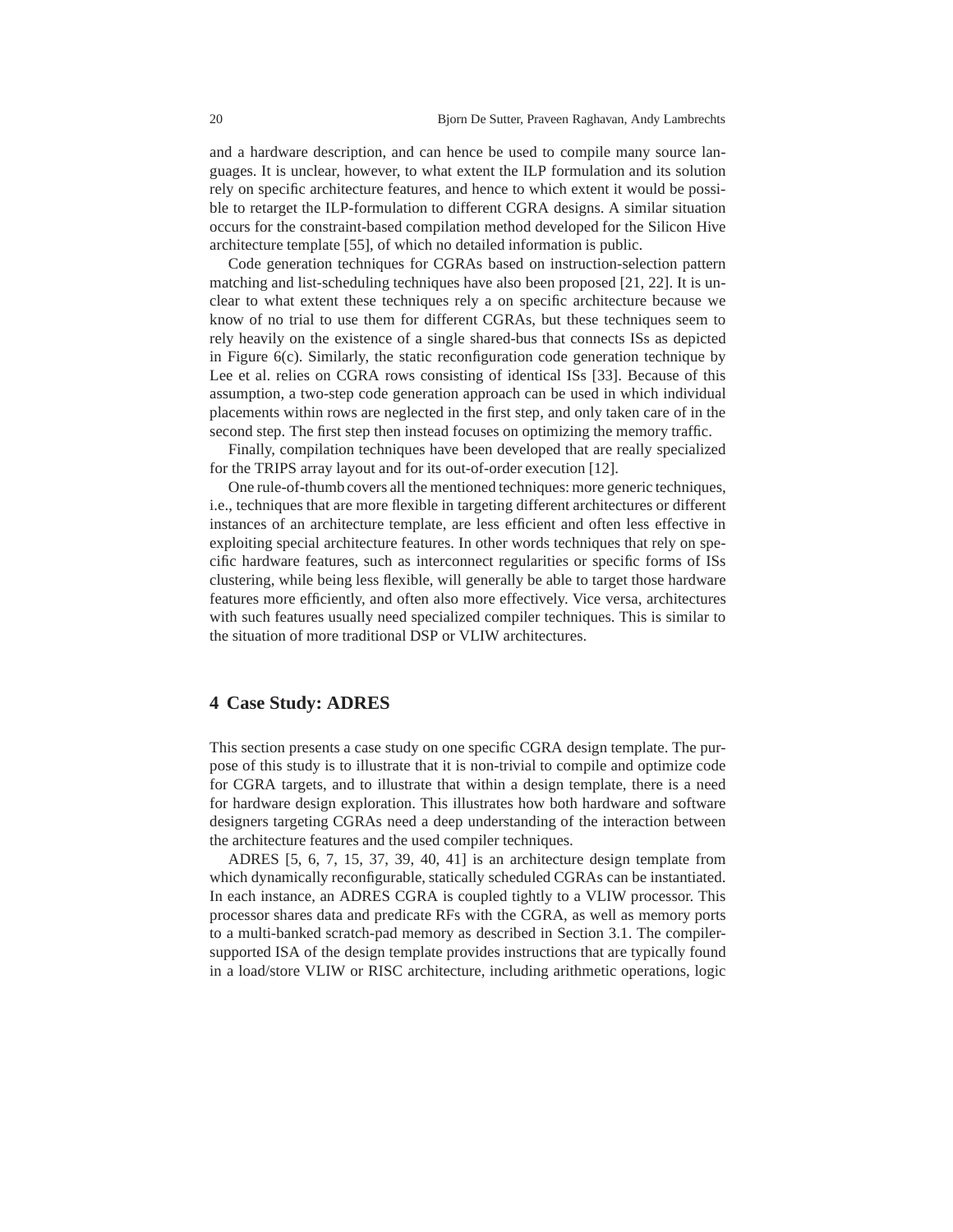operations, load/store operations, and predicate computing instructions. Additional domain-specific instructions, such as SIMD operations, are supported in the programming tools by means of intrinsics [56]. Local rotating and non-rotating, shared and private local RFs can be added to the CGRA as described in the previous sections, and connected through an interconnect consisting of muxes, buses and point-to-point connections that are specified completely by the designer. Thus, the ADRES architecture template is very flexible: it offers a high degree of design freedom, and it can be used to accelerate a wide range of loops.

# *4.1 Mapping Loops onto ADRES CGRAs*

The first part of this case study concerns the mapping of loops onto ADRES CGRAs, which are one of the most flexible CGRAs supporting a wide range of loops. This study illustrates that many loop transformations need to be applied carefully before mapping code onto ADRES CGRAs. We discuss the most important compiler transformations and, lacking a full-fledged loop-optimizing compiler, manual loop transformations that need to be applied to source code in order to obtain high performance and high efficiency. For other, less flexible CGRAs, the need for such transformations will even be higher because there will be more constraints on the loops to be mapped in the first place. Hence many of the discussed issues not only apply to ADRES CGRAs, but also to other CGRA architectures. We will conclude from this study that programming CGRAs with the existing compiler technology is not compatible with high programmer productivity.

## **4.1.1 Modulo Scheduling Algorithms for CGRAs**

To exploit ILP in inner loops on VLIW architectures, compilers typically apply software pipelining by means of modulo scheduling [31, 49]. This is no different for ADRES CGRAs. In this section, we will not discuss the inner working of modulo scheduling algorithms. What we do discuss, are the consequences of using that technique for programming ADRES CGRAs.

After a loop has been modulo-scheduled, it consists of three phases: the prologue, the kernel and the epilogue. During the prologue, stages of the software-pipelined loop gradually become active. Then the loop executes the kernel in a steady-state mode in which all software pipeline stages are active, and afterwards the stages are gradually disabled during the epilogue. In the steady-state mode, a new iteration is started after every *II* cycles, which stands for Initiation Interval. Fundamentally, every software pipeline stage is *II* cycles long. The total cycle count of a loop with *iter* iterations that is scheduled over *ps* software pipeline stages is then given by

$$
cycles_{\text{prologue}} + II \cdot (iter - (ps - 1)) + cycles_{\text{epilogue}}.
$$
\n(2)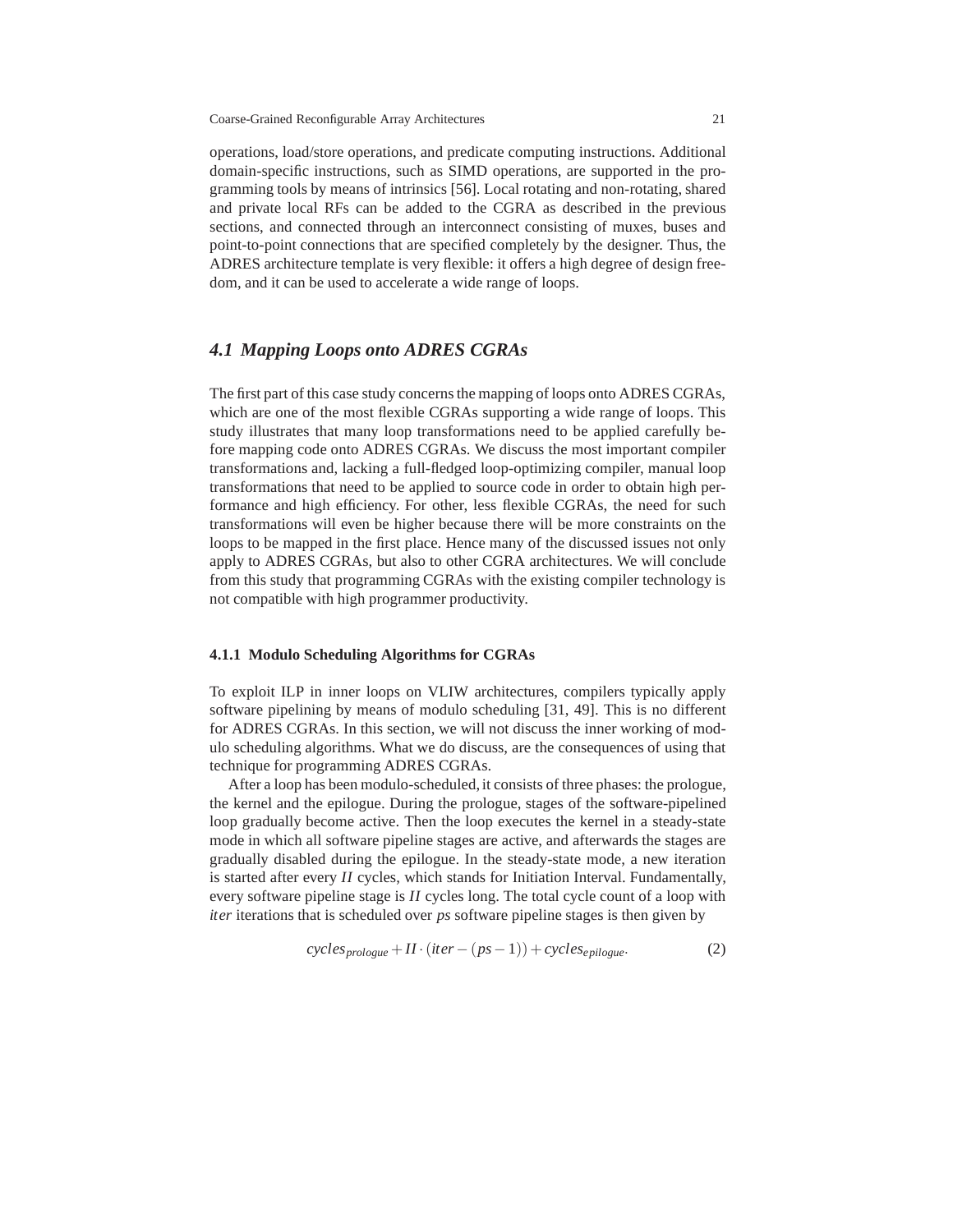In this formula, we neglect processor stalls because of, e.g., memory access conflicts or cache misses.

For loops with a high number of iterations, the term *II* · *iter* dominates this cycle count, and that is why modulo scheduling algorithms try to minimize *II*, thus increasing the IPC terms in Equation (1).

The minimal *II* that modulo scheduling algorithms can reach is bound by  $minII =$ max(*RecMII*,*ResMII*). The first term, called resource-minimal *II* (*ResMII*) is determined by the resources required by a loop and by the resources provided by the architecture. For example, if a loop body contains 9 multiplications, and there are only two ISs that can execute multiplications, then at least  $\lceil 9/2 \rceil = 5$  cycles will be needed per iteration. The second term, called recurrence-minimal *II* (*RecMII*) depends on recurrent data dependencies in a loop and on instruction latencies. Fundamentally, if an iteration of a loop depends on the previous iteration through a dependency chain with accumulated latency *RecMII*, it is impossible to start that iteration before at least *RecMII* cycles of the previous iteration have been executed.

The next section uses this knowledge to apply transformations that optimize performance according to Equation (1). To do so successfully, it is important to know that ADRES CGRAs support only one thread, for which the processor has to switch from a non-CGRA operating mode to CGRA mode and back for each inner loop. So besides minimizing the cycle count of Equation (2) to obtain higher IPCs in Equation (1), it is also important to consider the terms  $t_{p\rightarrow p+1}$  in Equation (1).

## **4.1.2 Loop Transformations**

#### Loop Unrolling

Loop unrolling and the induction variable optimizations that it enables can be used to minimize the number of iterations of a loop. When a loop body is unrolled *x* times, *iter* decreases with a factor *x*, and *ResMII* typically grows with a factor slightly less than  $x$  because of the induction variable optimizations and because of the ceiling operation in the computation of *ResMII*. By contrast, *RecMII* typically remains unchanged or increases only a little bit as a result of the induction variable optimizations that are enabled after loop unrolling.

In resource-bound loops, *ResMII* > *RecMII*. Unrolling will then typically have little impact on the dominating term *II* ·*iter* in Equation (2). However, the prologue and the epilogue will typically become longer because of loop unrolling. Moreover, an unrolled loop will consume more space in the instruction memory, which might also have a negative impact on the total execution time of the whole application. So in general, unrolling resource-bound loops is unlikely to be very effective.

In recurrence-bound loops,  $RecMI \cdot iter > ResMI \cdot iter$ . The right hand side of this inequality will not increase by unrolling, while the left hand side will be divided by the unrolling factor *x*. As this improvement typically compensates for the longer prologue and epilogue, we can conclude that unrolling can be an effective optimization technique for recurrence-bound loops if the recurrences can be opti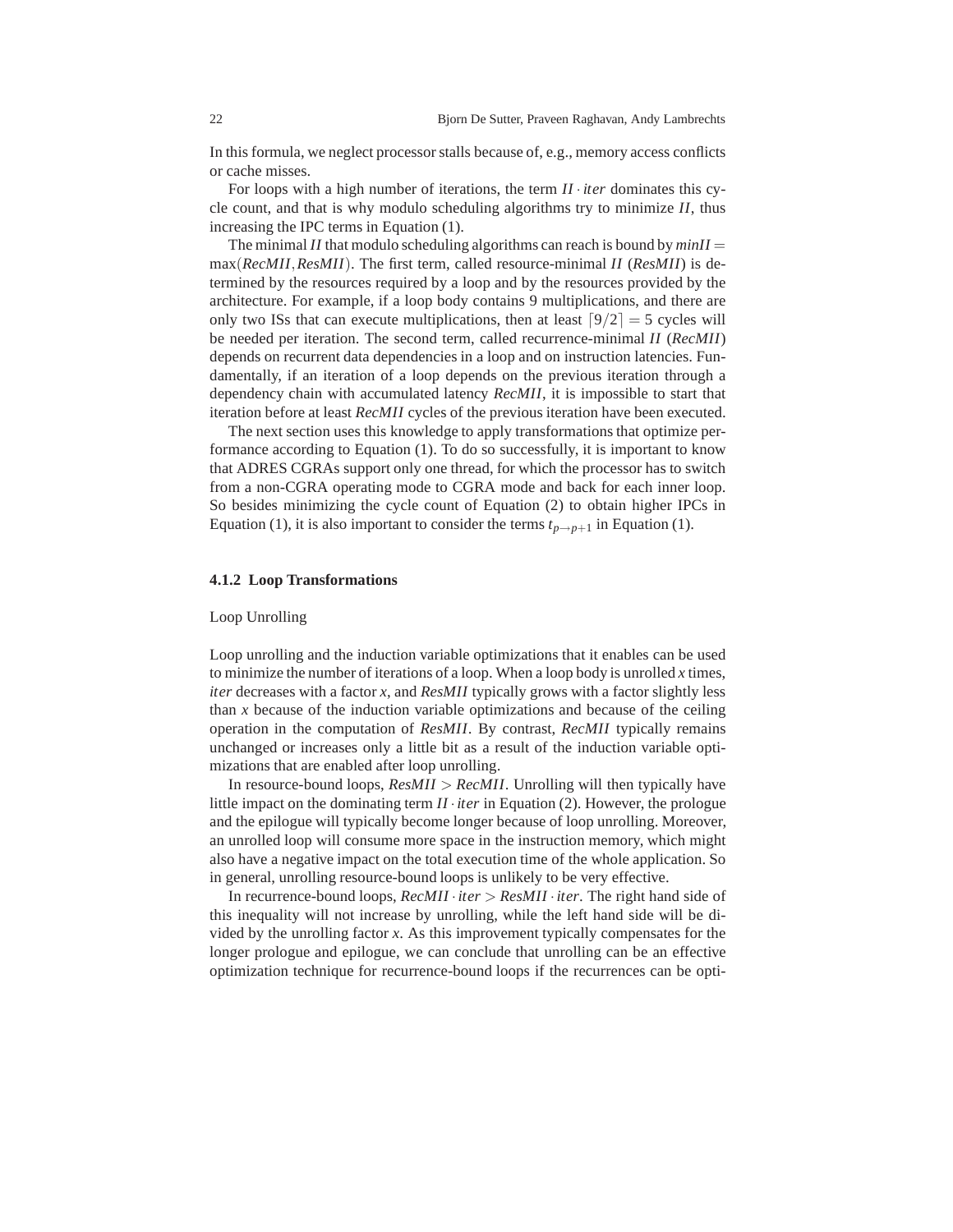mized with induction variable optimizations. This is no different for CGRAs than it is for VLIWs. However, for CGRAs with their larger number of ISs, it is more important because more loops are recurrence-bound.

### Loop Fusion, Loop Interchange, Loop Combination and Data Context Switching

Fusing adjacent loops with the same number of iterations into one loop can also be useful, because fusing multiple recurrence-bound loops can result in one resourcebound loop, which will result in a lower overall execution time. Furthermore, less switching between operating modes takes place with fused loops, and hence the terms  $t_{p\rightarrow p+1}$  are minimized. Furthermore, less prologues and epilogues need to be executed, which might also improve performance. This improvement will usually be limited, however, because the fused prologues and epilogues will rarely be much shorter than the sum of the original ones. Moreover, loop fusion does result in a loop that is bigger than any of the original loops, so it can only be applied if the configuration memory is big enough the fit the fused loop. If this is the case, less loop configurations need to be stored and possibly reloaded into the memory.

Interchanging an inner and outer loop serves largely the same purpose as loop fusion. As loop interchange does not necessarily result in larger prologues and epilogues, it can be even more useful, as can be the combining of nested loops into a single loop. Data-context switching [4] is a very similar technique that serves the same purpose. That technique has been used by Lee et al. for statically reconfigurable CGRAs as well [33], and in fact most of the loop transformations mentioned in this section can be used to target such CGRAs, as well as any other type of CGRA.

### Live-in Variables

In our experience, there is only one caveat with the above transformations. The reason to be careful when applying them is that they can increase the number of live-in variables. A live-in variable is a variable that gets assigned a value before the loop, which is consequently used in the loop. Live-in variables can be manifest in the original source code, but they can also result from compiler optimizations that are enabled by the above loop transformations, such as induction variable optimizations and loop-invariant code motion. When the number of live-in variables increases, more data needs to be passed from the non-loop code to the loop code, which might have a negative effect on  $t_{p\rightarrow p+1}$ . The existence and the scale of this effect will usually depend on the hardware mechanism that couples the CGRA accelerator to the main core. Possible such mechanisms are discussed in Section 3.1. In tightlycoupled designs like that of ADRES or Silicon Hive, passing a limited amount of values from the main CPU mode to the CGRA mode does not involve any overhead: the values are already present in the shared RF. However, if their number grows too big, there will not be enough room in the shared RF, which will result in much less efficient passing of data through memory. We have experienced this several times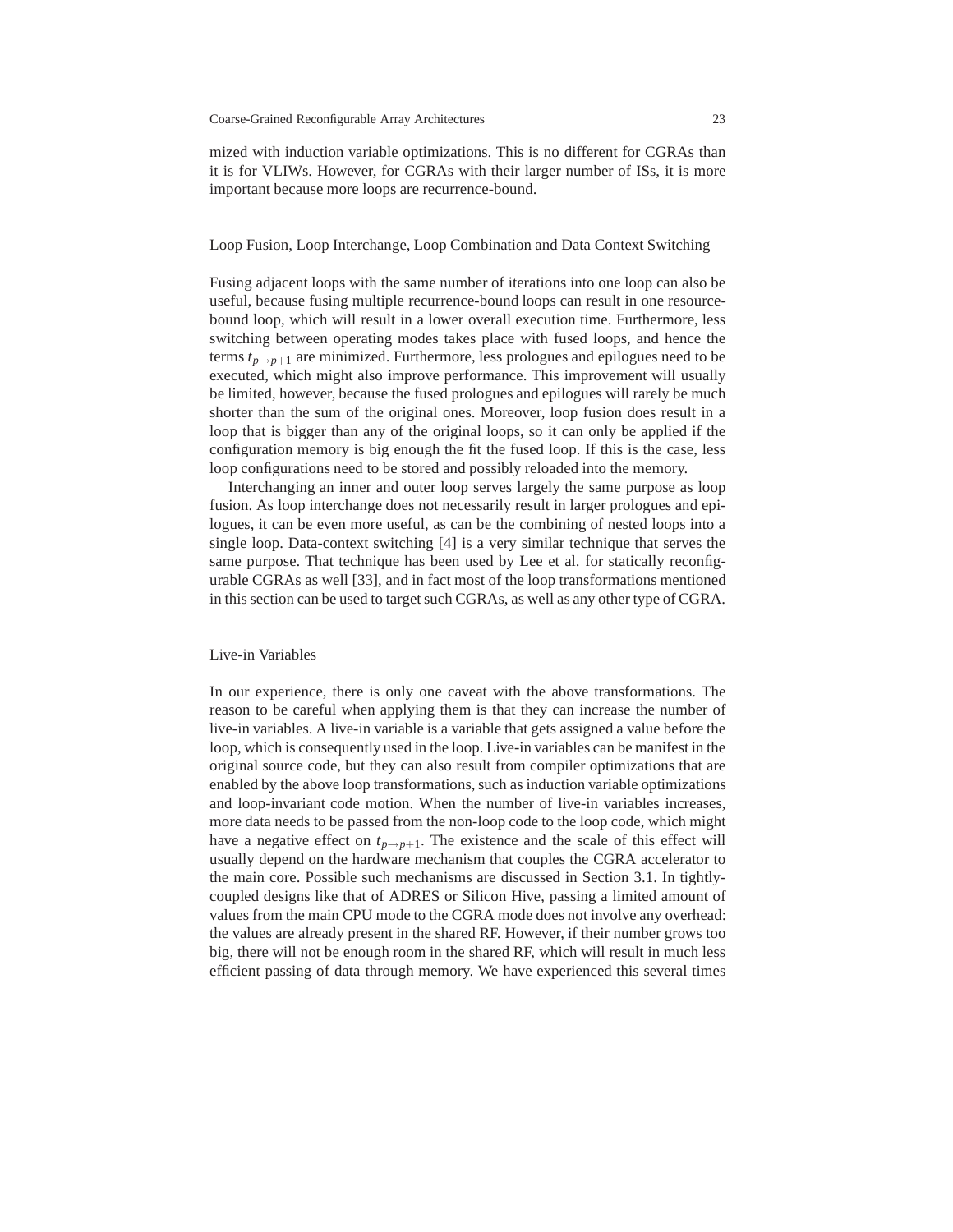with loops in multimedia and SDR applications that were mapped onto our ADRES designs. So, even for tightly-coupled CGRA designs, the above loop transformations and the enabled optimizations need to be applied with great care.

## Predication

Modulo scheduling techniques for CGRAs [15, 17, 20, 39, 45, 46] only schedule loops that are free of control flow transfers. Hence any loop body that contains conditional statements first needs to be if-converted into hyperblocks by means of predication [36]. For this reason, many CGRAs, including ADRES CGRAs, support predication.

Hyperblock formation can result in very inefficient code if a loop body contains code paths that are executed rarely. All those paths contribute to *ResMII* and potentially to *RecMII*. Hence even paths that get executed very infrequently can slow down a whole modulo-scheduled loop. Such loops can be detected with profiling, and if the data dependencies allow this, it can be useful to split these loops into multiple loops. For example, a first loop can contain the code of the frequently executed paths only, with a lower *II* than the original loop. If it turns out during the execution of this loop that in some iteration the infrequently executed code needs to be executed, the first loop is exited, and for the remaining iterations a second loop is entered that includes both the frequently and the infrequently executed code paths.

Alternatively, for some loops it is beneficial to have a so-called inspector loop with very small *II* to perform only the checks for all iterations. If none of the checks are positive, a second so-called executor loop is executed that includes all the computations except the checks and the infrequently executed paths. If some checks were positive, the original loop is executed.

One caveat with this loop splitting is that it causes code size expansion in the CGRA instruction memories. For power consumption reasons, these memories are kept as small as possible. This means that the local improvements obtained with the loop splitting need to be balanced with the total code size of all loops that need to share these memories.

## Kernel-Only Loops

Predication can also be used to generate so-called kernel-only loop code. This is loop code that does not have separate prologue and epilogue code fragments. Instead the prologues and epilogues are included in the kernel itself, where predication is now used to guard whole software pipeline stages and to ensure that only the appropriate software pipeline stages are activated at each point in time. A traditional loop with a separate prologue and epilogue is compared to a kernel-only loop in Figure 7. Three observations need to be made here.

The first observation is that kernel-only code is usually faster because the pipeline stages of the prologue and epilogue now get executed on the CGRA accelerator,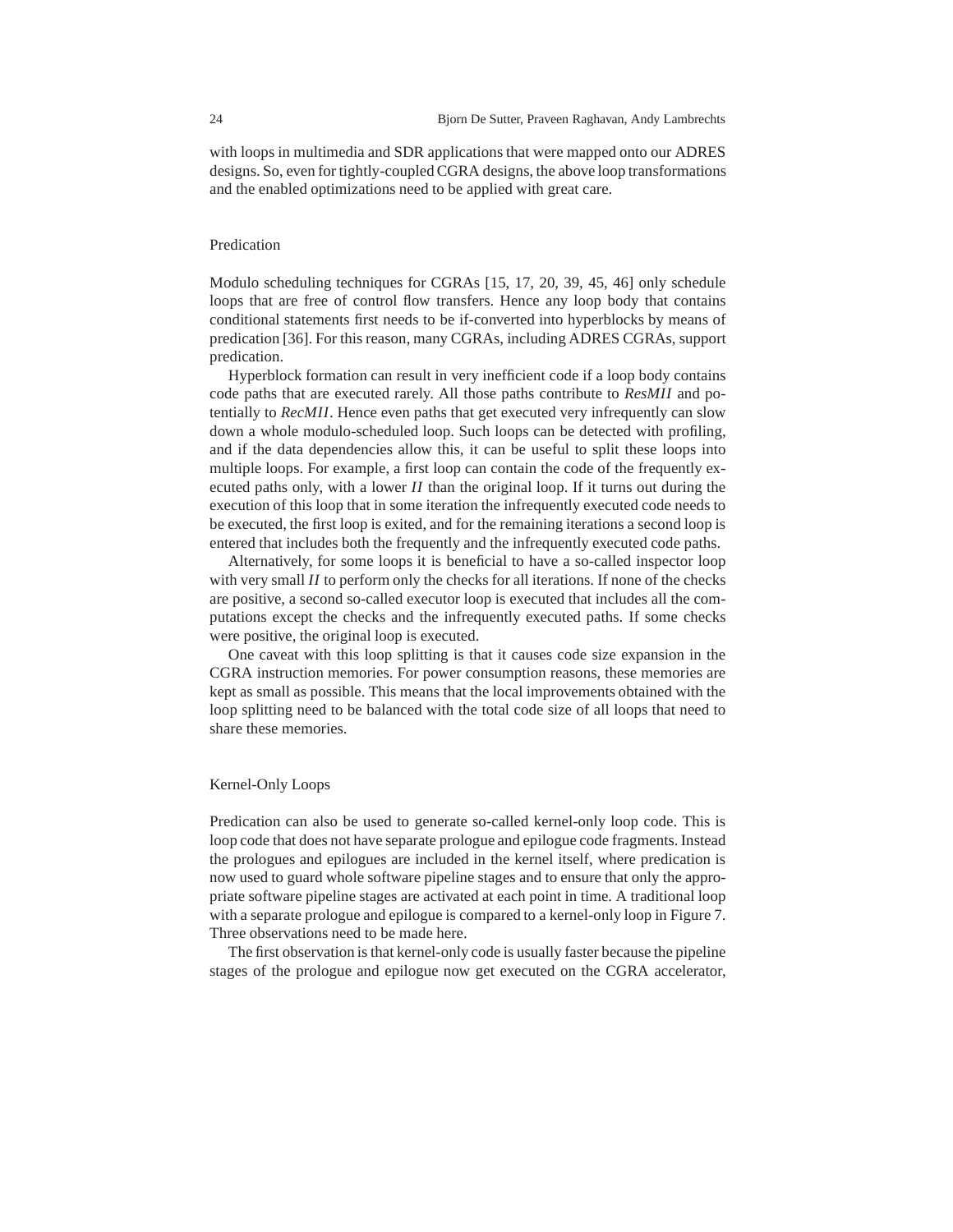Coarse-Grained Reconfigurable Array Architectures 25



Fig. 7 On the left a traditional modulo-scheduled loop, on the right a kernel-only one. Each numbered box denotes one of four software pipeline stages, and each row denotes the concurrent execution of different stages of different iterations. Grayed boxes denote stages that actually get executed. On the left, the dark grayed boxes get executed on the CGRA accelerator, in which exactly the same code is executed every *II* cycles. The light grayed boxes are pipeline stages that get executed outside of the loop, in separate code that runs on the main processor. On the right, kernelonly code is shown. Again, the dark grey boxes are executed on the CGRA accelerator. So are the white boxes, but these get deactivated during the prologue and epilogue by means of predication.

which typically can do so at much higher IPCs than the main core. This is a major difference between (ADRES) CGRAs and VLIWs. On the latter, kernel-only loops are much less useful because all code runs on the same number of ISs anyway.

Secondly, while kernel-only code will be faster on CGRAs, more time is spent in the CGRA mode, as can be seen in Figure 7. During the epilogue and prologue, the whole CGRA is active and thus consuming energy, but many ISs are not performing useful computations because they execute operations from inactive pipeline stages. Thus, kernel-only is not necessarily optimal in terms of energy consumption.

The third observation is that for loops where predication is used heavily to create hyperblocks, the use of predicates to support kernel-only code might over-stress the predication support of the CGRA. In domains such as SDR, where the loops typically have no or very little conditional statements, this poses no problems. For applications that feature more complex loops, such as in many multimedia applications, this might create a bottleneck even when predicate speculation [53] is used. This is where the ADRES template proves to be very useful, as it allowed us to instantiate specialized CGRAs with varying predicate data paths, as can be seen in Table 2.

### **4.1.3 Data Flow Manipulations**

The need for fine-tuning source code is well known in the embedded world. In practice, each compiler can handle some loop forms better than other forms. So when one is using a specific compiler for some specific VLIW architecture, it can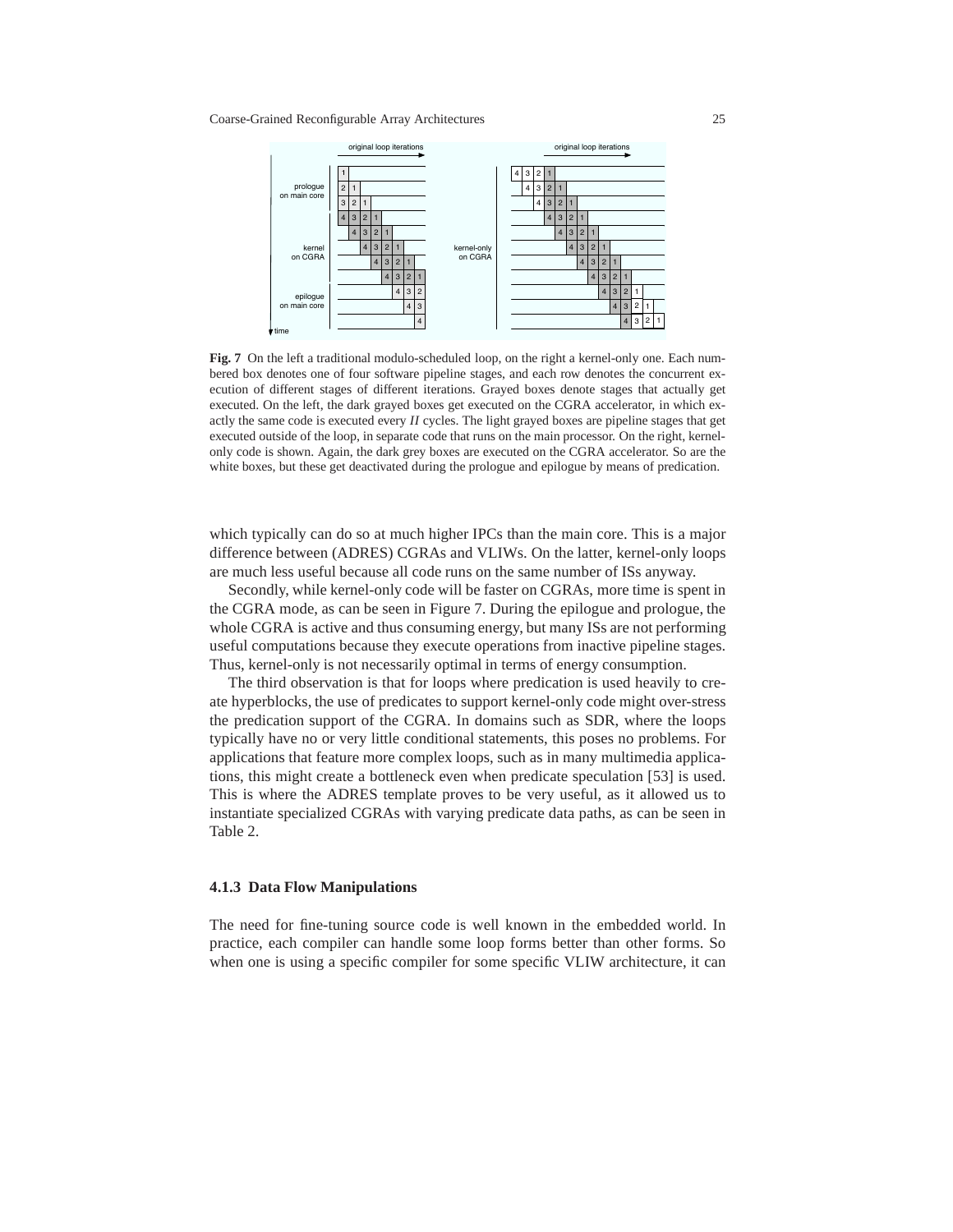**(a) original 15-tap FIR filter**

```
const short c[15] = \{-32, ..., 1216\};
for (i = 0; i < nr; i++) {
 for(value = 0, j = 0; j < 15; j++)value += x[i+j]*c[j];r[i] = value;
}
```
**(b) filter after loop unrolling, with hard-coded constants**

```
const short c00 = -32, ..., c14 = 1216;
for (i = 0; i < nr; i++)r[i] = x[i+0]*c00 + x[i+1]*c01 + ... + x[i+14]*c14;
```
**(c) after redundant memory accesses are eliminated**

```
int i, value, d0, ..., d14;
const short c00 = -32, ..., c14 = 1216;
for (i = 0; i < nr+15; i++) {
  d0 = d1; d1 = d2; ...; d13 = d14; d14 = x[i];value = c00 * d0 + c01 * d1 + ... + c14 * d14;
 if (i > = 14) r[i - 14] = value;
}
```
**Fig. 8** Three C versions of a FIR filter.

be very beneficial to bring loops in the appropriate shape or form. This is no different when one is programming for CGRAs, including ADRES CGRAs.

Apart from the above transformations that relate to the modulo scheduling of loops, there are important transformations that can increase the "data flow" character of a loop, and thus contribute to the efficiency of a loop. The three C implementations of a Finite Impulse Response (FIR) filter in Figure 8 provide an excellent example.

Figure 8(a) depicts a FIR implementation that is efficient for architectures with few registers. For architectures with more registers, the implementation depicted in Figure 8(b) will usually be more efficient, as many memory accesses have been eliminated. Finally, the equivalent code in Figure 8(c) contains only one load per outer loop iteration. To remove the redundant memory accesses, a lot of temporary variables had to be inserted, together with a lot of copy operations that implement a delay line. On regular VLIW architectures, this version would result in high register pressure and many copy operations to implement the data flow of those copy operations. Table 1 presents the compilation results for a 16-issue CGRA and for an 8-issue clustered TI C64+ VLIW. From the results, it is clear that the TI compiler could not handle the latter code version: its software-pipelining fails completely due to the high register pressure. When comparing the minimal cycle times obtained for the TI C64+ with those obtained for the CGRA, please note that the TI compiler applied SIMDization as much as it could, which is fairly orthogonal to scheduling and register allocation, but which the experimental CGRA compiler used for this experiment did not yet perform. By contrast, the CGRA compiler could optimize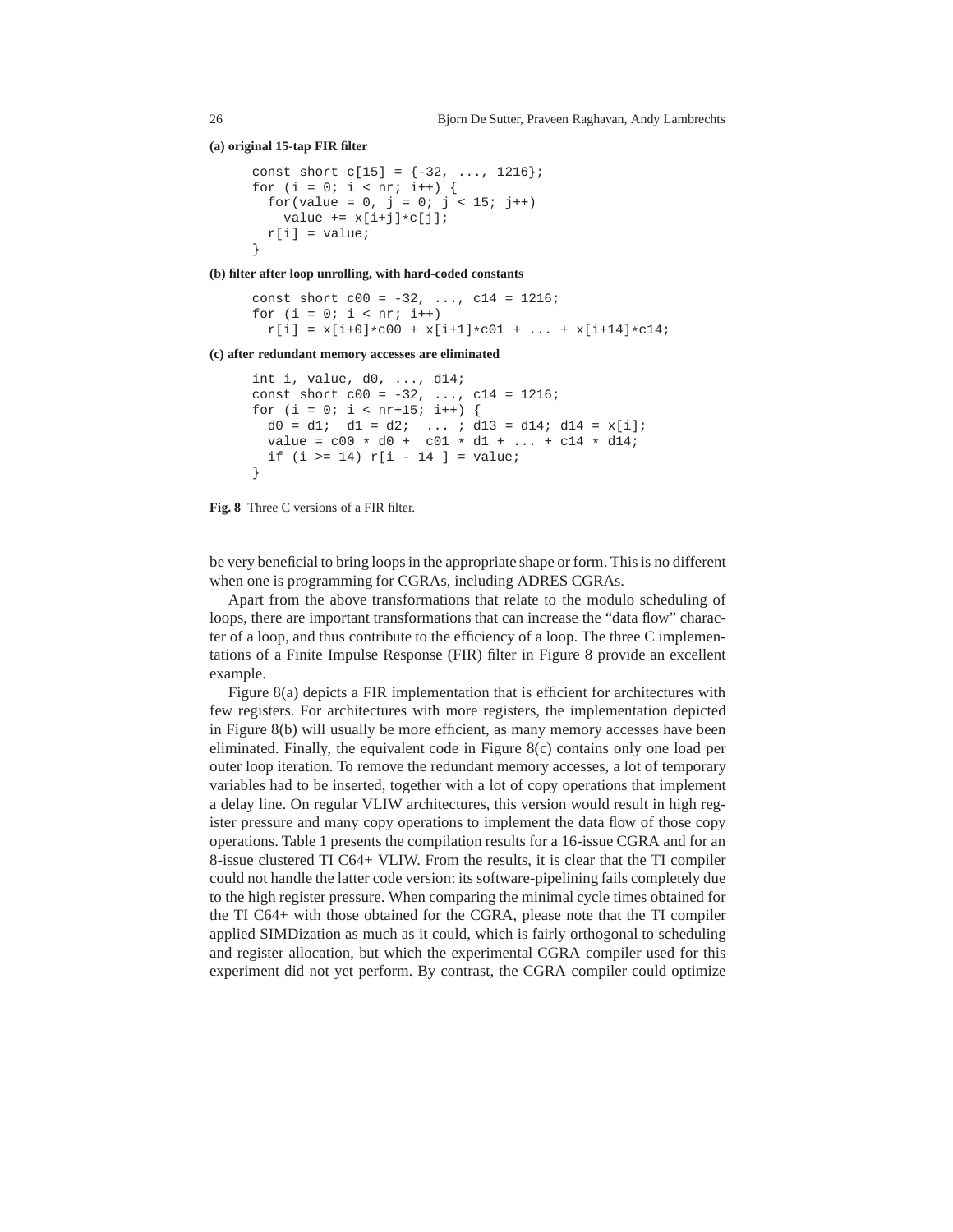| program |       | cycle count | memory accesses |                                  |  |  |
|---------|-------|-------------|-----------------|----------------------------------|--|--|
|         |       |             |                 | $CGRA$ TI $C64+ CGRA $ TI $C64+$ |  |  |
| FIR(a)  | 11828 | 1054        | 6221            | 1618                             |  |  |
| FIR(b)  | 1247  | 1638        | 3203            | 2799                             |  |  |
| FIR(c)  | 664   | 10062       | 422             | 416                              |  |  |

**Table 1** Number of execution cycles and memory accesses (obtained through simulation) for the FIR-filter versions compiled for the multimedia CGRA, and for the TI C64+ DSP.

the code of Figure 8(c) by routing the data of the copy operations over direct connections between the CGRA ISs. As a result, the CGRA implementation becomes both fast and power-efficient at the same time.

This is a clear illustration of the fact that, lacking fully automated compiler optimizations, heavy performance-tuning of the source code can be necessary. The fact that writing efficient source code requires a deep understanding of the compiler internals and of the underlying architecture, and the fact that it frequently includes experimentation with various loop shapes, severely limits the programming productivity. This has to be considered a severe drawback of CGRAs architectures.

Moreover, as the FIR filter shows, the optimal source code for a CGRA target can be radically different than that for, e.g., a VLIW target. Consequently, the cost of porting code from other targets to CGRAs or vice versa, or of maintaining code versions for different targets (such as the main processor and the CGRA accelerator), can be high. This puts an additional limitation on programmer productivity.

## *4.2 ADRES Design Space Exploration*

In this part of our case study, we discuss the importance and the opportunities for DSE within the ADRES template. First, we discuss some concrete ADRES instances that have been used for extensive experimentation, including the fabrication of working silicon samples. These examples demonstrate that very power-efficient CGRAs can be designed for specific application domains.

Afterwards, we will show some examples of DSE results with respect to some of the specific design options that were discussed in Section 3.

### **4.2.1 Example ADRES Instances**

During the development of the ADRES tool chain and design, two main ADRES instances have been worked out. One was designed for multimedia applications [37] and one for SDR baseband processing [5, 6]. Their main differences are presented in Table 2. Both architectures have a 64-entry data RF (half rotating, half non-rotating) that is shared with a unified three-issue VLIW processor that executes non-loop code. Thus this shared RF has six read ports and three write ports. Both CGRAs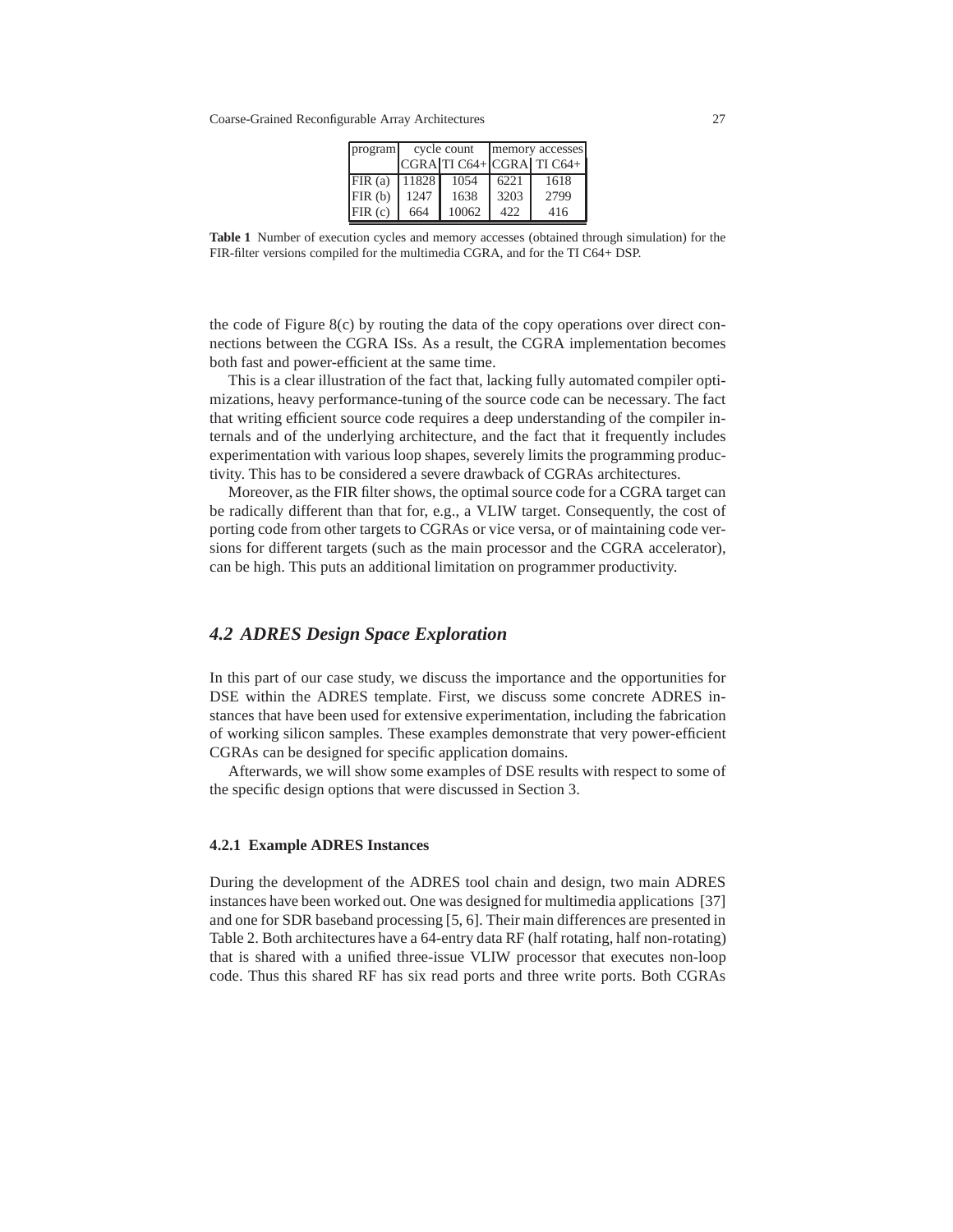|                        | multimedia CGRA                                        | <b>SDR CGRA</b>                              |  |  |  |
|------------------------|--------------------------------------------------------|----------------------------------------------|--|--|--|
| # issue slots $(FUs)$  | 4x4                                                    | 4x4                                          |  |  |  |
| # load/store units     |                                                        |                                              |  |  |  |
| ld/st/mul latency      | $6/6/2$ cycles                                         | $7/7/3$ cycles                               |  |  |  |
| # local data RFs       | 12 (8 single-ported) of size 8                         | 12 (8 single-ported) of size 4               |  |  |  |
| data width             | 32                                                     | 64                                           |  |  |  |
| config. word width     | 896 bits                                               | 736 bits                                     |  |  |  |
| <b>ISA</b> extensions  | 2-way SIMD, clipping, min/max                          | 4-way SIMD, saturating arithm.               |  |  |  |
| interconnect           | Nearest Neighbor (NN)                                  | $NN + next-hop$                              |  |  |  |
|                        | + 8 predicate buses                                    | $+8$ data buses                              |  |  |  |
| pipelining             | ℍ<br><b>RF</b><br>mux<br><b>FU</b><br>mux<br>$+ + + +$ | ++++<br>mux<br><b>RF</b><br>mux<br><b>FU</b> |  |  |  |
| power, clock, and area | 91 mW at 300 MHz for $4mm2$                            | 310mW at 400 MHz for $5.79$ mm <sup>2</sup>  |  |  |  |

**Table 2** Main differences between two studied ADRES CGRAs. Power, clock and area include the CGRA and its configuration memory, the VLIW processor for non-loop code, including its 32K L1 I-cache, and the 32K 4-bank L1 data memory. These numbers are gate-level estimates.

feature 16 FUs, of which four can access the memory (that consists of four singleported banks) through a queue mechanism that can resolve bank conflicts. Most operations have latency one, with the exception of loads, stores, and multiplications. One important difference between the two CGRAs relates to their pipeline schemes, as depicted for a single IS (local RF and FU) in Table 2. As the local RFs are only buffered at their input, pipelining registers need to be inserted in the paths to and from the FUs in order to obtain the desired frequency targets as indicated in the table. The pipeline latches shown in Table 2 hence directly contribute in the maximization of the factor  $f_p$  in Equation (1). Because the instruction sets and the target frequencies are different in both application domains, the SDR CGRA has one more pipeline register than the multimedia CGRA, and they are located at different places in the design.

Traditionally, in VLIWs or in out-of-order superscalar processors, deeper pipelining results in higher frequencies but also in lower IPCs because of larger branch missprediction penalties. Following Equation (1), this can result in lower performance. In CGRAs, however, this is not necessarily the case, as explained in Section 3.3.1. To illustrate this, Table 3 includes IPCs obtained when generating code for both CGRAs with and without the pipelining latches.

The benchmarks mapped onto the multimedia ADRES CGRA are a H.264AVC video decoder, a wavelet-based video decoder, an MPEG4 video coder, a black-andwhite TIFF image filter, and a SHA-2 encryption algorithm. For each application at most the 10 hottest inner loops are included in the table. For the SDR ADRES CGRA, we selected two baseband modem benchmarks: one WLAN MIMO Channel Estimation and one that implements the remainder of a WLAN SISO receiver. All applications are implemented in standard ANSI C using all language features such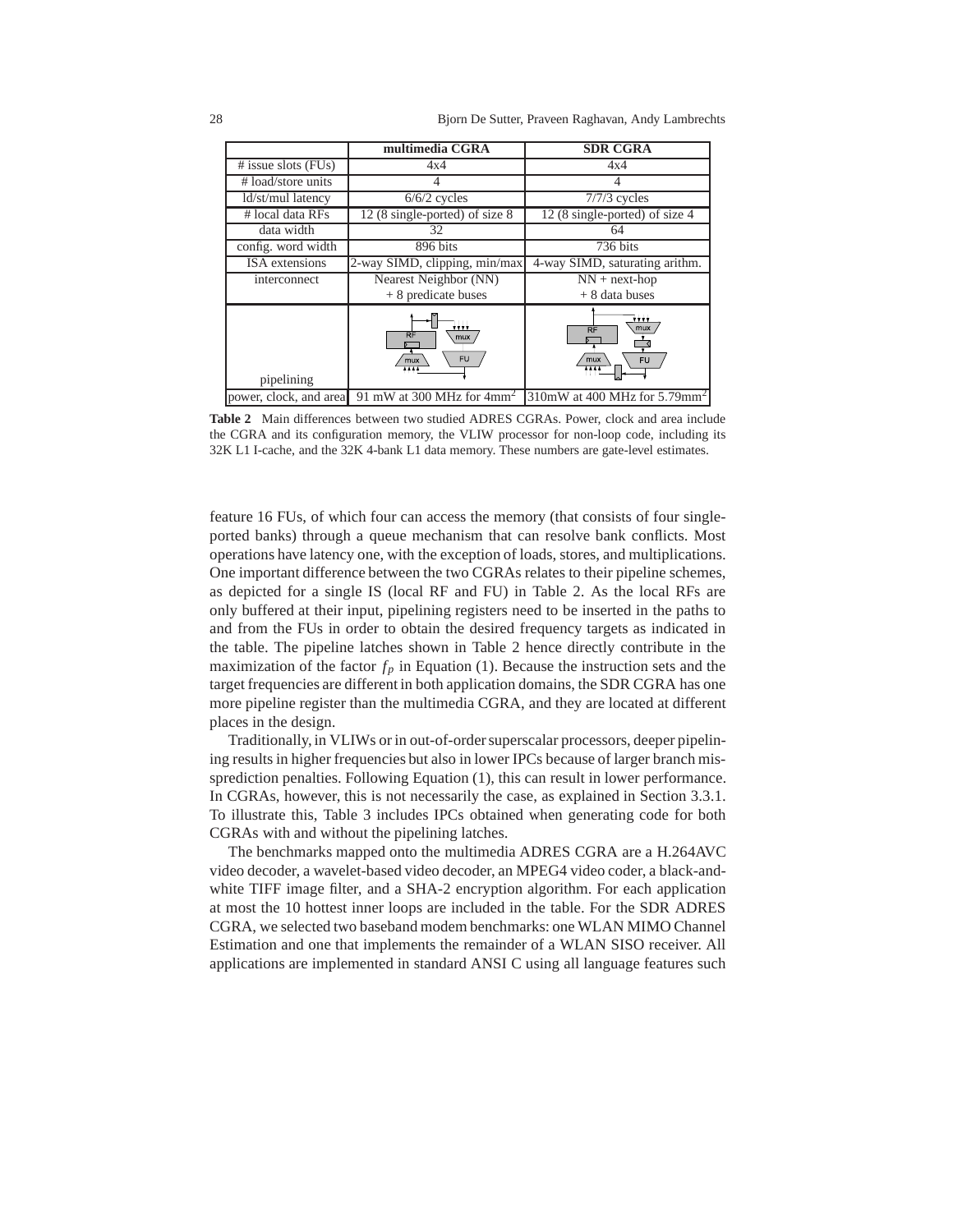Coarse-Grained Reconfigurable Array Architectures 29

|                |             |                      |                 |                | pipelined      |                |      | non-pipelined     |                |            |
|----------------|-------------|----------------------|-----------------|----------------|----------------|----------------|------|-------------------|----------------|------------|
| Benchmark      | <b>CGRA</b> | Loop                 | #ops            | ResMII         | RecMII         | $\mathbf{I}$   |      | <b>IPC</b> RecMII | $\Pi$          | <b>IPC</b> |
|                |             | <b>MBFilter1</b>     | 70              | 5              | 2              | $\overline{6}$ | 11.7 | 1                 | 6              | 11.7       |
|                |             | MBFilter2            | 89              | 6              | 7              | 9              | 9.9  | 6                 | 8              | 11.1       |
|                |             | MBFilter3            | 40              | 3              | 3              | $\overline{4}$ | 10.0 | $\overline{c}$    | 3              | 13.3       |
|                |             | MBFilter4            | 105             | 7              | $\overline{c}$ | 9              | 11.7 | 1                 | 9              | 11.7       |
| AVC decoder    | multimedia  | MotionComp           | 109             | 7              | 3              | 10             | 10.9 | $\overline{c}$    | 10             | 10.9       |
|                |             | FindFrameEnd         | 27              | $\overline{4}$ | $\overline{7}$ | $\tau$         | 3.9  | 6                 | 6              | 4.5        |
|                |             | <b>IDCT1</b>         | 60              | $\overline{4}$ | $\overline{c}$ | 5              | 12.0 | 1                 | 5              | 12.0       |
|                |             | MBFilter5            | 87              | 6              | 3              | $\tau$         | 12.4 | $\overline{c}$    | 7              | 12.4       |
|                |             | Memset               | 10              | $\overline{c}$ | $\overline{c}$ | $\overline{c}$ | 5.0  | 1                 | $\overline{c}$ | 5.0        |
|                |             | IDCT2                | 38              | 3              | $\overline{c}$ | 3              | 12.7 | 1                 | 3              | 12.7       |
|                |             | Average              |                 |                |                |                | 10.0 |                   |                | 10.5       |
|                |             | Forward1             | 67              | 5              | 5              | 6              | 11.2 | 5                 | 5              | 13.4       |
| Wavelet        | multimedia  | Forward <sub>2</sub> | 77              | 5              | 5              | 6              | 12.8 | 5                 | 6              | 12.8       |
|                |             | Reverse1             | 73              | 5              | $\overline{c}$ | 6              | 12.2 | 1                 | 6              | 12.2       |
|                |             | Reverse <sub>2</sub> | 37              | 3              | $\overline{c}$ | $\mathbf{3}$   | 12.3 | 1                 | 3              | 12.3       |
|                |             | Average              |                 |                |                |                | 12.1 |                   |                | 12.7       |
|                |             | MotionEst1           | $\overline{75}$ | 5              | $\overline{2}$ | 6              | 12.5 | 1                 | $\overline{6}$ | 12.5       |
|                |             | MotionEst2           | 72              | 5              | 3              | 6              | 12.0 | $\overline{2}$    | 6              | 12.0       |
|                |             | TextureCod1          | 73              | 5              | 7              | 7              | 10.4 | 6                 | 6              | 12.2       |
|                |             | CalcMBSAD            | 60              | 4              | $\overline{2}$ | 5              | 12.0 | 1                 | 5              | 12.0       |
|                |             | TextureCod2          | 9               | 1              | $\overline{c}$ | $\overline{c}$ | 4.5  | 1                 | $\overline{c}$ | 4.5        |
| MPEG-4 encoder | multimedia  | TextureCod3          | 91              | 6              | $\overline{2}$ | $\tau$         | 13.0 | 1                 | 7              | 13.0       |
|                |             | TextureCod4          | 91              | 6              | $\overline{c}$ | $\tau$         | 13.0 | 1                 | 7              | 13.0       |
|                |             | TextureCod5          | 82              | 6              | $\overline{c}$ | 6              | 13.7 | 1                 | 6              | 13.7       |
|                |             | TextureCod6          | 91              | 6              | $\overline{c}$ | 7              | 13.0 | 1                 | 7              | 13.0       |
|                |             | MotionEst3           | 52              | 4              | 3              | 4              | 13.0 | $\overline{c}$    | 5              | 10.4       |
|                |             | Average              |                 |                |                |                | 11.7 |                   |                | 11.6       |
| Tiff2BW        | multimedia  | main loop            | $\overline{35}$ | $\overline{3}$ | $\overline{2}$ | 3              | 11.7 | 1                 | $\overline{3}$ | 11.7       |
| $SHA-2$        | multimedia  | main loop            | 111             | 7              | $\overline{8}$ | 9              | 12.3 | 8                 | 9              | 12.3       |
|                |             | Channel <sub>2</sub> | 166             | 11             | 3              | 14             | 11.9 | 1                 | 14             | 10.4       |
| <b>MIMO</b>    | <b>SDR</b>  | Channel1             | 83              | 6              | 3              | 8              | 10.4 | 1                 | 8              | 10.7       |
|                |             | <b>SNR</b>           | 75              | 5              | 4              | 6              | 12.5 | $\overline{c}$    | 6              | 12.5       |
|                |             | Average              |                 |                |                |                | 11.6 |                   |                | 11.2       |
|                |             | DemapQAM64           | 55              | 4              | 3              | $\overline{6}$ | 9.2  | 1                 | 6              | 9.2        |
| <b>WLAN</b>    | <b>SDR</b>  | 64-point FFT         | 123             | 8              | 4              | 10             | 12.3 | $\overline{c}$    | 12             | 10.3       |
|                |             | Radix8 FFT           | 122             | 8              | 3              | 10             | 12.2 | 1                 | 12             | 10.2       |
|                |             | Compensate           | 54              | 4              | 4              | 5              | 10.8 | $\overline{2}$    | 5              | 10.8       |
|                |             | DataShuffle          | 153             | 14             | 3              | 14             | 10.9 | 1                 | 16             | 9.6        |
|                |             | Average              |                 |                |                |                | 11.1 |                   |                | 10.0       |

**Table 3** Results for the benchmark loops. First, the target-version-independent number of operations (#ops) and the ResMII. Then for each target version the RecMII, the actually achieved II and IPC (counting SIMD operations as only one operation), and the compile time.

as pointers, structures, different loop constructs (while, for, do-while), but not using dynamic memory management functions like malloc or free.

The general conclusions to be taken from the mapping results in Table 3 are as follows. (1) Very high IPCs are obtained at low power consumption levels of 91 and 310 mW and at relatively high frequencies of 300 and 400 MHz, given the standard cell 90nm design. (2) Pipelining seems to be bad for performance only where the initiation interval is bound by *RecMII*, which changes with pipelining. (3) In some cases pipelining even improves the IPC.

Synthesizable VHDL is generated for both processors by a VHDL generator that generates VHDL code starting from the same XML architecture specification used to retarget the ANSI C compiler to different CGRA instances. A TSMC 90 nm standard cell GP CMOS (i.e. the General-Purpose technology version that is optimized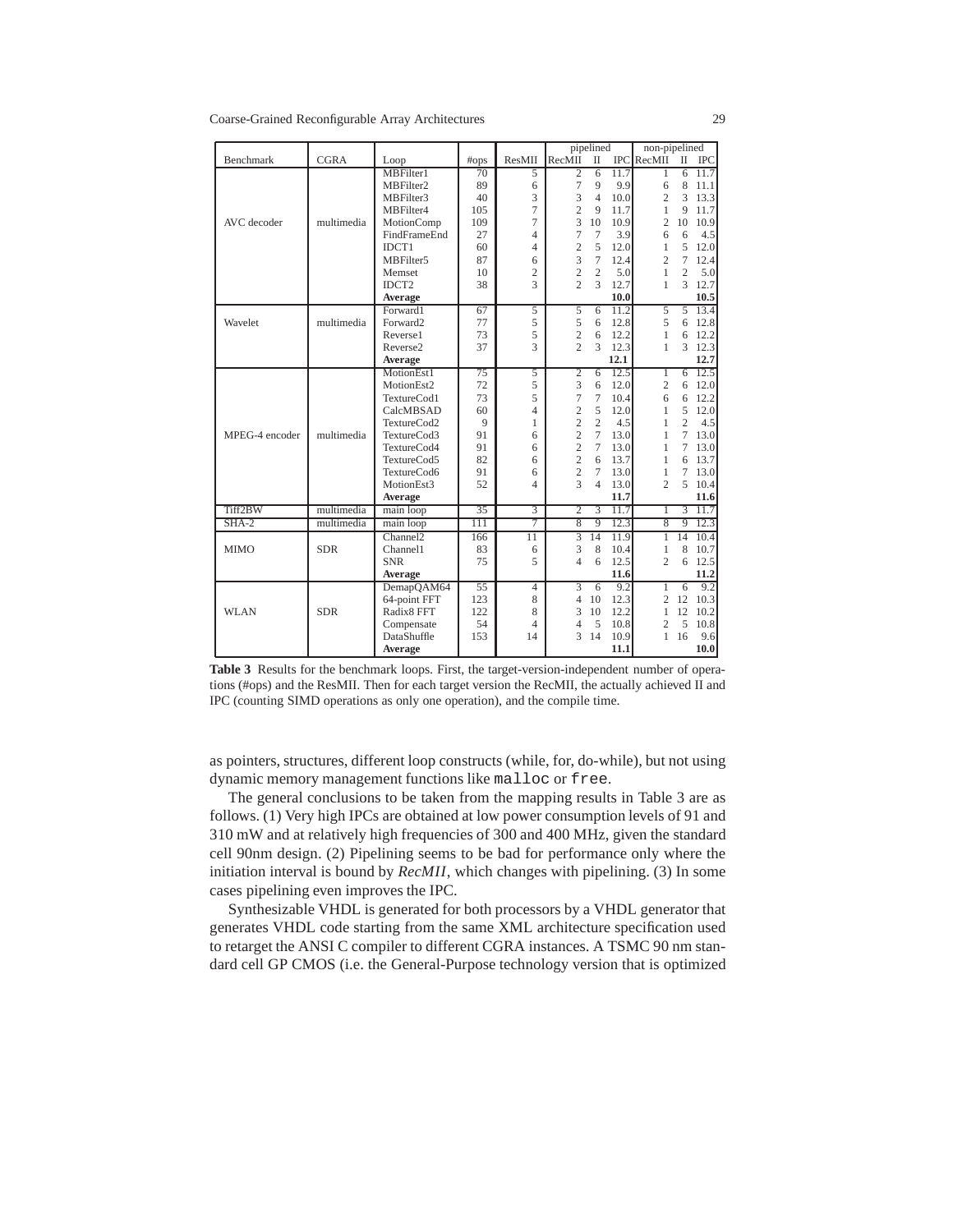

**Fig. 9** Average power consumption distribution of the ADRES SDR CGRA in CGRA mode.

for performance and active power, not for leakage power) technology was used to obtain the gate-level post-layout estimates for frequency, power and area in Table 2. More detailed results of these experiments are available in the literature [5, 6] for this SDR ADRES instance, as well as for the multimedia instance [37]. The SDR ADRES instance has also been produced in silicon in samples of a full SoC SDR chip [16]. The two ADRES cores on this SoC proved to be fully functional at 400 MHz, and the power consumption estimates have been validated.

One of the most interesting results is depicted in Figure 9, which displays the average power consumption distribution over the ADRES SDR CGRA when the CGRA mode is active in the above SDR applications. Compared to VLIW processor designs, a much larger fraction of the power is consumed in the interconnects and in the FUs, while the configuration memory (which corresponds to an L1 VLIW instruction cache), the RFs and the data memory consume relatively little energy. This is particularly the case for the local RFs. This clearly illustrates that by focusing on regular loops and their specific properties, CGRAs can achieve higher performance and a higher power-efficiency than VLIWs. On the CGRA, most of the power is spent in the FUs and in the interconnects, i.e., on the actual computations and on the transfers of values from computation to computation. The latter two aspects are really the fundamental parts of the computation to be performed, unlike the fetching of data or the fetching of code, which are merely side-effects of the fact that processors consist of control paths, data paths and memories.

#### **4.2.2 Design Space Exploration Example**

Many DSEs have been performed within the ADRES template [7, 11, 32, 37, 42]. We present one experimental result [32] here, not to present absolute numbers but to demonstrate the large impact on performance and on energy consumption that some design choices can have. In this experiment, a number of different interconnects have been explored for four microbenchmarks (each consisting of several in-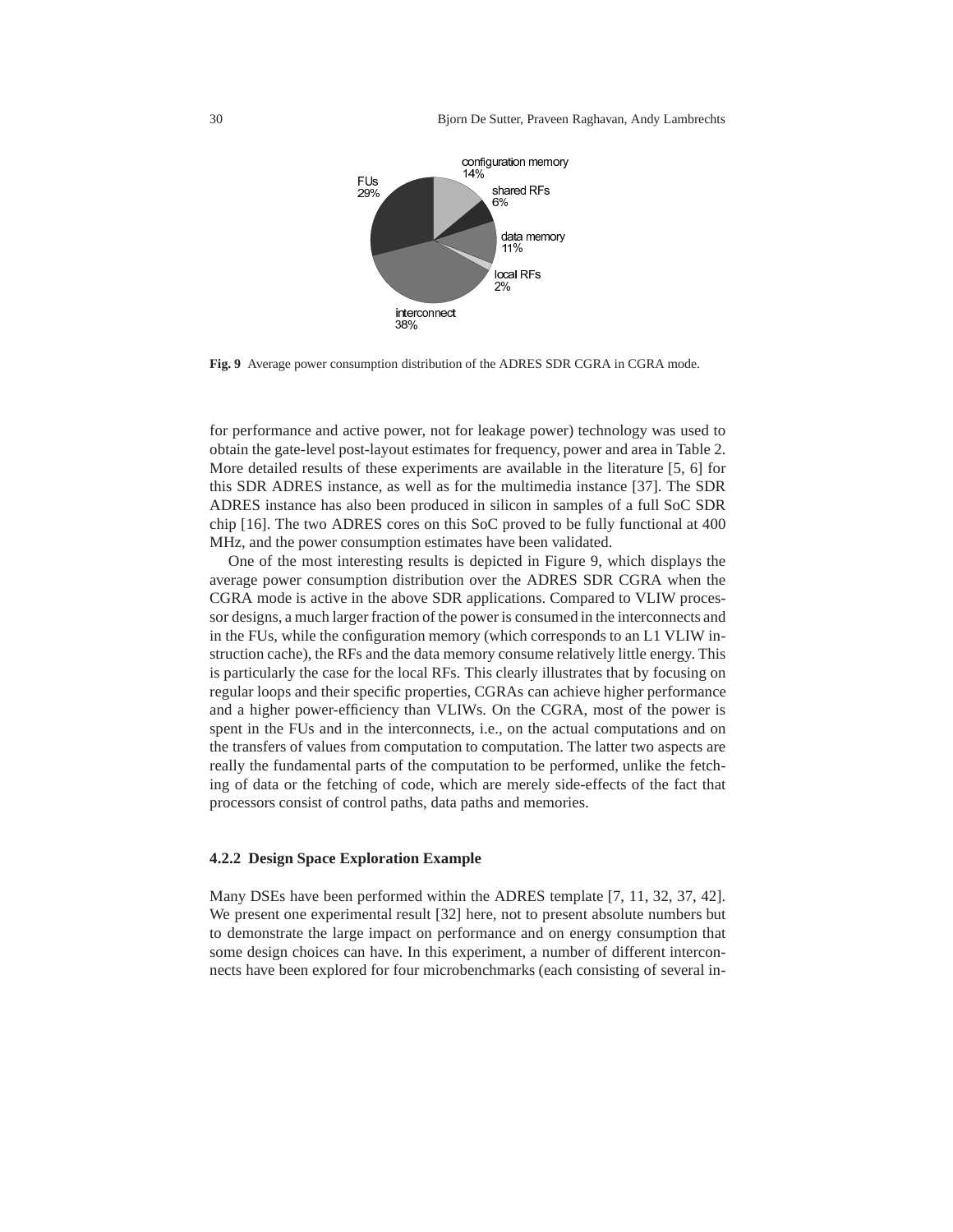

**Fig. 10** Basic interconnects that can be combined. All bidirectional edges between two ISs denote that all outputs of one IS are connected to the inputs of the other IS and vice versa. Buses that connect all connected IS outputs to all connected IS inputs are shown as edges without arrows.

ner loops): a MIMO SDR channel estimation, a Viterbi decoder, an Advanced Video Codec (AVC) motion estimation, and an AVC half-pixel interpolation filter. All of them have been compiled with the DRESC compiler for different architectures of which the interconnects are combinations of the four basic interconnects of Figure 10, in which distributed RFs have been omitted for the sake of clarity.

Figure 11 depicts the relative performance and (estimated) energy consumption for different combinations of these basic interconnects. The names of the different architectures indicate which basic interconnects are included in its interconnect. For example, the architecture b\_nn\_ex includes the buses, nearest neighbor interconnects and extra connections to the shared RF. The lines connecting architectures in the charts of Figure 11 connect the architectures on the Pareto fronts: these are the architectures that have an optimal combination of cycle count and energy consumption. Depending on the trade-off made by a designer between performance and energy consumption, he will select one architecture on that Pareto front.

The lesson to learn from these Pareto fronts is that relatively small architectural changes, in this case involving only the interconnect but not the ISs or the distributed RFs, can span a wide range of architectures in terms of performance and energyefficiency. When designing a new CGRA or choosing for an existing one, it is hence absolutely necessary to perform a good DSE that covers ISA, ISs, interconnect and RFs. Because of the large design space, this is far from trivial.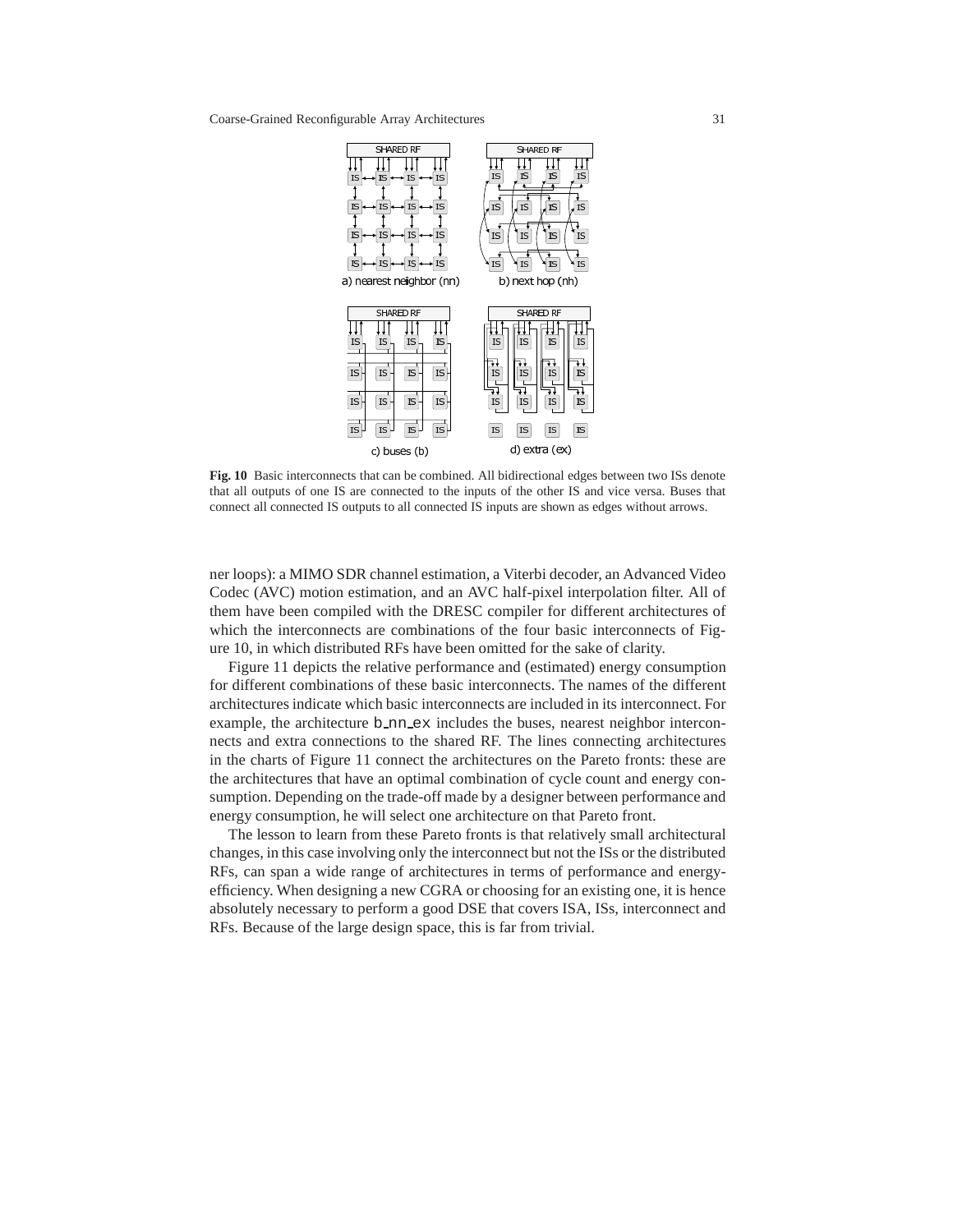

**Fig. 11** DSE results for four microbenchmarks on 4x4 CGRAs with fixed ISs and fixed RFs, but with varying interconnects.

# **5 Conclusions**

This chapter on CGRA architectures presented a discussion of the CGRA processor design space as an accelerator for inner loops of DSP-like applications such as software-defined radios and multimedia processing. A range of options for many design features and design parameters has been related to power consumption, performance, and flexibility. In a use case, the need for design space exploration and for advanced compiler support and manual high-level code tuning have been demonstrated. The above discussions and demonstration support the following main conclusions. Firstly, CGRAs can provide an excellent alternative for VLIWs, providing better performance and better energy efficiency. Secondly, design space exploration is needed to achieve those goals. Finally, existing compiler support needs to be improved, and until that happens, programmers need to have a deep understanding of the targeted CGRA architectures and their compilers in order to manually tune their source code. This can significantly limit programmer productivity.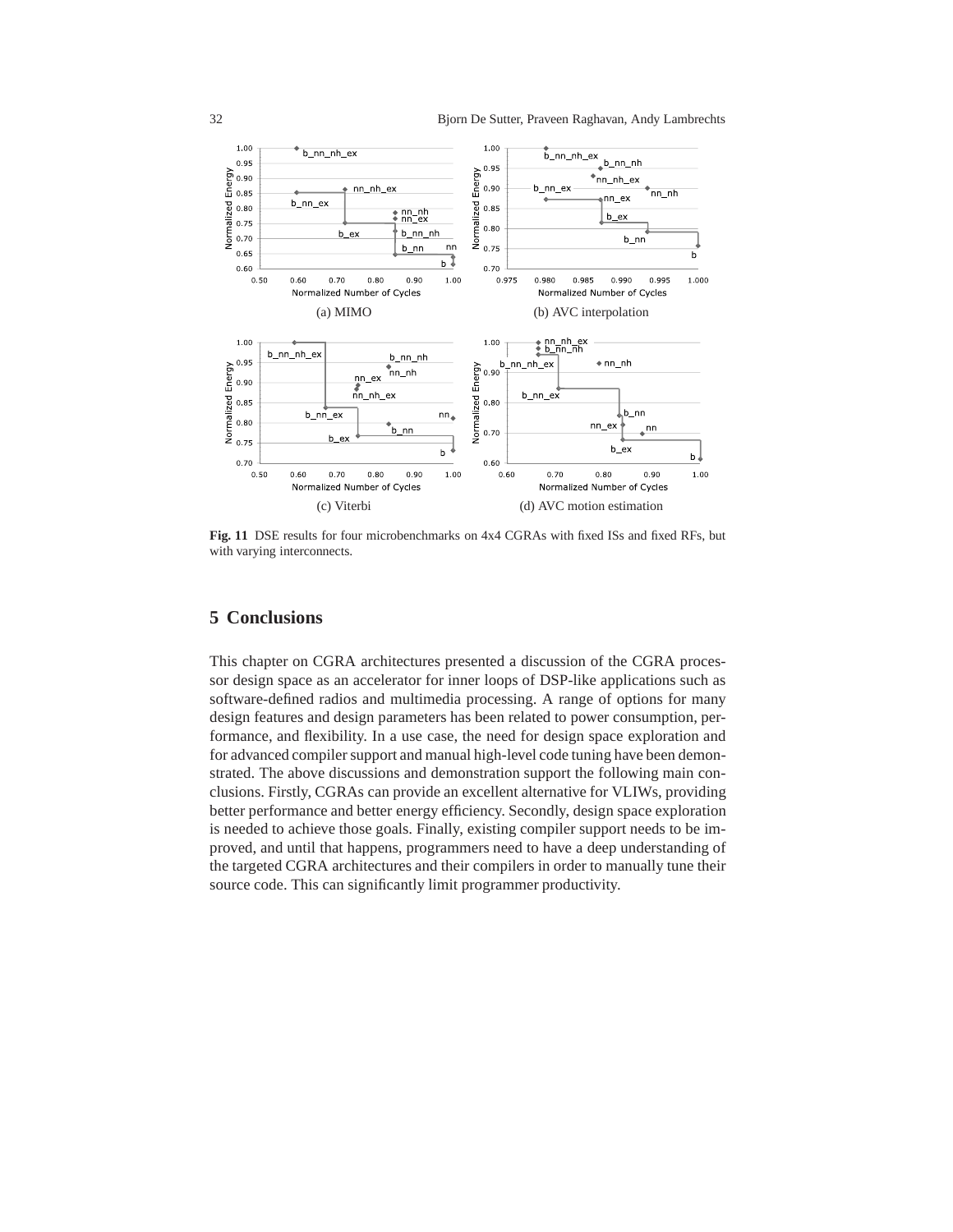## **References**

- 1. AHN, M., YOON, J. W., PAEK, Y., KIM, Y., KIEMB, M., AND CHOI, K. A spatial mapping algorithm for heterogeneous coarse-grained reconfigurable architectures. In *DATE '06: Proceedings of the conference on Design, automation and test in Europe* (3001 Leuven, Belgium, Belgium, 2006), European Design and Automation Association, pp. 363–368.
- 2. BARUA, R. *Maps: a compiler-managed memory system for software-exposed architectures*. PhD thesis, Massachusetss Institute of Technology, January 2000.
- 3. BETZ, V., ROSE, J., AND MARGUARDT, A. *Architecture and CAD for Deep-Submicron FPGAs*. Kluwer Academic Publishers, 1999.
- 4. BONDALAPATI, K. Parallelizing DSP nested loops on reconfigurable architectures using data context switching. In *DAC '01: Proceedings of the 38th annual Design Automation Conference* (New York, NY, USA, 2001), ACM, pp. 273–276.
- 5. BOUGARD, B., DE SUTTER, B., RABOU, S., NOVO, D., ALLAM, O., DUPONT, S., AND VAN DER PERRE, L. A coarse-grained array based baseband processor for 100mbps+ software defined radio. In *DATE '08: Proceedings of the conference on Design, automation and test in Europe* (New York, NY, USA, 2008), ACM, pp. 716–721.
- 6. BOUGARD, B., DE SUTTER, B., VERKEST, D., VAN DER PERRE, L., AND LAUWEREINS, R. A coarse-grained array accelerator for software-defined radio baseband processing. *IEEE Micro 28*, 4 (2008), 41–50.
- 7. BOUWENS, F., BEREKOVIC, M., GAYDADJIEV, G., AND DE SUTTER, B. Architecture enhancements for the ADRES coarse-grained reconfigurable array. In *Proc. of HiPEAC Conf.* (2008).
- 8. BURNS, G., AND GRUIJTERS, P. Flexibility tradeoffs in SoC design for low-cost SDR. *Proceedings of SDR Forum Technical Conference* (2003).
- 9. BURNS, G., GRUIJTERS, P., HUISKENS, J., AND VAN WEL, A. Reconfigurable accelerators enabling efficient SDR for low cost consumer devices. *Proceedings of SDR Forum Technical Conference* (2003).
- 10. CARDOSO, J. M. P., AND WEINHARDT, M. XPP-VC: A C compiler with temporal partitioning for the PACT-XPP architecture. In *FPL '02: Proceedings of the Reconfigurable Computing Is Going Mainstream, 12th International Conference on Field-Programmable Logic and Applications* (London, UK, 2002), Springer-Verlag, pp. 864–874.
- 11. CERVERO, T., KANSTEIN, A., LÓPEZ, S., DE SUTTER, B., SARMIENTO, R., AND MIGNO-LET, J.-Y. Architectural exploration of the H.264/AVC decoder onto a coarse-grain reconfigurable architecture. In *Proc. of the International Conference on Design of Circuits and Integrated Systems* (2008).
- 12. COONS, K. E., CHEN, X., BURGER, D., MCKINLEY, K. S., AND KUSHWAHA, S. K. A spatial path scheduling algorithm for edge architectures. *SIGPLAN Not. 41*, 11 (2006), 129– 140.
- 13. CORPORAAL, H. *Microprocessor Architectures from VLIW to TTA*. John Wiley, 1998.
- 14. CRONQUIST, D., FRANKLIN, P., FISHER, C., FIGUEROA, M., AND EBELING, C. Architecture design of reconfigurable pipelined datapaths. In *Proceedings of the Twentieth Anniversary Conference on Advanced Research in VLSI* (1999).
- 15. DE SUTTER, B., COENE, P., VANDER AA, T., AND MEI, B. Placement-and-routing-based register allocation for coarse-grained reconfigurable arrays. In *LCTES '08: Proceedings of the 2008 ACM SIGPLAN-SIGBED conference on Languages, compilers, and tools for embedded systems* (New York, NY, USA, 2008), ACM, pp. 151–160.
- 16. DERUDDER, V., BOUGARD, B., COUVREUR, A., DEWILDE, A., DUPONT, S., FOLENS, L., HOLLEVOET, L., NAESSENS, F., NOVO, D., RAGHAVAN, P., SCHUSTER, T., STINKENS, K., WEIJERS, J.-W., AND DER PERRE, L. V. A 200Mbps+ 2.14nJ/b digital baseband multi processor system-on-chip for SDRs. In *Proc of VLSI Symposum* (June 2009).
- 17. EBELING, C. Compiling for coarse-grained adaptable architectures. Tech. Rep. UW-CSE-02-06-01, University of Washington, 2002.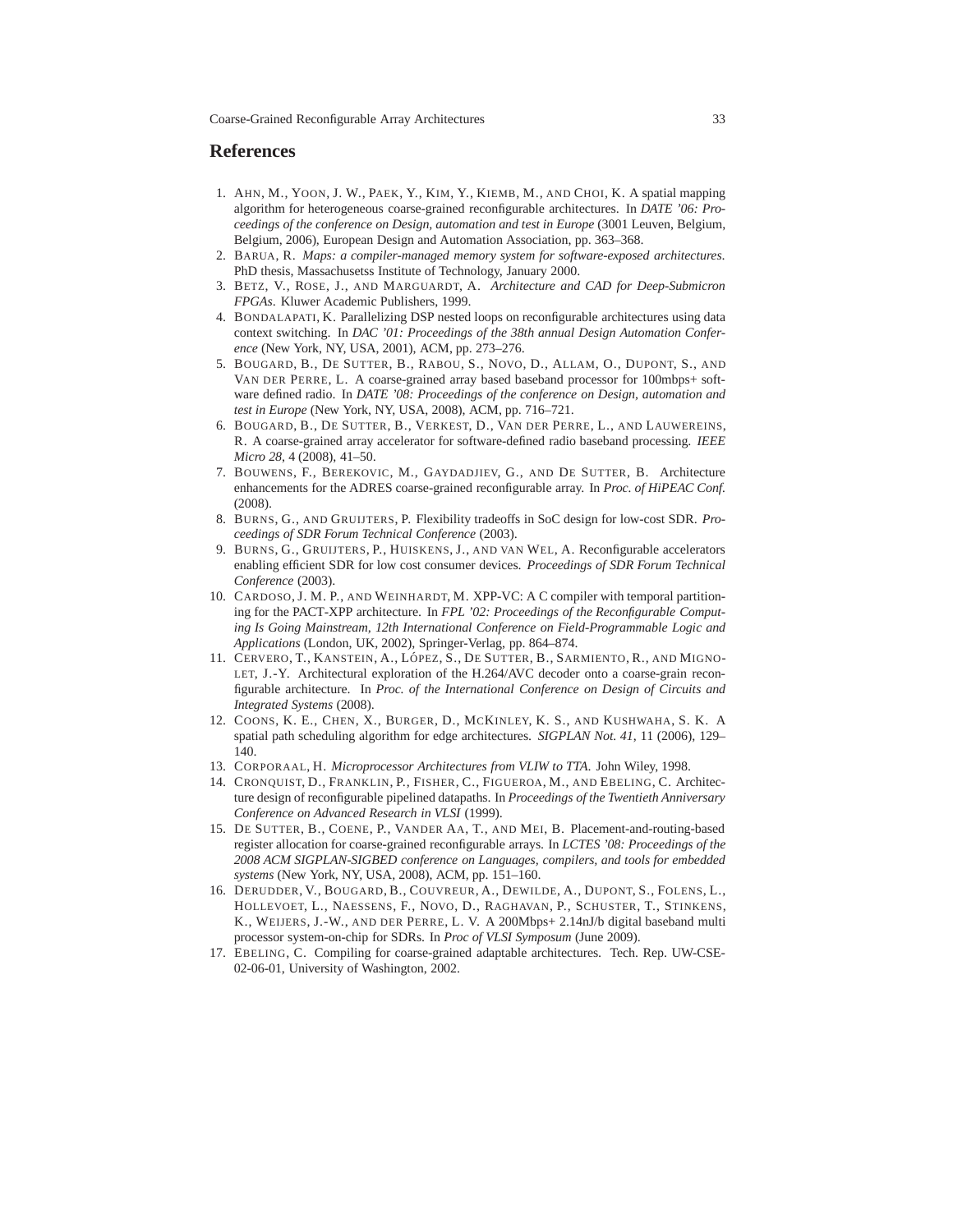- 18. EBELING, C. The general RaPiD architecture description. Tech. Rep. UW-CSE-02-06-02, University of Washington, 2002.
- 19. FISHER, J., FARABOSCHI, P., AND YOUNG, C. *Embedded Computing, A VLIW Approach to Architecture, Compilers and Tools*. Morgan Kaufmann, 2005.
- 20. FRIEDMAN, S., CARROLL, A., VAN ESSEN, B., YLVISAKER, B., EBELING, C., AND HAUCK, S. SPR: an architecture-adaptive CGRA mapping tool. In *FPGA '09: Proceeding of the ACM/SIGDA international symposium on Field programmable gate arrays* (New York, NY, USA, 2009), ACM, pp. 191–200.
- 21. GALANIS, M. D., MILIDONIS, A., THEODORIDIS, G., SOUDRIS, D., AND GOUTIS, C. E. A method for partitioning applications in hybrid reconfigurable architectures. *Design Automation for Embedded Systems 10*, 1 (2006), 27–47.
- 22. GALANIS, M. D., THEODORIDIS, G., TRAGOUDAS, S., AND GOUTIS, C. E. A reconfigurable coarse-grain data-path for accelerating computational intensive kernels. *Journal of Circuits, Systems and Computers (JCSC)* (2005), 877–893.
- 23. GEBHART, M., MAHER, B. A., COONS, K. E., DIAMOND, J., GRATZ, P., MARINO, M., RANGANATHAN, N., ROBATMILI, B., SMITH, A., BURRILL, J., KECKLER, S. W., BURGER, D., AND MCKINLEY, K. S. An evaluation of the trips computer system. In *AS-PLOS '09: Proceeding of the 14th international conference on Architectural support for programming languages and operating systems* (New York, NY, USA, 2009), ACM, pp. 1–12.
- 24. HARTENSTEIN, R., HERZ, M., HOFFMANN, T., AND NAGELDINGER, U. Mapping applications onto reconfigurable kressarrays. In *Proceedings of the 9th International Workshop on Field Programmable Logic and Applications* (1999).
- 25. HARTENSTEIN, R., HERZ, M., HOFFMANN, T., AND NAGELDINGER, U. Generation of design suggestions for coarse-grain reconfigurable architectures. In *Proceedings of the 10th International Workshop on Field Programmable Logic and Applications* (2000).
- 26. HARTENSTEIN, R., HOFFMANN, T., AND NAGELDINGER, U. Design-space exploration of low power coarse grained reconfigurable datapath array architectures. In *Proceedings of the International Workshop - Power and Timing Modeling, Optimization and Simulation* (2000).
- 27. KIM, Y., KIEMB, M., PARK, C., JUNG, J., AND CHOI, K. Resource sharing and pipelining in coarse-grained reconfigurable architecture for domain-specific optimization. In *DATE '05: Proceedings of the conference on Design, Automation and Test in Europe* (Washington, DC, USA, 2005), IEEE Computer Society, pp. 12–17.
- 28. KIM, Y., AND MAHAPATRA, R. A new array fabric for coarse-grained reconfigurable architecture. In *Proceedings of the IEEE EuroMicro Conference on Digital System Design* (2008), pp. 584–591.
- 29. KIM, Y., AND MAHAPATRA, R. Dynamic context compression for low-power coarse-grained reconfigurable architecture. *IEEE Transactions on Very Large Scale Integration (VLSI) Systems* (2009). To appear.
- 30. KIM, Y., MAHAPATRA, R., PARK, I., AND CHOI, K. Low power reconfiguration technique for coarse-grained reconfigurable architecture. *IEEE Transactions on Very Large Scale Integration (VLSI) Systems 17*, 5 (2009), 593–603.
- 31. LAM, M. S. Software pipelining: an effecive scheduling technique for VLIW machines. In *Proc. PLDI* (1988), pp. 318–327.
- 32. LAMBRECHTS, A., RAGHAVAN, P., JAYAPALA, M., CATTHOOR, F., AND VERKEST, D. Energy-aware interconnect optimization for a coarse grained reconfigurable processor. *VLSI Design, International Conference on 0* (2008), 201–207.
- 33. LEE, J.-E., CHOI, K., AND DUTT, N. D. An algorithm for mapping loops onto coarsegrained reconfigurable architectures. In *LCTES '03: Proceedings of the 2003 ACM SIGPLAN conference on Language, compiler, and tool for embedded systems* (New York, NY, USA, 2003), ACM, pp. 183–188.
- 34. LEE, L. H., MOYER, B., AND ARENDS, J. Instruction fetch energy reduction using loop caches for embedded applications with small tight loops. In *ISLPED '99: Proceedings of the 1999 international symposium on Low power electronics and design* (New York, NY, USA, 1999), ACM, pp. 267–269.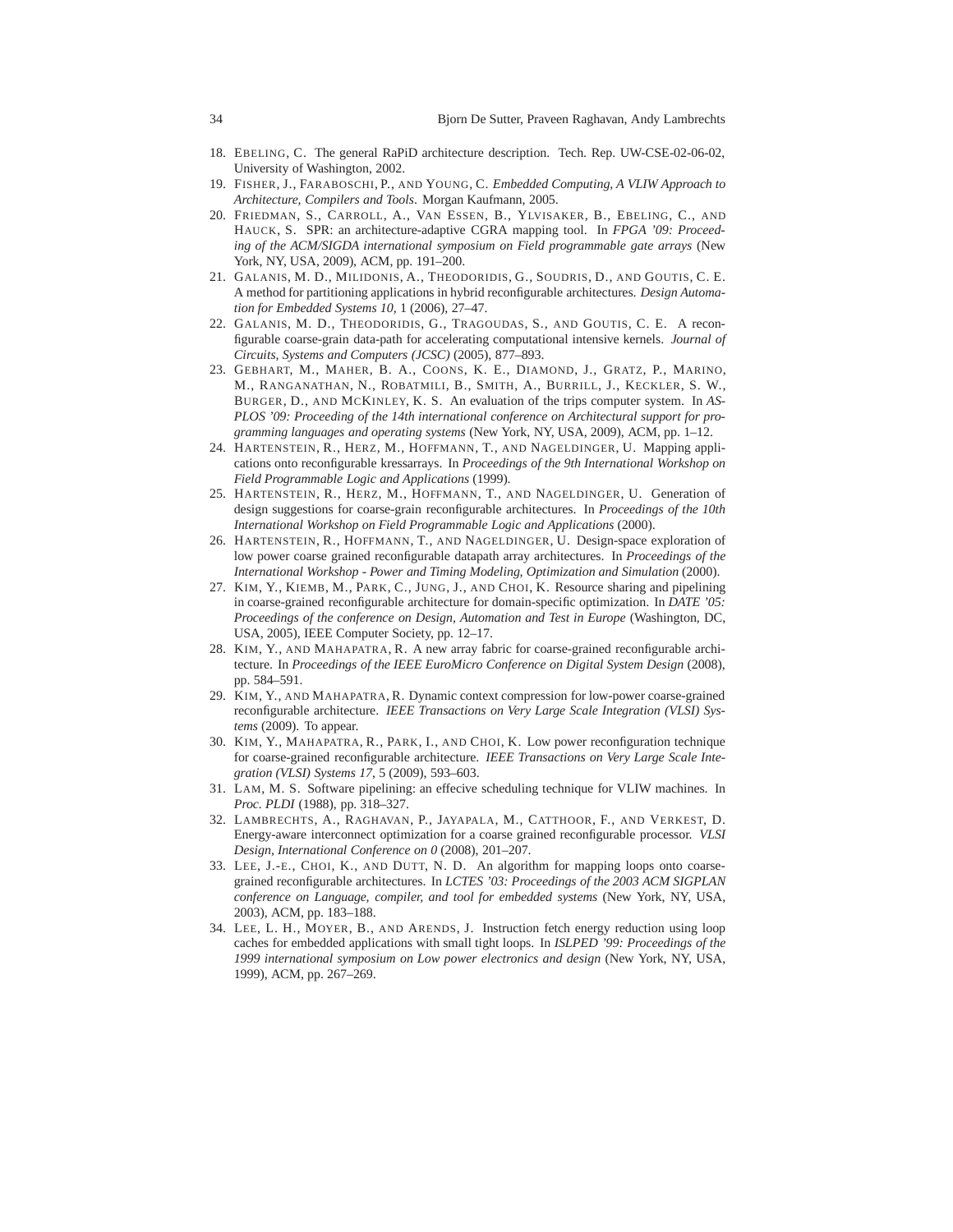- 35. LEE, M.-H., SINGH, H., LU, G., BAGHERZADEH, N., KURDAHI, F. J., FILHO, E. M. C., AND ALVES, V. C. Design and implementation of the MorphoSys reconfigurable computing processor. *J. VLSI Signal Process. Syst. 24*, 2/3 (2000), 147–164.
- 36. MAHLKE, S. A., LIN, D. C., CHEN, W. Y., HANK, R. E., AND BRINGMANN, R. A. Effective compiler support for predicated execution using the hyperblock. In *MICRO 25: Proceedings of the 25th annual international symposium on Microarchitecture* (Los Alamitos, CA, USA, 1992), IEEE Computer Society Press, pp. 45–54.
- 37. MEI, B., DE SUTTER, B., VANDER AA, T., WOUTERS, M., KANSTEIN, A., AND DUPONT, S. Implementation of a coarse-grained reconfigurable media processor for AVC decoder. *Journal of Signal Processing Systems 51*, 3 (2008), 225–243.
- 38. MEI, B., LAMBRECHTS, A., VERKEST, D., MIGNOLET, J.-Y., AND LAUWEREINS, R. Architecture exploration for a reconfigurable architecture template. *IEEE Design and Test of Computers 22*, 2 (2005), 90–101.
- 39. MEI, B., VERNALDE, S., VERKEST, D., AND LAUWEREINS, R. Design methodology for a tightly coupled VLIW/reconfigurable matrix architecture: A case study. In *Proc. of Design, Automation and Test in Europe (DATE)* (2004), pp. 1224–1229.
- 40. MEI, B., VERNALDE, S., VERKEST, D., MAN, H. D., AND LAUWEREINS, R. ADRES: An architecture with tightly coupled VLIW processor and coarse-grained reconfigurable matrix. In *Proc. of Field-Programmable Logic and Applications* (2003), pp. 61–70.
- 41. MEI, B., VERNALDE, S., VERKEST, D., MAN, H. D., AND LAUWEREINS, R. Exploiting loop-level parallelism for coarse-grained reconfigurable architecture using modulo scheduling. *IEE Proceedings: Computer and Digital Techniques 150*, 5 (2003).
- 42. NOVO, D., SCHUSTER, T., BOUGARD, B., LAMBRECHTS, A., VAN DER PERRE, L., AND CATTHOOR, F. Energy-performance exploration of a CGA-based SDR processor. *Journal of Signal Processing Systems* (2008).
- 43. OH, T., EGGER, B., PARK, H., AND MAHLKE, S. Recurrence cycle aware modulo scheduling for coarse-grained reconfigurable architectures. In *LCTES '09: Proceedings of the 2009 ACM SIGPLAN/SIGBED conference on Languages, compilers, and tools for embedded systems* (New York, NY, USA, 2009), ACM, pp. 21–30.
- 44. PACT XPP TECHNOLOGIES. *XPP-III Processor Overview White Paper*, 2006.
- 45. PARK, H., FAN, K., KUDLUR, M., AND MAHLKE, S. Modulo graph embedding: Mapping applications onto coarse-grained reconfigurable architectures. In *CASES '06: Proceedings of the 2006 international conference on Compilers, architecture and synthesis for embedded systems* (New York, NY, USA, 2006), ACM, pp. 136–146.
- 46. PARK, H., FAN, K., MAHLKE, S. A., OH, T., KIM, H., AND KIM, H.-S. Edge-centric modulo scheduling for coarse-grained reconfigurable architectures. In *PACT '08: Proceedings of the 17th international conference on Parallel architectures and compilation techniques* (New York, NY, USA, 2008), ACM, pp. 166–176.
- 47. PETKOV, N. *Systolic Parallel Processing*. North Holland Publishing, 1992.
- 48. P.RAGHAVAN, A.LAMBRECHTS, M.JAYAPALA, F.CATTHOOR, D.VERKEST, AND CORPO-RAAL, H. Very wide register: An asymmetric register file organization for low power embedded processors. In *DATE '07: Proceedings of the conference on Design, Automation and Test in Europe* (2007).
- 49. RAU, B. R. Iterative modulo scheduling. Tech. rep., Hewlett-Packard Lab: HPL-94-115, 1995.
- 50. RAU, B. R., LEE, M., TIRUMALAI, P. P., AND SCHLANSKER, M. S. Register allocation for software pipelined loops. In *PLDI '92: Proceedings of the ACM SIGPLAN 1992 conference on Programming language design and implementation* (1992), pp. 283–299.
- 51. SANKARALINGAM, K., NAGARAJAN, R., LIU, H., KIM, C., HUH, J., BURGER, D., KECK-LER, S. W., AND MOORE, C. R. Exploiting ILP, TLP, and DLP with the polymorphous TRIPS architecture. *SIGARCH Comput. Archit. News 31*, 2 (2003), 422–433.
- 52. SCARPAZZA, D. P., RAGHAVAN, P., NOVO, D., CATTHOOR, F., AND VERKEST, D. Software simultaneous multi-threading, a technique to exploit task-level parallelism to improve instruction- and data-level parallelism. In *Proceedings of the 16th International Workshop on*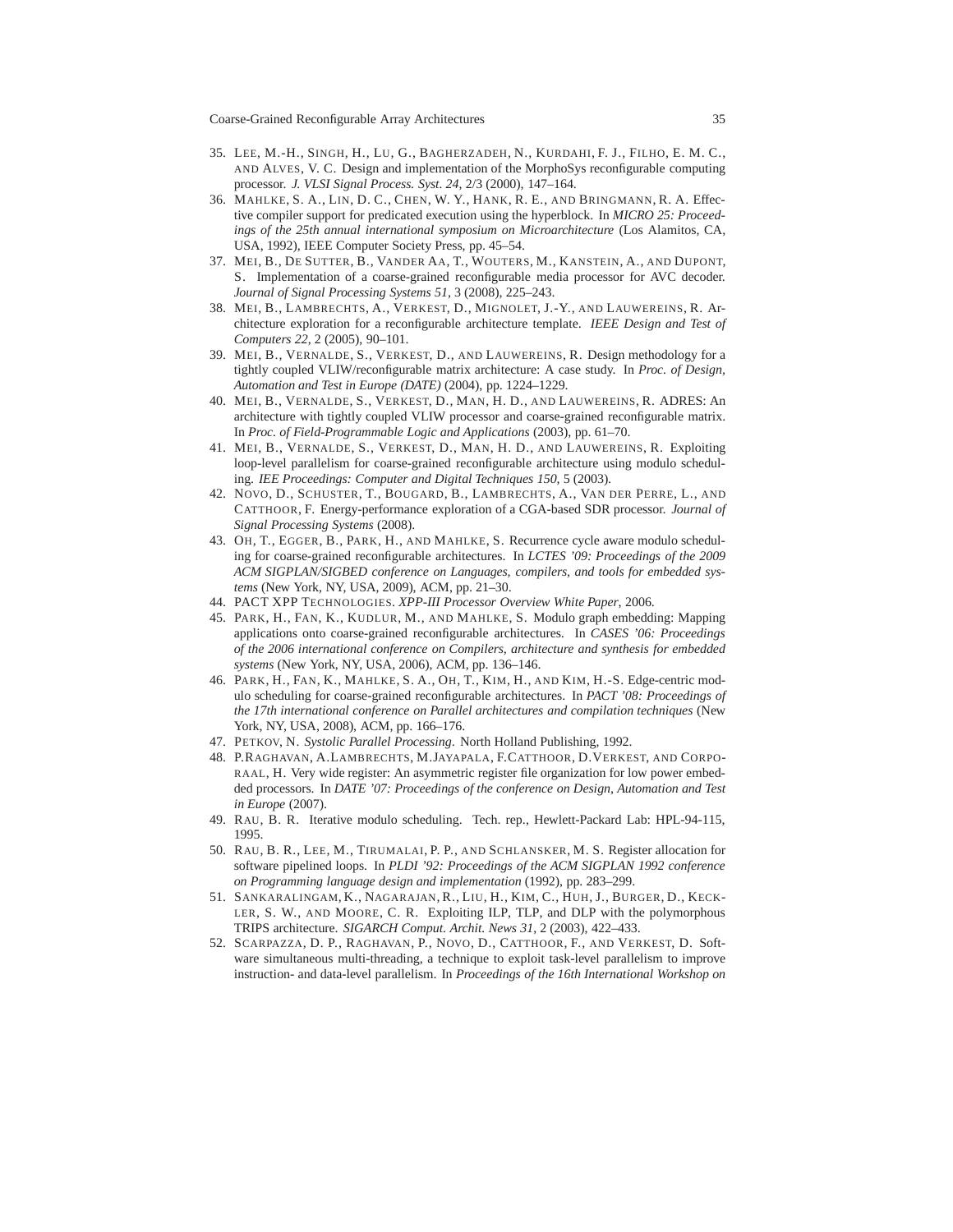*Integrated Circuit and System Design. Power and Timing Modeling, Optimization and Simulation (PATMOS)* (2006), pp. 107–116.

- 53. SCHLANSKER, M., MAHLKE, S., AND JOHNSON, R. Control CPR: a branch height reduction optimization for EPIC architectures. *SIGPLAN Not. 34*, 5 (1999), 155–168.
- 54. SHEN, J., AND LIPASTI, M. *Modern Processor Design: Fundamentals of Superscalar Processors*. McGraw-Hill, 2005.
- 55. SILICON HIVE. *HiveCC Databrief*, 2006.
- 56. SUDARSANAM, A. *Code optimization libraries for retargetable compilation for embedded digital signal processors*. PhD thesis, Princeton University, 1998.
- 57. TAYLOR, M., KIM, J., MILLER, J., WENTZLA, D., GHODRAT, F., GREENWALD, B., HO, H., LEE, M., JOHNSON, P., LEE, W., MA, A., SARAF, A., SENESKI, M., SHNIDMAN, N., FRANK, V., AMARASINGHE, S., AND AGARWAL, A. The Raw microprocessor: A computational fabric for software circuits and general purpose programs. *IEEE Micro 22*, 2 (2002), 25–35.
- 58. TEXAS INSTRUMENTS. *TMS320C64x Technical Overview*, 2001.
- 59. VAN BERKEL, K., HEINLE, F. AMD MEUWISSEN, P., MOERMAN, K., AND WEISS, M. Vector processing as an enabler for software-defined radio in handheld devices. *EURASIP Journal on Applied Signal Processing 2005*, 16 (2005), 2613–2625.
- 60. VAN DE WAERDT, J.-W., VASSILIADIS, S., DAS, S., MIROLO, S., YEN, C., ZHONG, B., BASTO, C., VAN ITEGEM, J.-P., AMIRTHARAJ, D., KALRA, K., RODRIGUEZ, P., AND VAN ANTWERPEN, H. The TM3270 media-processor. In *MICRO 38: Proceedings of the 38th annual IEEE/ACM International Symposium on Microarchitecture* (Washington, DC, USA, 2005), IEEE Computer Society, pp. 331–342.
- 61. VENKATARAMANI, G., NAJJAR, W., KURDAHI, F., BAGHERZADEH, N., BOHM, W., AND HAMMES, J. Automatic compilation to a coarse-grained reconfigurable system-on-chip. *ACM Trans. Embed. Comput. Syst. 2*, 4 (2003), 560–589.
- 62. WOH, M., LIN, Y., SEO, S., MAHLKE, S., MUDGE, T., CHAKRABARTI, C., BRUCE, R., KERSHAW, D., REID, A., WILDER, M., AND FLAUTNER, K. From soda to scotch: The evolution of a wireless baseband processor. In *MICRO '08: Proceedings of the 2008 41st IEEE/ACM International Symposium on Microarchitecture* (Washington, DC, USA, 2008), IEEE Computer Society, pp. 152–163.
- 63. *Programming XPP-III Processors White Paper*, 2006.
- 64. YOON, J., AHN, M., PAEK, Y., KIM, Y., AND K., C. Temporal mapping for loop pipelining on a MIMD-style coarse-grained reconfigurable architecture. In *Proc. International SoC Design Conference* (2006).